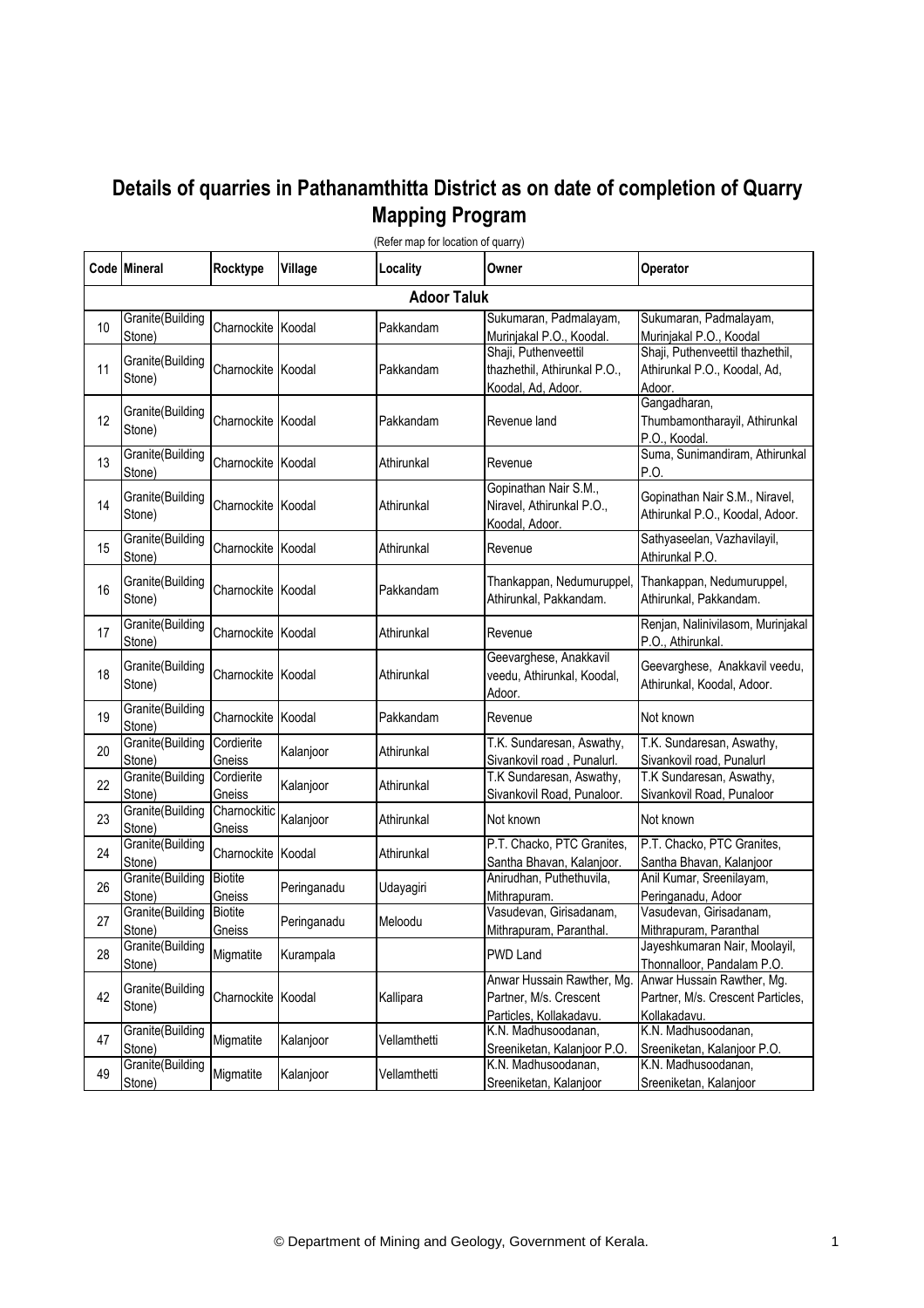|     | Code Mineral               | Rocktype                           | Village     | Locality         | Owner                                                       | Operator                                                                                                 |
|-----|----------------------------|------------------------------------|-------------|------------------|-------------------------------------------------------------|----------------------------------------------------------------------------------------------------------|
| 50  | Granite(Building<br>Stone) | Migmatite                          | Kalanjoor   | Vellamthetti     | K.N.Madhusoodanan,<br>Sreeniketan, Kalanjoor                | K.N.Madhusoodanan,<br>Sreeniketan, Kalanjoor                                                             |
| 96  | Granite(Building<br>Stone) | Garnet<br><b>Biotite</b><br>Gneiss | Kadampanadu | Mannadi          | Gopinathan, Pooja, Mannadi,<br>Adoor                        | Gopinathan, Pooja, Mannadi,<br>Adoor                                                                     |
| 97  | Granite(Building<br>Stone) | Garnet<br><b>Biotite</b><br>Gneiss | Kadampanadu | Thuviyoor        | P.M. Daniel, Bijoy Bhavan,<br>Thuviyoor South, Manjal.P.O   | Mathai, Bijoy Bhavan, Thuviyoor<br>South, Manjal.P.O                                                     |
| 99  | Granite(Building<br>Stone) | <b>Biotite</b><br>Gneiss           | Erathu      |                  | Revenue                                                     | Ravi Pillai, Kadampanadu, Adoor                                                                          |
| 100 | Granite(Building<br>Stone) | <b>Biotite</b><br>Gneiss           | Erathu      |                  | Revenue                                                     | Raju, Kadampanadu.                                                                                       |
| 101 | Granite(Building<br>Stone) | Garnet<br><b>Biotite</b><br>Gneiss | Erathu      |                  | Revenue                                                     | Gopala Pillai, Mohana Sadanam.                                                                           |
| 102 | Granite(Building<br>Stone) | Garnet<br><b>Biotite</b><br>Gneiss | Erathu      | Choorakkode      | Revenue                                                     | Mohanan                                                                                                  |
| 103 | Granite(Building<br>Stone) | Garnet<br><b>Biotite</b><br>Gneiss | Erathu      | Choorakkode      | Revenue                                                     | Mohanan                                                                                                  |
| 104 | Granite(Building<br>Stone) | Garnet<br><b>Biotite</b><br>Gneiss | Erathu      | Choorakkode      | Revenue                                                     | Kochchukunju                                                                                             |
| 105 | Granite(Building<br>Stone) | Garnet<br><b>Biotite</b><br>Gneiss | Erathu      | Puthusseribhagam | C.C.Cheriyan,<br>yil, Maramon.P.O, Thiruvalla.              | C.C.Cheriyan,<br>Chakkalamannilayamullasseri Chakkalamannilayamullasseriyil,<br>Maramon.P.O, Thiruvalla. |
| 106 | Granite(Building<br>Stone) | Garnet<br><b>Biotite</b><br>Gneiss | Erathu      | Puthuseribagam   | Revenue                                                     | C.C.Chariyan,<br>Chakkalamannilayamullasseriyil,<br>Maramon.P.O., Thiruvalla.                            |
| 107 | Granite(Building<br>Stone) | Garnet<br>Biotite<br>Gneiss        | Erathu      | Puthusseribhagam | Devadasan, Attaraveedu,<br>Puthusseribhagam, Vayala<br>P.O  | Yesodaran, PalliyilVeettil,<br>Kulakkada P.O, Kollam                                                     |
| 108 | Granite(Building<br>Stone) | Garnet<br><b>Biotite</b><br>Gneiss | Erathu      | Puthusseribhagam | Devadasan, AttaraVeedu,<br>Vayala P.O,<br>Puthisseriabagam. | Bhaskaran.                                                                                               |
| 109 | Granite(Building<br>Stone) | Garnet<br><b>Biotite</b><br>Gneiss | Erathu      | Puthusseribhagam |                                                             | P.K.Samuel, Jobin Bhavan,<br>Choorakkode, Manakkala.                                                     |
| 110 | Granite(Building<br>Stone) | Garnet<br><b>Biotite</b><br>Gneiss | Erathu      | Puthusseribhagam |                                                             | Abraham, Jobin Bavan,<br>Choorakkode, Manakkala.                                                         |
| 111 | Granite(Building<br>Stone) | Garnet<br><b>Biotite</b><br>Gneiss | Erathu      | Choorakode       | Jainraj, Sreeragam,<br>Edakkadu, Kadampanadu.               | Jainraj, Sreeragam, Edakkadu,<br>Kadampanadu.                                                            |
| 112 | Granite(Building<br>Stone) | Garnet<br><b>Biotite</b><br>Gneiss | Erathu      | Choorakkode      | Revenue                                                     | Jainraj, Sreerangam, Edakkadu,<br>Kadampanadu                                                            |
| 113 | Granite(Building<br>Stone) | Garnet<br>Biotite<br>Gneiss        | Pallickal   | Chakkanchira     | Rajasekharan Pillai,<br>Rajadhani, Thengamam P.O.           | Rajasekharan Pillai, Rajadhani,<br>Thengamam P.O.                                                        |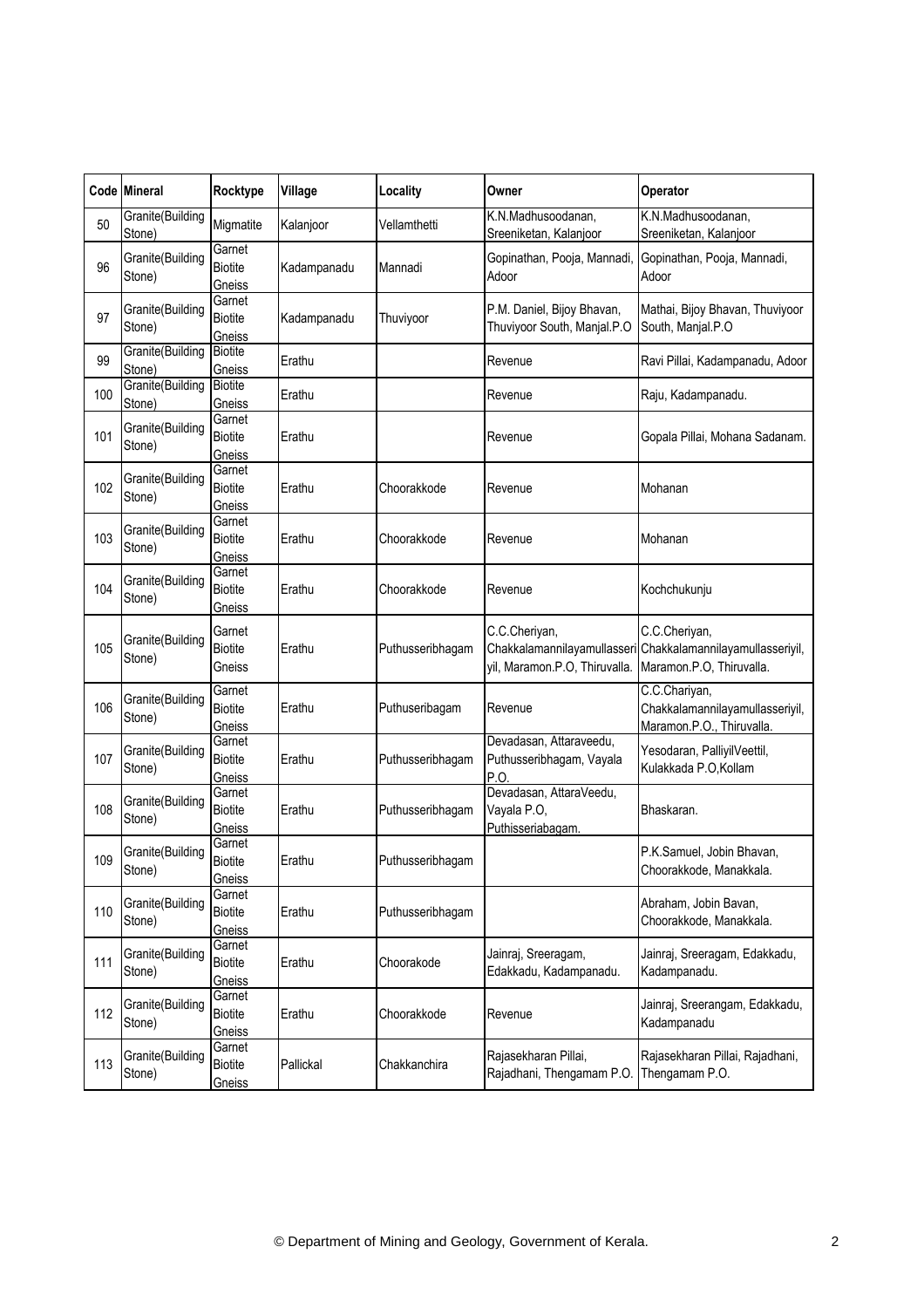|     | Code Mineral               | Rocktype                           | Village     | Locality     | Owner                                                                    | Operator                                                                          |
|-----|----------------------------|------------------------------------|-------------|--------------|--------------------------------------------------------------------------|-----------------------------------------------------------------------------------|
| 114 | Granite(Building<br>Stone) | Garnet<br><b>Biotite</b><br>Gneiss | Erathu      | Chakkanchira | Rajasekharan Pillai,<br>Rajadhani, Thengamam P.O.                        | Rajasekharan Pillai, Rajadhani,<br>Thengamam P.O.                                 |
| 115 | Granite(Building<br>Stone) | Garnet<br><b>Biotite</b><br>Gneiss | Pallickal   | Chakkanchira | R.Prakash, Asariparampu,<br>Ilampalli, Payyanalloor P.O,<br>Pallikcal    | R.Prakash, Asariparampu,<br>Ilampalli, Payyanalloor P.O,<br>Pallikcal             |
| 116 | Granite(Building<br>Stone) | Garnet<br><b>Biotite</b><br>Gneiss | Pallickal   | Kaipathadam  | C.Y. George,<br>Charuvilathekkethil, Pallickal,<br>Adoor.                | C.Y. George, Charuvilathekkethil,<br>Pallickal, Adoor.                            |
| 117 | Granite(Building<br>Stone) | Garnet<br><b>Biotite</b><br>Gneiss | Pallickal   | Kaipathadam  | C.Y. George,<br>Charuvilathekkethil, Pallickal,<br>Adoor.                | C.Y. George, Charuvilathekkethil,<br>Pallickal, Adoor                             |
| 118 | Granite(Building<br>Stone) | Garnet<br><b>Biotite</b><br>Gneiss | Pallickal   | Kaipathadam  | Satheesh Kumar,<br>Vijayabhavanam, Ilamalli,<br>Payyanelloor P.O, Adoor. | Raju, RinjuBhavan, Ilamalli,<br>Payyanelloor P.O, Adoor.                          |
| 119 | Granite(Building<br>Stone) | Garnet<br><b>Biotite</b><br>Gneiss | Pallickal   | Kaipathadam  |                                                                          | Krishnan Pilla                                                                    |
| 120 | Granite(Building<br>Stone) | Garnet<br><b>Biotite</b><br>Gneiss | Pallickal   | PArakkootam  | Lissy George, Planthaarayil<br>House, Paakkoottam P.O.<br>Adoor.         | Lissy George, Planthaarayil<br>House, Paakkoottam P.O, Adoor.                     |
| 121 | Granite(Building<br>Stone) | Garnet<br><b>Biotite</b><br>Gneiss | Pallickal   | Parakkoottam | R.Satheesh Chandran,<br>Ambilimattom, Parakkuttam<br>P.O.                | R.Satheesh Chandran,<br>Ambilimattom, Parakkuttam P.O.                            |
| 122 | Granite(Building<br>Stone) | Garnet<br><b>Biotite</b><br>Gneiss | Pallickal   | Parakkoottam | R.Satheesh Chandran,<br>Ambilimattam, Parakkoottam<br>P.O. Adoor.        | R.Satheesh Chandran,<br>Ambilimattam, Parakkoottam P.O,<br>Adoor.                 |
| 123 | Granite(Building<br>Stone) | Garnet<br><b>Biotite</b><br>Gneiss | Peringanadu | Parakkoottam | Babu Unnunni, Palamoottil,<br>Parakkoottam P.O, Adoor.                   | Babu Unnunni, Palamoottil,<br>Parakkoottam P.O, Adoor.                            |
| 124 | Granite(Building<br>Stone) | Garnet<br><b>Biotite</b><br>Gneiss | Peringanadu | Parakkuttam  | Revenue                                                                  | Geevarghese, Karukayil Puthen<br>veedu, Parakkoottam P.O.                         |
| 125 | Granite(Building<br>Stone) | Garnet<br><b>Biotite</b><br>Gneiss | Peringanadu | Parakkoottam | Revenue                                                                  | Divakaran, Kanjirapara, Alumodu<br>P.O.                                           |
| 126 | Granite(Building<br>Stone) | Garnet<br><b>Biotite</b><br>Gneiss | Peringanadu | Parakkoottam | Revenue                                                                  | Podiyan, Pullanjivila,<br>Parakkoottam P.O.                                       |
| 127 | Granite(Building<br>Stone) | Garnet<br>Biotite<br>Gneiss        | Peringanadu | Parakkoottam | Revenue                                                                  | Divakaran, Kanjirappara,<br>Alumoodu.P.O.                                         |
| 128 | Granite(Building<br>Stone) | Garnet<br>Biotite<br>Gneiss        | Enathu      | Koipillimala | Valsalakumari, K.Psadanam,<br>Peringanadu P.O, Adoor.                    | Valsalakumari, K.Psadanam,<br>Peringanadu P.O, Adoor.                             |
| 129 | Granite(Building<br>Stone) | Garnet<br><b>Biotite</b><br>Gneiss | Enathu      | Koipallimala | Peringanadu P.O, Adoor.                                                  | Valsalakumari, K.P Sadanam, Valsalakumari, K.P Sadanam,<br>Peringanadu P.O, Adoor |
| 130 | Granite(Building<br>Stone) | Garnet<br><b>Biotite</b><br>Gneiss | Enathu      | Koipallimala | Sasidharan Nair,<br>Peruncherivila Puthenveedu,<br>Mannadi P.O, Adoor.   | Sasidharan Nair, Peruncherivila<br>Puthenveedu, Mannadi P.O,<br>Adoor.            |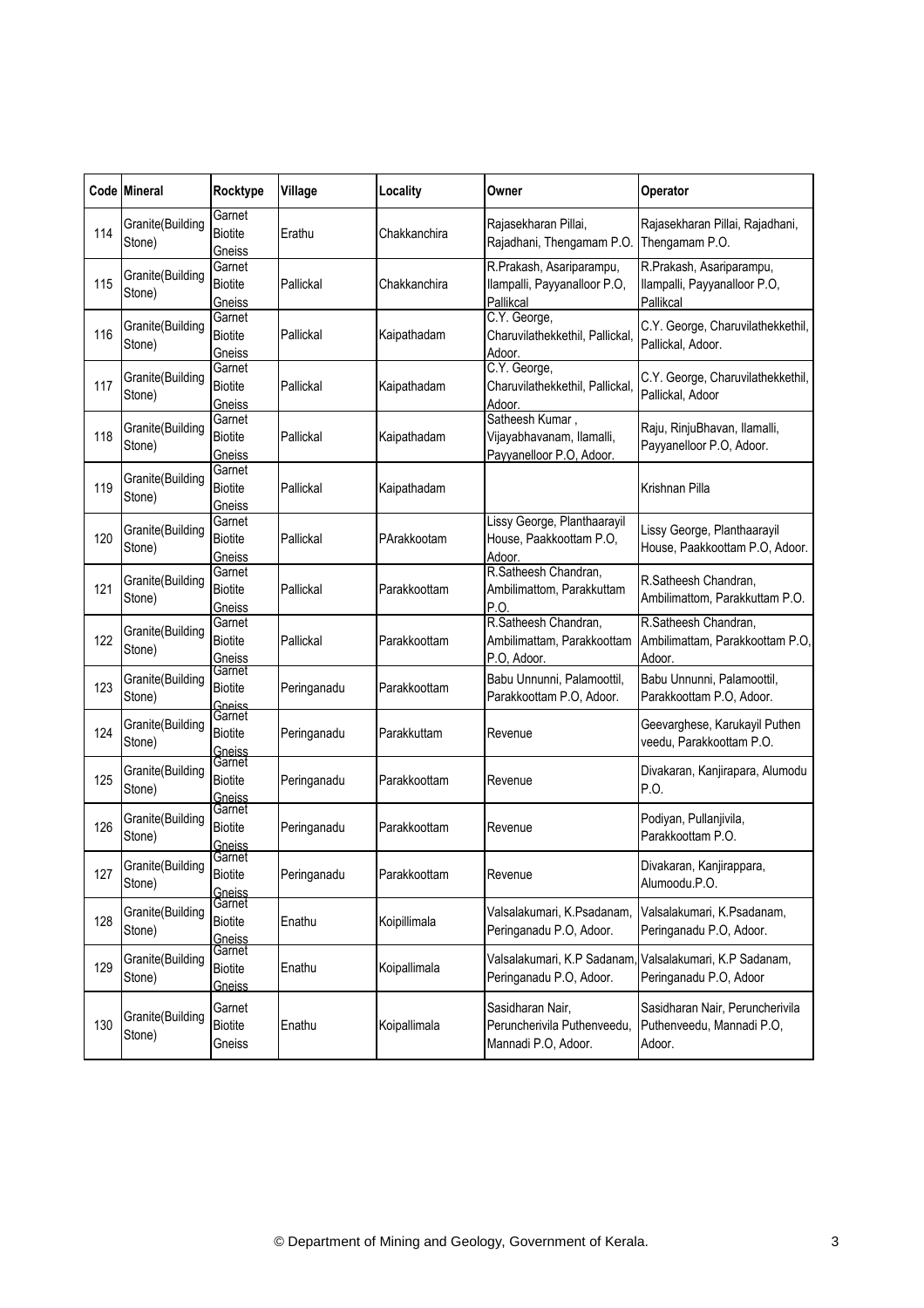|     | Code Mineral               | Rocktype                                     | Village       | Locality       | Owner                                                                   | Operator                                                                |
|-----|----------------------------|----------------------------------------------|---------------|----------------|-------------------------------------------------------------------------|-------------------------------------------------------------------------|
| 131 | Granite(Building<br>Stone) | Garnet<br><b>Biotite</b><br>Gneiss           | Enathu        | Koipallimala   | Sasidharan Nair,<br>Perumchiravila Puthenveedu,<br>Mannadi P.O, Adoor.  | Sasidharan Nair, Perumchiravila<br>Puthenveedu, Mannadi P.O,<br>Adoor.  |
| 132 | Granite(Building<br>Stone) | Garnet<br><b>Biotite</b><br>Gneiss           | Erathu        | Pulimala       | Revenue                                                                 | Sukumaran Nair, Vellapprayil,<br>M.M Junction, Kurampala.               |
| 133 | Granite(Building<br>Stone) | Garnet<br><b>Biotite</b><br>Gneiss           | Ezhamkulam    |                | <b>MSM Nair</b>                                                         | <b>MSM Nair</b>                                                         |
| 134 | Granite(Building<br>Stone) | Garnet<br><b>Biotite</b><br><b>Gneiss</b>    | Enadimangalam | Skinnarpuram   | Pravbhavathi, Vilayil<br>Kizhakkethil, Elamannoor<br>P.O                | Babu, Vilayil Kizhakkethil,<br>Elamannoor P.O.                          |
| 135 | Granite(Building<br>Stone) | Garnet<br><b>Biotite</b>                     | Enadimangalam | Chayalode      | Revenue                                                                 | Kossi Vargeese,<br>Chakkalapalanilkkunnathil,<br>Chavalode P.O.         |
| 136 | Granite(Building<br>Stone) | Gneiss<br>Garnet<br><b>Biotite</b><br>Gneiss | Enadimangalam | Chayalode      | Revenue                                                                 | Thomas Vargeese,<br>Chakkalaparampil, Chayalode.                        |
| 138 | Granite(Building<br>Stone) | Garnet<br><b>Biotite</b><br>Gneiss           | Enadimangalam | Thottam        | Murikesh, Murikesh<br>Bhavanam, Peringanadu<br>P.O                      | Murikesh, Murikesh Bhavanam,<br>Peringanadu P.O.                        |
| 139 | Granite(Building<br>Stone) | Garnet<br><b>Biotite</b><br>Gneiss<br>Garnet | Enadimangalam | Thottam        | A Thomas, Valiyathu House,<br>Ezhamkulam.                               | K.Mohanan, sreedevisadanam,<br>Irumpanangadu P.O, Ezhukone.             |
| 141 | Granite(Building<br>Stone) | <b>Biotite</b><br>Gneiss                     | Enadimangalam | Skinnerpuram   | Nazeer, Punalur.                                                        | Nazeer, Punalur.                                                        |
| 142 | Granite(Building<br>Stone) | Garnet<br><b>Biotite</b><br>Gneiss           | Enadimangalam | Kunnada        | B.Rajendran, Nellivilaputhen<br>veedu Ambalakkara,<br>Vallokom          | B.Rajendran, Nellivilaputhen<br>veedu Ambalakkara, Vallokom.            |
| 143 | Granite(Building<br>Stone) | Garnet<br><b>Biotite</b><br>Gneiss           | Enadimangalam | Kunnada        | P.J.Jayakumar, Padayathu<br>veedu, Ezhamkulam,<br>Parakodu P.O., Adoor. | P.J.Jayakumar, Padayathu<br>veedu, Ezhamkulam, Parakodu<br>P.O., Adoor. |
| 144 | Granite(Building<br>Stone) | Garnet<br><b>Biotite</b><br>Gneiss           | Enadimangalam | Maruthimoodu   | C. Gopinathan, Manuvilasom<br>Punnala P.O., Piravanthoor,<br>Kollam     | C. Gopinathan, Manuvilasom,<br>Punnala P.O., Piravanthoor,<br>Kollam.   |
| 145 | Granite(Building<br>Stone) | Garnet<br><b>Biotite</b><br>Gneiss           | Enadimangalam | Mulakkodikkadu | David Thomas, A.J.<br>Sadanam, Nedumonkavu<br>P.O., Koodal.             | Sethu P., Manthuka,<br>Ezhamkulam P.O., Adoor.                          |
| 146 | Granite(Building<br>Stone) | Garnet<br>Biotite<br>Gneiss                  | Enadimangalam | Theppupara     | Jagadeeswara Kurup,<br>Thushara, Parakkod P.O.,<br>Adoor.               | Gopinadh, Manuvilasom, Punnala<br>P.O., Piravanthoor, Kollam.           |
| 147 | Granite(Building<br>Stone) | Garnet<br><b>Biotite</b><br>Gneiss           | Peringanadu   | Ammukappara    | Kuttan, Kannalithundil,<br>Peringanadu P.O., Adoor.                     | A.Sebastian, Arackalpurakkal,<br>Cherthala, Alappuzha.                  |
| 148 | Granite(Building<br>Stone) | Garnet<br><b>Biotite</b><br>Gneiss           | Peringanadu   | Kanjirampara   | Vasudevan K.G.,<br>Kavunginankuzhiyil, Adoor<br>P.O.                    | K.V.Vinod, Sreebhavan,<br>Mundapally.                                   |
| 149 | Granite(Building<br>Stone) | Garnet<br><b>Biotite</b><br>Gneiss           | Peringanadu   | Kanjirampara   | Vasudevan K.G.,<br>Kavinginankuzhiyil, Adoor<br>P.O.                    | Vasudevan K.G.,<br>Kavinginankuzhiyil, Adoor P.O.                       |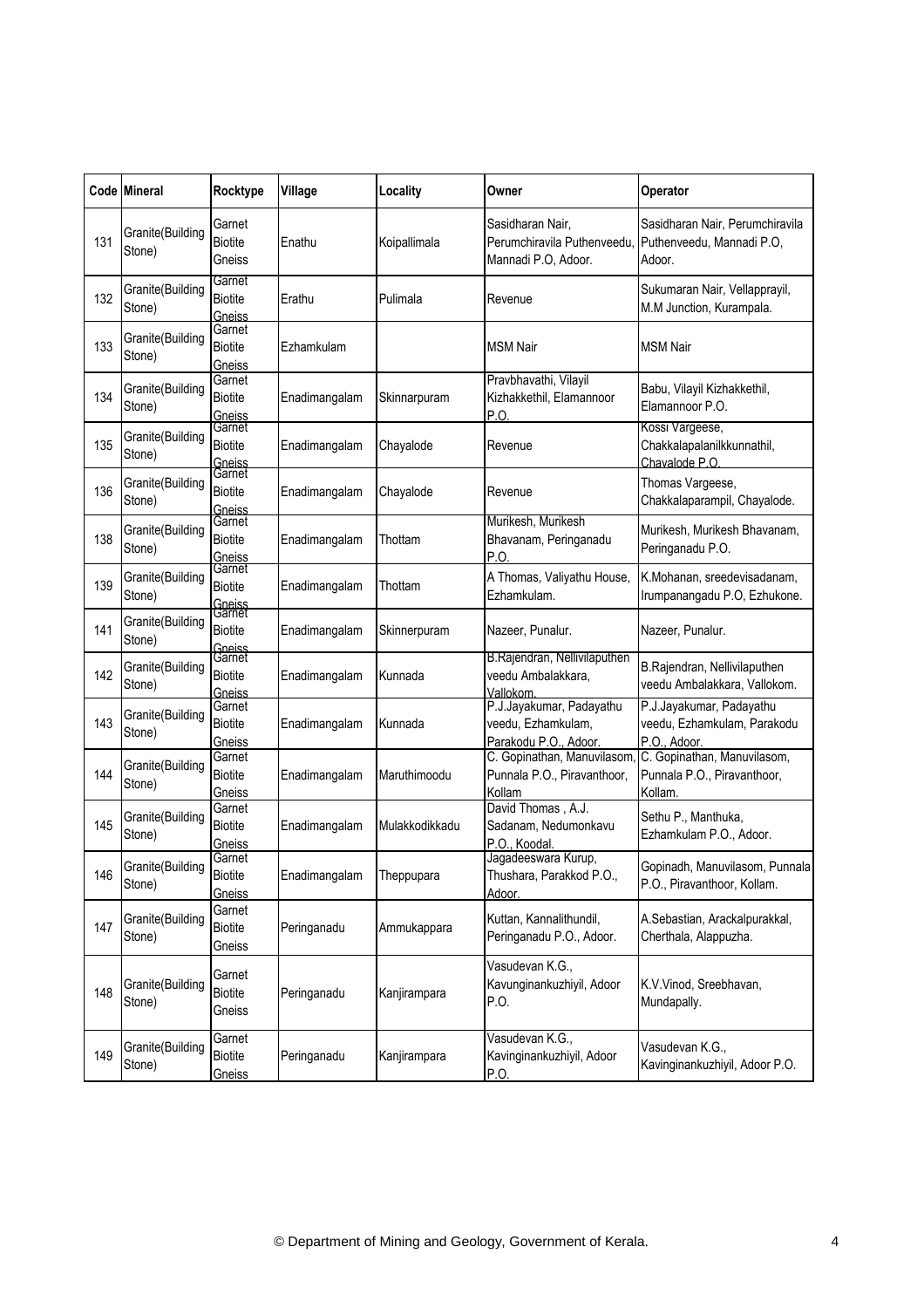|     | Code Mineral               | Rocktype                           | Village                  | Locality    | Owner                                                                 | Operator                                                      |
|-----|----------------------------|------------------------------------|--------------------------|-------------|-----------------------------------------------------------------------|---------------------------------------------------------------|
| 150 | Granite(Building<br>Stone) | Garnet<br><b>Biotite</b><br>Gneiss | Pandalam-<br>Thekkekkara | Paranthal   | Joseph, Nilavarayethu,<br>Paranthal P.O.                              | Joseph, Nilavarayethu, Paranthal<br>P.O.                      |
| 151 | Granite(Building<br>Stone) | Garnet<br><b>Biotite</b><br>Gneiss | Pandalam-<br>Thekkekkara | Paranthal   | N.R.G. Menon, Karnankunnil<br>Paranthal P.O.                          | Narayanan, Vadakkekara,<br>Kurampala.                         |
| 152 | Granite(Building<br>Stone) | Garnet<br><b>Biotite</b><br>Gneiss | Pandalam-<br>Thekkekkara | Paranthal   | Rajan Mathew, Pampil<br>Estate, Paranthal P.O.                        | Rajan Mathew, Pampil Estate,<br>Paranthal P.O.                |
| 153 | Granite(Building<br>Stone) | Garnet<br><b>Biotite</b><br>Gneiss | Kurampala                | Mavara      | Raghavan, Rajesh Bhavan,<br>Kurampala P.O., Adoor.                    | Raghavan, Rajesh Bhavan,<br>Kurampala P.O., Adoor.            |
| 154 | Granite(Building<br>Stone) | Garnet<br><b>Biotite</b><br>Gneiss | Kurampala                |             | Sukumaran Nair,<br>Vellaparavila veedu,<br>Pandalam P.O.              | Sukumaran Nair, Vellaparavila<br>veedu, Pandalam P.O.         |
| 155 | Granite(Building<br>Stone) | Garnet<br><b>Biotite</b><br>Gneiss | Kurampala                | Mavara      | Sukumaran Nair, Vellaparayil<br>veedu, Kurampala.                     | Sukumaran Nair, Vellaparayil<br>veedu, Kurampala.             |
| 156 | Granite(Building<br>Stone) | Garnet<br><b>Biotite</b><br>Gneiss | Kurampala                | Mavara      | Asok Kumar, Madappallil<br>Veedu, Kadakkadu North.                    | Asok Kumar, Madappallil Veedu,<br>Kadakkadu North.            |
| 157 | Granite(Building<br>Stone) | Garnet<br><b>Biotite</b><br>Gneiss | Kurampala                | Mavara      | Revenue                                                               | Damoaran, Chavara.                                            |
| 158 | Granite(Building<br>Stone) | Garnet<br><b>Biotite</b><br>Gneiss | Kurampala                | Powathil    | Varikoli Devaswom Trust                                               | Sunny, Keepattil, Kudasanadu<br>P.O, Mavelikkara.             |
| 159 | Granite(Building<br>Stone) | Garnet<br><b>Biotite</b><br>Gneiss | Kurampala                | Powathil    | Varikoli Devaswom Trust                                               | Radhakrishnan, Chillodiyil,<br>Ullannoor P.O., Kulanada.      |
| 160 | Granite(Building<br>Stone) | Garnet<br><b>Biotite</b><br>Gneiss | Kurampala                | Mavara      | M.Baby, Kulathuvadakkethil,<br>Kurampala, Adoor.                      | Rajan, Kulathuvadakkethil,<br>Kurampala, Adoor                |
| 161 | Granite(Building<br>Stone) | Garnet<br><b>Biotite</b><br>Gneiss | Kurampala                | Kurampala   | P.Thomas, Samkarathil,<br>Kurampala, Pandalam.                        | P.Thomas, Samkarathil,<br>Kurampala, Pandalam.                |
| 163 | Granite(Building<br>Stone) | Garnet<br><b>Biotite</b><br>Gneiss | Kurampala                | Kaipuripara | Jayeshkumaran Nair,<br>Melathu House, Vazhuvadi,<br>Thazhakkara.      | Jayeshkumaran Nair, Melathu<br>House, Vazhuvadi, Thazhakkara. |
| 165 | Granite(Building<br>Stone) | Garnet<br><b>Biotite</b><br>Gneiss | Pandalam-<br>Thekkekkara | Mampilalil  | Revenue                                                               | Ananthan Pillai, Ananda Bhavan,<br>Ullanoor P.O., Pandalam.   |
| 166 | Granite(Building<br>Stone) | Garnet<br><b>Biotite</b><br>Gneiss | Pandalam-<br>Thekkekkara | Mampilalil  | Ammini, Malapurathu,<br>Mampilalil, Thumpamon P.O.                    | Chinnamani, Malapurathu,<br>Thumpamon P.O.                    |
| 167 | Granite(Building<br>Stone) | Garnet<br><b>Biotite</b><br>Gneiss | Pandalam-<br>Thekkekkara | Parappadu   | Revenue                                                               | Idikkula, Aluvila, Thumpamon<br>P.O.                          |
| 168 | Granite(Building<br>Stone) | Garnet<br><b>Biotite</b><br>Gneiss | Pandalam-<br>Thekkekkara | Keerukuzhi  | Thankamma Varghese,<br>Alunilkunnathil, Thumpamon,<br>Keerukuzhi P.O. | Vellappalli                                                   |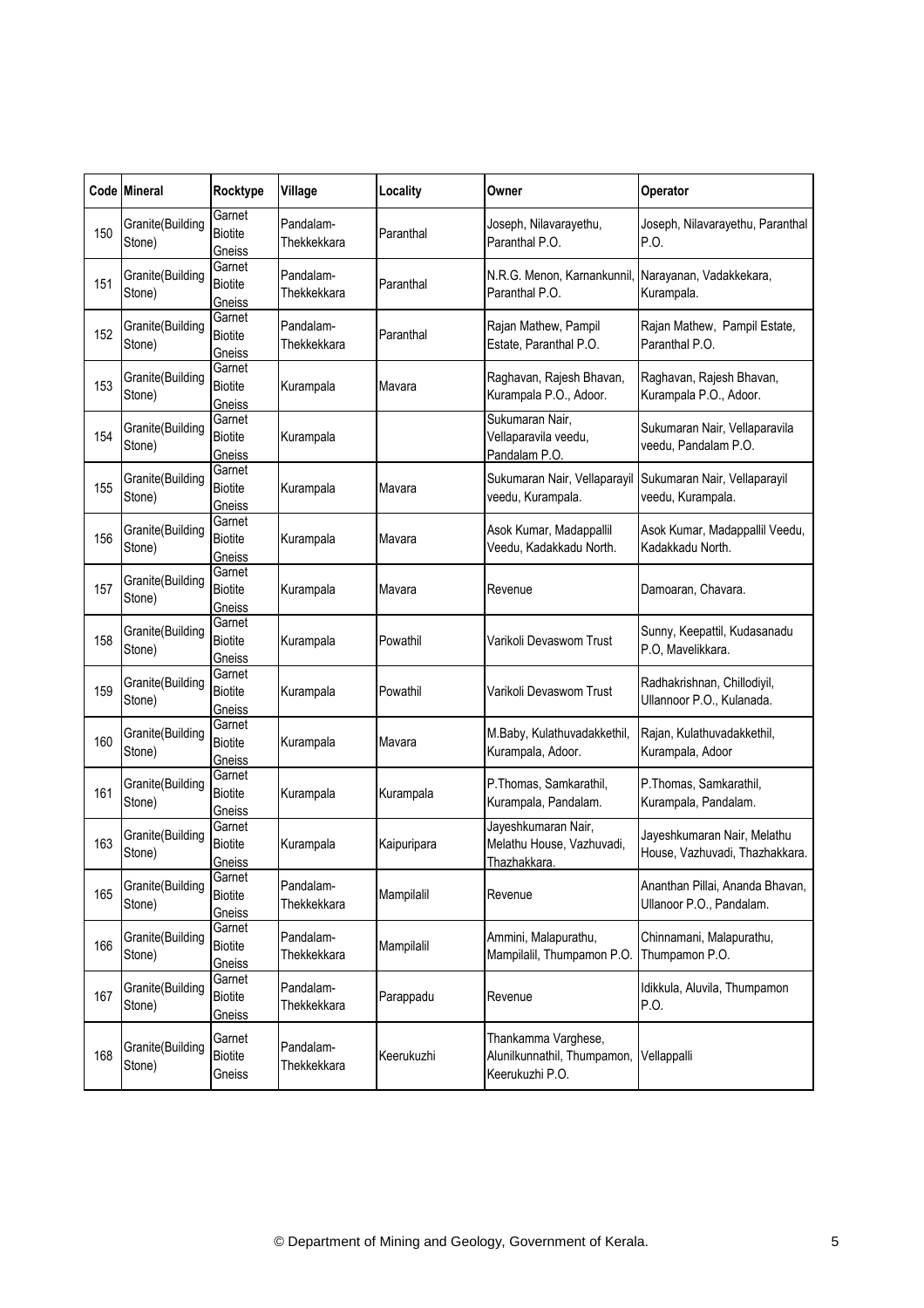|     | Code Mineral               | Rocktype                                  | Village     | Locality         | Owner                                                                       | <b>Operator</b>                                                          |
|-----|----------------------------|-------------------------------------------|-------------|------------------|-----------------------------------------------------------------------------|--------------------------------------------------------------------------|
| 210 | Granite(Building<br>Stone) | Charnockitic<br>Gneiss                    | Kalanjoor   | Kanchode         | Mariyamma Thankachan,<br>Smitha Bhavan, Kalanjoor<br>P.O.                   | Mariyamma Thankachan, Smitha<br>Bhavan, Kalanjoor P.O                    |
| 211 | Granite(Building<br>Stone) | Charnockite                               | Peringanadu | Meloodu          | Vasudevan, Giri Sadanam,<br>Meloodu, Peringanadu,<br>Pathanamthitta.        | Vasudevan, Giri Sadanam,<br>Meloodu, Peringanadu,<br>Pathanamthitta      |
| 212 | Granite(Building<br>Stone) | Garnet<br><b>Biotite</b><br>Gneiss        | Koodal      | Kallipara        | Revenue                                                                     | Zeenath, Nirathupara P.O.,<br>Koodal                                     |
| 213 | Granite(Building<br>Stone) | Charnockitic<br>Gneiss                    | Koodal      | Kallipara        | Revenue                                                                     | Madhu, Nirathupara P.O., Koodal                                          |
| 214 | Granite(Building<br>Stone) | Garnet<br><b>Biotite</b><br>Gneiss        | Koodal      | Kallipara        | Revenue                                                                     | Gopinadhan nair, Nirathupara<br>P.O., Koodal                             |
| 215 | Granite(Building<br>Stone) | Garnet<br><b>Biotite</b><br>Gneiss        | Koodal      | Kallipara        | Revenue                                                                     | Rahim, Nirathupara P.O., Koodal                                          |
| 216 | Granite(Building<br>Stone) | Charnockitic<br>Gneiss                    | Koodal      | Kallipara        | Beenakumari, Gouri<br>Bhavanam,<br>Puthupallikunnam muri,<br>Nooranadu P.O. | Beenakumari, Gouri Bhavanam,<br>Puthupallikunnam muri,<br>Nooranadu P.O. |
| 217 | Granite(Building<br>Stone) | Garnet<br><b>Biotite</b><br>Gneiss        | Kalanjoor   | Vellamthetti     | K.N.Madhusoodanan,<br>Sreeniketan, Kalanjoor.                               | K.N.Madhusoodanan,<br>Sreeniketan, alanjoor                              |
| 218 | Granite(Building<br>Stone) | Garnet<br><b>Biotite</b><br>Gneiss        | Koodal      | Kallipara        | Rajan                                                                       | Raju, Padom                                                              |
| 219 | Granite(Building<br>Stone) | Garnet<br><b>Biotite</b><br>Gneiss        | Koodal      | Nirathupara      | Revenue                                                                     | K.A.Abraham, Puthenveedu,<br>Nirathupara                                 |
| 220 | Granite(Building<br>Stone) | Garnet<br><b>Biotite</b><br>Gneiss        | Kalanjoor   | Poomaruthumkuzhi | Revenue                                                                     | Divakaran, Poomaruthumkuzhi,<br>Kalanjoor P.O.                           |
| 221 | Granite(Building<br>Stone) | Cordierite<br>Gneiss                      | Koodal      | Athirunkal       | Raju, Nettathu Puthenveedu,<br>Athirunkal P.O.                              | Raju, Nettathu Puthenveedu,<br>Athirunkal P.O.                           |
| 222 | Granite(Building<br>Stone) | Charnockite                               | Koodal      |                  | K.N.Madhusoodanan,<br>Sreeniketan, Kalanjoor.                               | K.N.Madhusoodanan,<br>Sreeniketan, Kalanjoor                             |
| 223 | Granite(Building<br>Stone) | Garnet<br><b>Biotite</b><br>Gneiss        | Koodal      | Pakkandam        | T.G.Prasannan, Aswathy<br>Bhavan, Athirunkal P.O.,<br>Pakkandam.            | T.G.Prasannan, Aswathy Bhavan,<br>Athirunkal P.O., Pakkandam             |
| 224 | Granite(Building<br>Stone) | Garnet<br><b>Biotite</b><br>Gneiss        | Koodal      | Pakkandam        | Rajan, Kalluvila, Murinjakal<br>P.O.                                        | Rajan, Kalluvila, Murinjakal P.O.                                        |
| 225 | Granite(Building<br>Stone) | Garnet<br><b>Biotite</b><br><u>Gneiss</u> | Koodal      | Pakkandam        | T.G.Prasannan, Aswathy<br>Bhavan, Athirunkal P.O.,<br>Pakkandam.            | T.G.Prasannan, Aswathy Bhavan,<br>Athirunkal P.O., Pakkandam             |
| 344 | Granite(Building<br>Stone) | Charnockite Koodal                        |             | Inchappara       | Tity Varghese,<br>Thazhichamannil Veedu,<br>Inchappara, Koodal P.O.         | K.J.Paulose, Thazhichamannil<br>Veedu, Inchappara, Koodal P.O.           |
| 345 | Granite(Building<br>Stone) | Charnockite Koodal                        |             | Karackakuzhi     | Revenue                                                                     | Sivarajan, Karackakuzhi                                                  |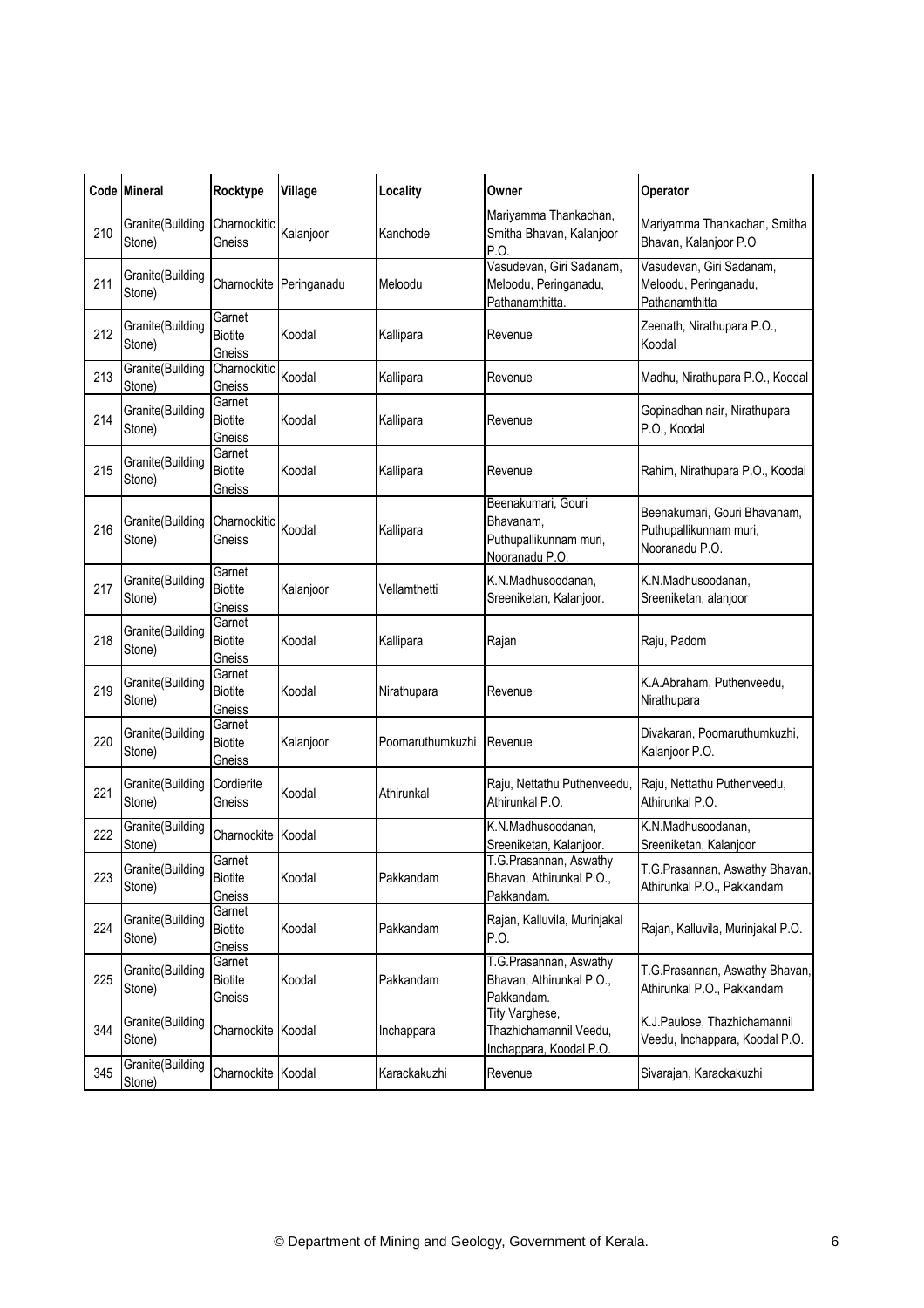|     | Code Mineral               | Rocktype                           | Village                   | Locality                      | Owner                                                                               | Operator                                                                         |
|-----|----------------------------|------------------------------------|---------------------------|-------------------------------|-------------------------------------------------------------------------------------|----------------------------------------------------------------------------------|
| 346 | Granite(Building<br>Stone) | Charnockite Koodal                 |                           | Karackakuzhi                  | Revenue                                                                             | Ravi                                                                             |
| 347 | Granite(Building<br>Stone) | Charnockite Koodal                 |                           | Karackakuzhi                  | Revenue                                                                             | Asokan                                                                           |
| 348 | Granite(Building<br>Stone) | Charnockite Koodal                 |                           | Karackakuzhi                  | Revenue                                                                             | Gopi                                                                             |
| 349 | Granite(Building<br>Stone) | Charnockite Koodal                 |                           | Karackakuzhi                  | Sivasuthan                                                                          | Sivasuthan                                                                       |
| 446 | Granite(Building<br>Stone) | Charnockite Koodal                 |                           | Karackakuzhi                  | N.V.Gopi, Anil Vilasom,<br>Athirunkal, Koodal, Adoor,<br>Pathanamthitta.            | N.V.Gopi, Anil Vilasom, Athirunkal,<br>Koodal, Adoor, Pathanamthitta             |
| 453 | Granite(Building<br>Stone) | Garnet<br><b>Biotite</b><br>Gneiss | Koodal                    | Valupara                      | V.N.Raveedran Nair, Ravi<br>Bhavan, Konni P.O.                                      | V.N.Raveedran Nair, Ravi<br>Bhavan, Konni P.O.                                   |
| 454 | Granite(Building<br>Stone) | Garnet<br><b>Biotite</b><br>Gneiss | Koodal                    | Pothupara                     | V.N.Raveedran Nair, Ravi<br>Bhavan, Konni P.O.                                      | V.N.Raveedran Nair, Ravi<br>Bhavan, Konni P.O.                                   |
| 455 | Granite(Building<br>Stone) | Garnet<br><b>Biotite</b><br>Gneiss | Pallickal                 | Elampallickal-<br>Kaipathadom | Udayakumar, Puthumannil,<br>Klappana P.O., Vallikkavu,<br>Karunagappally.           | Udayakumar, Puthumannil,<br>Klappana P.O., Vallikkavu,<br>Karunagappally         |
| 456 | Granite(Building<br>Stone) | Charnockite Kurampala              |                           | Mavara                        | M.Baby, Kulathu vadakkethil,<br>Kurampala, Pandalam.                                | M.Baby, Kulathu vadakkethil,<br>Kurampala, Pandalam                              |
| 457 | Dimension<br>Stone         | Cordierite<br>Gneiss               | Kalanjoor                 | Pothupara                     | KP Granites, Sreesanth, TC<br>36/999, Perunthanni,<br>Thiruvananthapuram.           | KP Granites, Sreesanth, TC<br>36/999, Perunthanni,<br>Thiruvananthapuram         |
| 458 | Dimension<br>Stone         | Cordierite<br>Gneiss               | Kalanjoor                 | Pothupara                     | KP Granites, Sreesanth, TC<br>36/999, Perunthanni,<br>Thiruvananthapuram            | KP Granites, Sreesanth, TC<br>36/999, Perunthanni,<br>Thiruvananthapuram         |
| 459 | Granite(Building<br>Stone) |                                    | Charnockite Enadimangalam | Skinnerpuram                  | C.Gopinathan, Manuvilasom,<br>Punnala P.O., Piravanthoor,<br>Kollam                 | C.Gopinathan, Manuvilasom,<br>Punnala P.O.,<br>Piravanthoor, Kollam              |
| 460 | Granite(Building<br>Stone) | Charnockite Kurampala              |                           | Mavara                        | V.M.Rajan, Vellamchirayil<br>veedu, Kurampala, Pandalam Kurampala, Pandalam         | V.M.Rajan, Vellamchirayil veedu,                                                 |
| 461 | Granite(Building<br>Stone) | Garnet<br><b>Biotite</b><br>Gneiss | Erathu                    | Pudusseribhagom               | Raju. B, Raju Bhavanam,<br>Perumkulam P.O.,<br>Kottarakkara, Kollam                 | Raju. B, Raju Bhavanam,<br>Perumkulam P.O., Kottarakkara,<br>Kollam,             |
|     |                            |                                    |                           | <b>Kozhancherry Taluk</b>     |                                                                                     |                                                                                  |
| 1   | Granite(Building<br>Stone) |                                    | Charnockite Konnithazham  | Payyanamon                    | Chacko James, Adukadu<br>Industries, Payyanamon P.O.<br>Konni.                      | Chacko James, Adukadu<br>Industries, Payyanamon P.O.,<br>Konni.                  |
| 3   | Granite(Building<br>Stone) |                                    | Charnockite Konnithazham  | Karmala Estate                | V.T. Mathew,<br>Vaikkathukaranveettil,<br>Karmala Estate, Payyanamon<br>P.O., Konni | V.T. Mathew,<br>Vaikkathukaranveettil, Karmala<br>Estate, Payyanamon P.O., Konni |
| 5   | Granite(Building<br>Stone) | Charnockite Iravon                 |                           | Karmala Estate                | K.K. Thomas, Lahayil<br>Industries, Payyanamon P.O<br>Konni                         | K.K. Thomas, Lahayil Industries,<br>Payyanamon P.O., Konni                       |
| 7   | Granite(Building<br>Stone) | Charnockite Iravon                 |                           | Thavalappara                  | Susamma John, Valiyaveettil<br>House, Thottabhagom,<br>Thiruvalla                   | Susamma John, Valiyaveettil<br>House, Thottabhagom, Thiruvalla                   |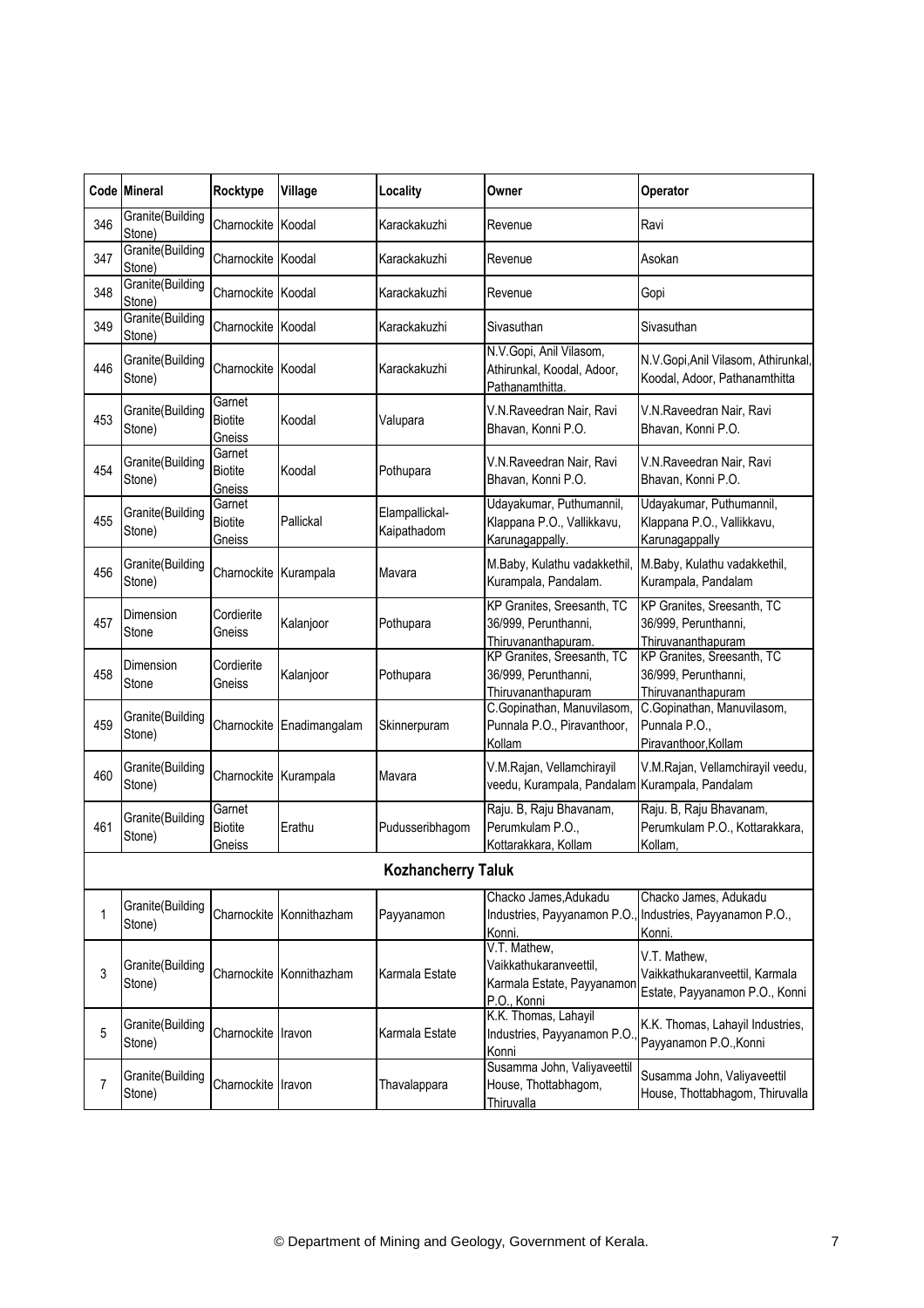|    | Code Mineral               | Rocktype                    | Village                  | Locality       | Owner                                                                                             | Operator                                                                                      |
|----|----------------------------|-----------------------------|--------------------------|----------------|---------------------------------------------------------------------------------------------------|-----------------------------------------------------------------------------------------------|
| 8  | Granite(Building<br>Stone) | Charnockite                 | Iravon                   | Thavalappara   | P.V. John, Valiyaveettil<br>House, Thottabhagom,<br>Thiruvalla                                    | P.V. John, Valiyaveettil House,<br>Thottabhagom, Thiruvalla                                   |
| 29 | Granite(Building<br>Stone) | Migmatite                   | Naranganam               | Mahanimala     | Philip Mathew, Kaithakkal,<br>Naranganam P.O.,<br>Kozhencherry.                                   | K.M Thomas, Kollozhiyil,<br>Elanthoor, Pathanamthitta                                         |
| 30 | Granite(Building<br>Stone) |                             | Charnockite Naranganam   | Mahanimala     | Revenue                                                                                           | Annamma Samkutty, Kaithackal<br>House, Naranganam West P.O.,<br>Kozhencherry                  |
| 31 | Granite(Building<br>Stone) | Charnockitic<br>Gneiss      | Naranganam               | Naranganam     | Revenue land                                                                                      | Jose Thomas, Unnalikkal<br>Thekkethil, Naranganam P.O.                                        |
| 41 | Granite(Building<br>Stone) |                             | Charnockite Konnithazham | Payyanamon     | Kurian Abraham,<br>Kakkamthottil House,<br>Payyanamon P.O.                                        | Kurian Abraham, Kakkamthottil<br>House, Payyanamon P.O.                                       |
| 43 | Granite(Building<br>Stone) | Cordierite<br>Gneiss        | Pathanamthitta           | Punnalathupadi | Varghese Thomas,<br>Puthenvettil, Churilikkod P.O<br>Pathanamthitta.                              | Abdul Khader/Abdul Nizar,<br>Thadathil puthenveedu,<br>Churilikkod P.O., Pathanamthitta       |
| 44 | Granite(Building<br>Stone) | Cordierite<br>Gneiss        | Pathanamthitta           |                | Varghese Thomas,<br>Puthenveetil, Churilikkod<br>P.O., Pathanamthitta.                            | 1) Sadasivan, Nagercoil,<br>2) Narayanan, Tharayil House,<br>Churilikkod P.O., Pathanamthitta |
| 45 | Granite(Building<br>Stone) | Charnockitic<br>Gneiss      | Pathanamthitta           | Punnalathupadi | Chellamma,<br>Kaniyampadikkal,<br>Nannukkad, Pathanamthitta                                       | Madhavan                                                                                      |
| 46 | Granite(Building<br>Stone) | Charnockitic<br>Gneiss      | Pathanamthitta           | Karimpinakuzhi | Fr. Saji, Tharayil<br>Puthenveedu, Makkamkunnu, Erathu village, Puthussery<br>Pathanamthitta P.O. | Bhaskaran, Thara Bhavan,<br>Bhagom, Adoor                                                     |
| 66 | Granite(Building<br>Stone) |                             | Charnockite Konnithazham | Anjilikunnam   | Vijayan                                                                                           | Sreekumar, Pulimoottil House,<br>Athupumkulam, Konni                                          |
| 67 | Granite(Building<br>Stone) |                             | Charnockite Konnithazham | Anjilikunnu    | Soudamini, Jathakakuzhi,<br>Anjilikunnu, Vettur P.O.,                                             | Ambily, Niravel House,<br>Kizhakkupuram, Kumbazha,<br>Pathanamthita                           |
| 68 | Granite(Building<br>Stone) | Charnockite                 | Konnithazham             | Anjilikunnu    | Not Known                                                                                         | Not Known                                                                                     |
| 69 | Granite(Building<br>Stone) |                             | Charnockite Konnithazham | Kozhencherry   | K. Soman, Jathakakuzhiyil,<br>Attachakkal P.O., Konni                                             | K. Soman, Jathakakuzhiyil,<br>Attachakkal P.O., Konni                                         |
| 70 | Granite(Building<br>Stone) |                             | Charnockite Konnithazham | Anjilikunnu    | Joshua, Polimalathayil,<br>Kizhakkupuram P.O.,<br>Kumbazha, Pathanamthitta                        | Joshua, Polimalathayil,<br>Kizhakkupuram P.O., Kumbazha,<br>Pathanamthitta                    |
| 71 | Granite(Building<br>Stone) | Charnockite                 | Konnithazham             | Kaithakunnu    | Sumadevi, Mallelil,<br>Sreedharamangalam,<br>Attachakkal P.O., Konni                              | Sumadevi, Mallelil,<br>Sreedharamangalam, Attachakkal<br>P.O., Konni                          |
| 73 | Granite(Building<br>Stone) | Charnockite                 | Konnithazham             | Kaithakunnu    | Sumadevi, Mallelil,<br>Attachakkal, Konni                                                         | Sumadevi, Mallelil, Attachakkal,<br>Konni                                                     |
| 80 | Granite(Building<br>Stone) | Garnet<br>Biotite<br>Gneiss | Vallicode                | Pambukuzhy     | P.T. Mathai, Deepthi,<br>Manthuka.P.O,,                                                           | P.T. Mathai, Deepthi,<br>Manthuka.P.O.                                                        |
| 81 | Granite(Building<br>Stone) | Migmatite                   | Naranganam               | Kaithakkal     | Janardhanan Pillai,<br>Pulikkuthayyathu, Manthuka,<br>Kulanada                                    | Janardhanan Pillai,<br>Pulikkuthayyathu, Manthuka,<br>Kulanada                                |
| 82 | Granite(Building<br>Stone) | Charnockitic<br>Gneiss      | Naranganam               |                | Revenue                                                                                           | Mony                                                                                          |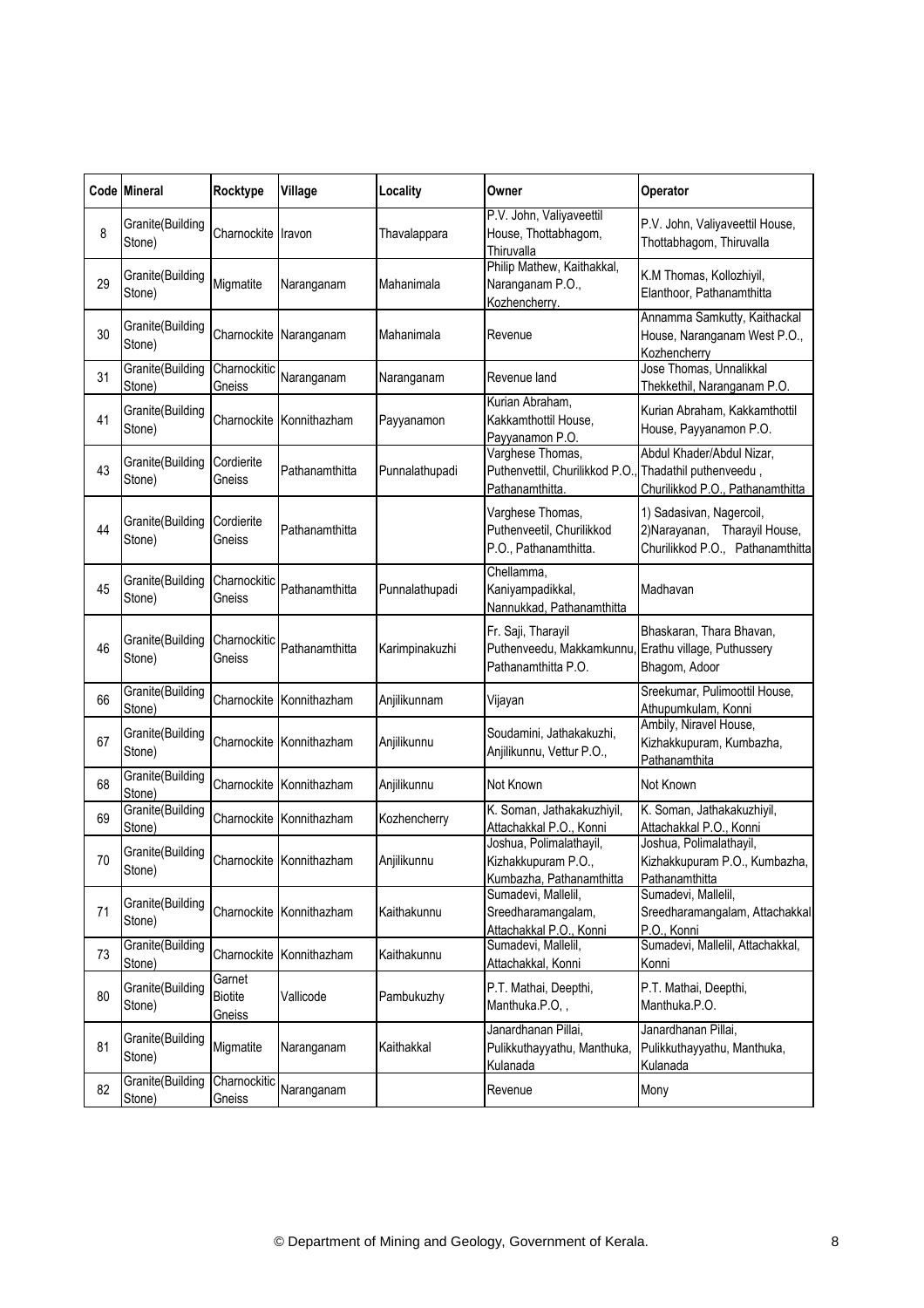|     | Code Mineral               | Rocktype                           | Village                | Locality       | Owner                                                                         | Operator                                                                                                                                                |
|-----|----------------------------|------------------------------------|------------------------|----------------|-------------------------------------------------------------------------------|---------------------------------------------------------------------------------------------------------------------------------------------------------|
| 83  | Granite(Building<br>Stone) | Charnockitic<br>Gneiss             | Naranganam             |                | Revenue                                                                       | Elias                                                                                                                                                   |
| 84  | Granite(Building<br>Stone) | Charnockitic<br>Gneiss             | Naranganam             |                | Revenue                                                                       | Thankappan Nair, Chittackkattu<br>Veedu, Naranganam P.O.,<br>Kozhencherry, Pathanamthitta                                                               |
| 85  | Granite(Building<br>Stone) |                                    | Charnockite Naranganam | Naranganam     | Revenue                                                                       | Jandrews, Thekkethil veedu,<br>Kaviyoor P.O., Thiruvalla,<br>Pathanamthitta                                                                             |
| 86  | Granite(Building<br>Stone) | Charnockite                        | Naranganam             | Kanamukku      | Revenue                                                                       | Suresh                                                                                                                                                  |
| 87  | Granite(Building<br>Stone) | Charnockite                        | Naranganam             | Kanamukku      | Revenue                                                                       | Somarajan, Kochadimuriyil, Aji<br>Bhavan, Myladumpara P.O.,<br>Pathanamthitta                                                                           |
| 88  | Granite(Building<br>Stone) | Charnockite                        | Naranganam             | Kanamukku      | Revenue                                                                       | Sreemurukan                                                                                                                                             |
| 89  | Granite(Building<br>Stone) | Charnockite                        | Naranganam             | Kanamukku      | Revenue                                                                       | Manoj                                                                                                                                                   |
| 90  | Granite(Building<br>Stone) | Granite                            | Naranganam             | Kanamukku      | Revenue                                                                       | Ajikumar                                                                                                                                                |
| 91  | Granite(Building<br>Stone) | Charnockite                        | Pathanamthitta         | Vettipuram     | Sunil M.Thomas & Anil M.<br>George, Kotupallil,<br>Vettipuram, Pathanamthitta | Peethambaran, Pathalil, Kalthotty<br>P.O., Kattappana, Idukki                                                                                           |
| 169 | Granite(Building<br>Stone) | Garnet<br><b>Biotite</b><br>Gneiss | Omalloor               |                | Revenue                                                                       | 1) Cheriyan Varghese,<br>Chungam ward, Alappuzha,<br>2)Rajan<br>Velavanamannil, Panniyaly,<br>Omalloor P.O., 3) Vidyadharan,<br>Rinubhayan Omalloor P O |
| 170 | Granite(Building<br>Stone) | Garnet<br><b>Biotite</b><br>Gneiss | Omalloor               |                | Vidyadharan, Binu Bhavan,<br>Omalloor P.O.                                    | Vidyadharan, Binu Bhavan,<br>Omalloor P.O.                                                                                                              |
| 171 | Granite(Building<br>Stone) | Garnet<br><b>Biotite</b><br>Gneiss | Omalloor               | Paivallibhagom | Rajan, Poikayil, Omalloor                                                     | Gopalakrishnan Nair, Poikayil,<br>Omalloor.                                                                                                             |
| 172 | Granite(Building<br>Stone) | Garnet<br><b>Biotite</b><br>Gneiss | Omalloor               | Paivallibhagom | Sadanandan,<br>Kalarnilkunnathil, Omalloor<br>P.O.                            | David, Marthandam,<br>Kanniyakumari.                                                                                                                    |
| 173 | Granite(Building<br>Stone) | Granite                            | Omalloor               | Paivallibhagom | Paivallibhagom, Omalloor.                                                     | V.C.Mathew, Vellinilkunnathil, K.B.Rajan, Kochalunilkunnathil,<br>Paivallibhagom, Omalloor.                                                             |
| 174 | Granite(Building<br>Stone) | Charnockite                        | Omalloor               | Parayanali     | Annamma, Manatharayil,<br>Omalloor P.O.                                       | Annamma, Manatharayil,<br>Omalloor P.O.                                                                                                                 |
| 175 | Granite(Building<br>Stone) | Charnockite Omalloor               |                        | Malankavu      | Georgekutti, Madukoli.                                                        | Georgekutti, Madukoli.                                                                                                                                  |
| 176 | Granite(Building<br>Stone) | Charnockite                        | Omalloor               |                | Kurian M.M., Mattappally,<br>Cheekkanal, Omalloor.                            | Kurian M.M., Mattappally,<br>Cheekkanal, Omalloor.                                                                                                      |
| 177 | Granite(Building<br>Stone) | Charnockite                        | Omalloor               | Malankavu      | Geevarghese John,<br>Cheriyakulathu, Prakkanam<br>P.O.                        | Thomas, Palanilkunnathil,<br>Prakkanam P.O.                                                                                                             |
| 178 | Granite(Building<br>Stone) | Charnockite                        | Omalloor               | Malankavu      | C.S Joshua, Manatharayil,<br>Omalloor P.O.,<br>Pathanamthitta.                | C.S Joshua, Manatharayil,<br>Omalloor P.O., Pathanamthitta.                                                                                             |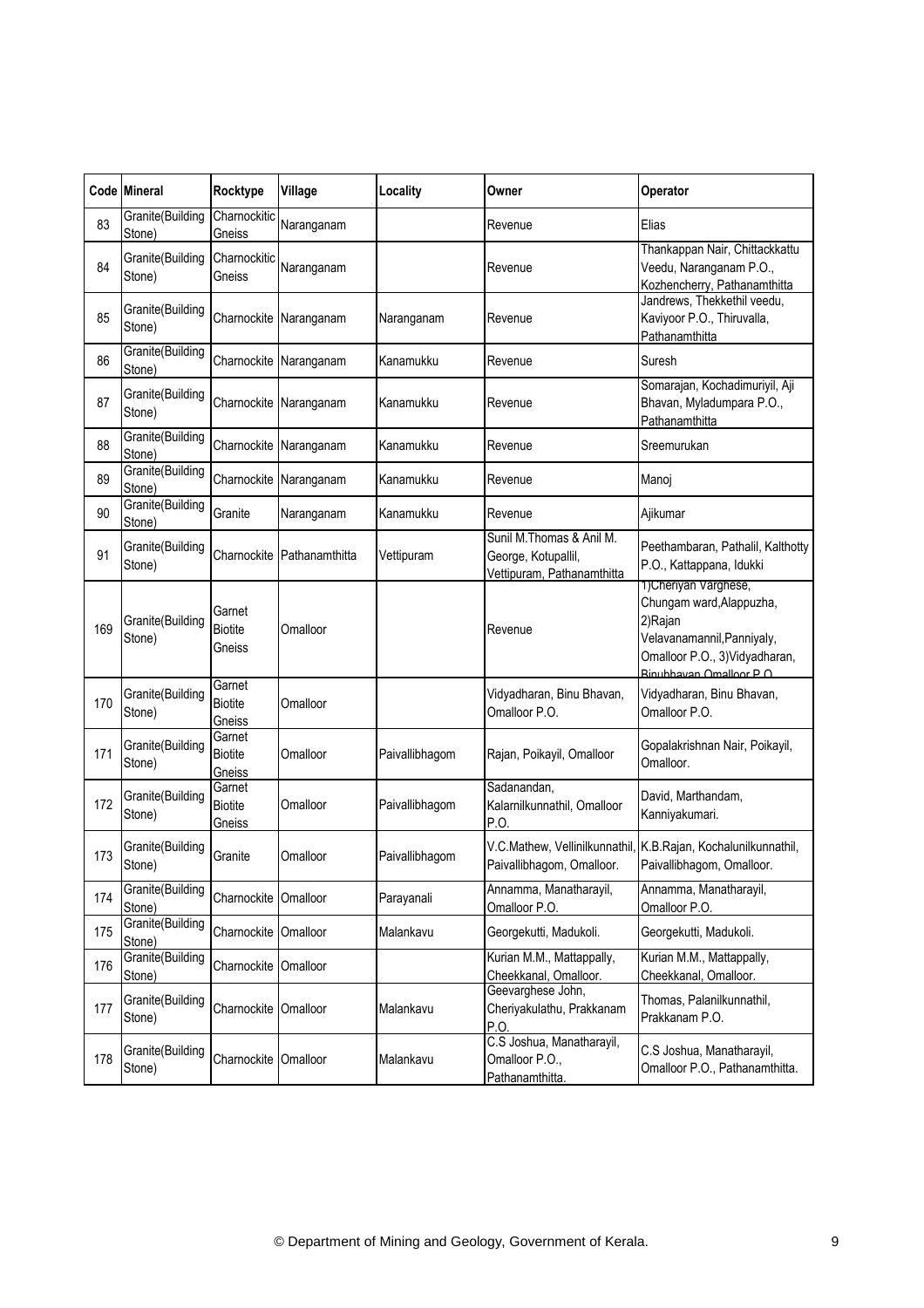|     | <b>Code Mineral</b>        | Rocktype                                  | Village      | Locality     | Owner                                                               | Operator                                                         |
|-----|----------------------------|-------------------------------------------|--------------|--------------|---------------------------------------------------------------------|------------------------------------------------------------------|
| 179 | Granite(Building<br>Stone) | Granite                                   | Chenneerkara | Prakkanam    | Aji M. Thomas,<br>Malamkuzhiyil, Prakkanam<br>P.O., Pathanamthitta. | Aji M. Thomas, Malamkuzhiyil,<br>Prakkanam P.O., Pathanamthitta. |
| 180 | Granite(Building<br>Stone) | Granite                                   | Chenneerkara | Prakkanam    | Valsalakumar, Aranthalayam<br>Oonnukal p.O.,<br>Pathanamthitta      | Valsalakumar, Aranthalayam,<br>Oonnukal p.O., Pathanamthitta.    |
| 181 | Granite(Building<br>Stone) | Granite                                   | Chenneerkara | Prakkanam    | Not known                                                           | Not known                                                        |
| 182 | Granite(Building<br>Stone) | Gneissic<br>charnockite                   | Omalloor     | Prakkanam    | Revenue                                                             | Sukumaran Nair                                                   |
| 183 | Granite(Building<br>Stone) | Charnockite                               | Chenneerkara | Prakkanam    | John Ommen, Kuttiplakkal,<br>Prakkanam.                             | Saji Mathew, Kulangara house,<br>Prakkanam                       |
| 184 | Granite(Building<br>Stone) | Charnockite                               | Chenneerkara | Prakkanam    | John Ommen, Kuttiplakkal,<br>Prakkanam.                             | John Ommen, Kuttiplakkal,<br>Prakkanam.                          |
| 185 | Granite(Building<br>Stone) | Charnockite                               | Vallicode    | Jnekkumnilam | Johny, Kulathumkarottu,<br>Jnekkumnilam P.O.,<br>V.Kottayam.        | Johny, Kulathumkarottu,<br>Jnekkumnilam P.O., V.Kottayam.        |
| 186 | Granite(Building<br>Stone) | Charnockite Pramadom                      |              | Thalayara    | Aniyan, Kavilthekkethil,<br>V.Kottayam P.O.                         | Aniyan, Kavilthekkethil,<br>V.Kottayam P.O.                      |
| 187 | Granite(Building<br>Stone) | Charnockite                               | V.Kottayam   |              | Vijayan, Kanjiramnilkunnathil<br>Kochalummoodu, Njanilam<br>P.O.    | Vijayan, Kanjiramnilkunnathil,<br>Kochalummoodu, Njanilam P.O.   |
| 188 | Granite(Building<br>Stone) | Charnockite                               | V.Kottayam   | Thalayara    | Revenue                                                             | Joseph, Rajmohan, Babu,<br>Chakkulayil, Thumpamon.               |
| 189 | Granite(Building<br>Stone) | Charnockite                               | V.Kottayam   | Mupramon     | Thankachan, Kenkarasseriyil,<br>Angadikkal P.O.                     | Thankachan, Kenkarasseriyil,<br>Angadikkal P.O.                  |
| 190 | Granite(Building<br>Stone) | Charnockitic<br>Gneiss                    | V.Kottayam   | Nedumpara    | Revenue                                                             | Santhosh, Mampara veedu,<br>V.Kottayam.                          |
| 191 | Granite(Building<br>Stone) | Charnockite                               | Omalloor     | Parayanali   | Kochukutti-Scaria Ommen,<br>Madukol, Prakkanam P.O.                 | Kochukutti-Scaria Ommen,<br>Madukol, Prakkanam P.O.              |
| 192 | Granite(Building<br>Stone) | <b>Biotite</b><br>Gneiss                  | V.Kottayam   | Nedumpara    | Revenue                                                             | Balachandran, Puthiyaveettil,<br>V.Kottayam P.O.                 |
| 193 | Granite(Building<br>Stone) | Garnet<br><b>Biotite</b><br>Gneiss        | V.Kottayam   | Kuthirappara | Divakaran, Athitharayil,<br>V.Kottayam.                             | Jayeshkumaran Nair, Moolayil,<br>Pandalam                        |
| 194 | Granite(Building<br>Stone) | Garnet<br><b>Biotite</b><br>Gneiss        | V.Kottayam   | Kuthirappara | Rajendran, Konnamoottil,<br>V.Kottayam                              | Rajendran, Konnamoottil,<br>V.Kottayam                           |
| 195 | Granite(Building<br>Stone) | Garnet<br><b>Biotite</b><br>Gneiss        | V.Kottayam   | Kuthirappara | Surendran, Kuzhivilayil,<br>V.Kottayam.                             | Surendran, Kuzhivilayil,<br>V.Kottayam.                          |
| 196 | Granite(Building<br>Stone) | Garnet<br><b>Biotite</b><br>Gneiss        | V.Kottayam   | Kuthirappara | Jayeshkumaran Nair,<br>Moolayil, Pandalam.                          | Jayeshkumaran Nair, Moolayil,<br>Pandalam.                       |
| 197 | Granite(Building<br>Stone) | Garnet<br><b>Biotite</b><br>Gneiss        | V.Kottayam   | Plakkal      | Reji Zakkaria,<br>Plakkalcharuvuparambil,<br>V.Kottayam.            | Reji Zakkaria,<br>Plakkalcharuvuparambil,<br>V.Kottayam.         |
| 198 | Granite(Building<br>Stone) | Garnet<br><b>Biotite</b><br><u>Gneiss</u> | V.Kottayam   | Plakkal      | Revenue                                                             | Reji Zakkaria, Plakkal<br>Charuvuparambil, V.Kottayam.           |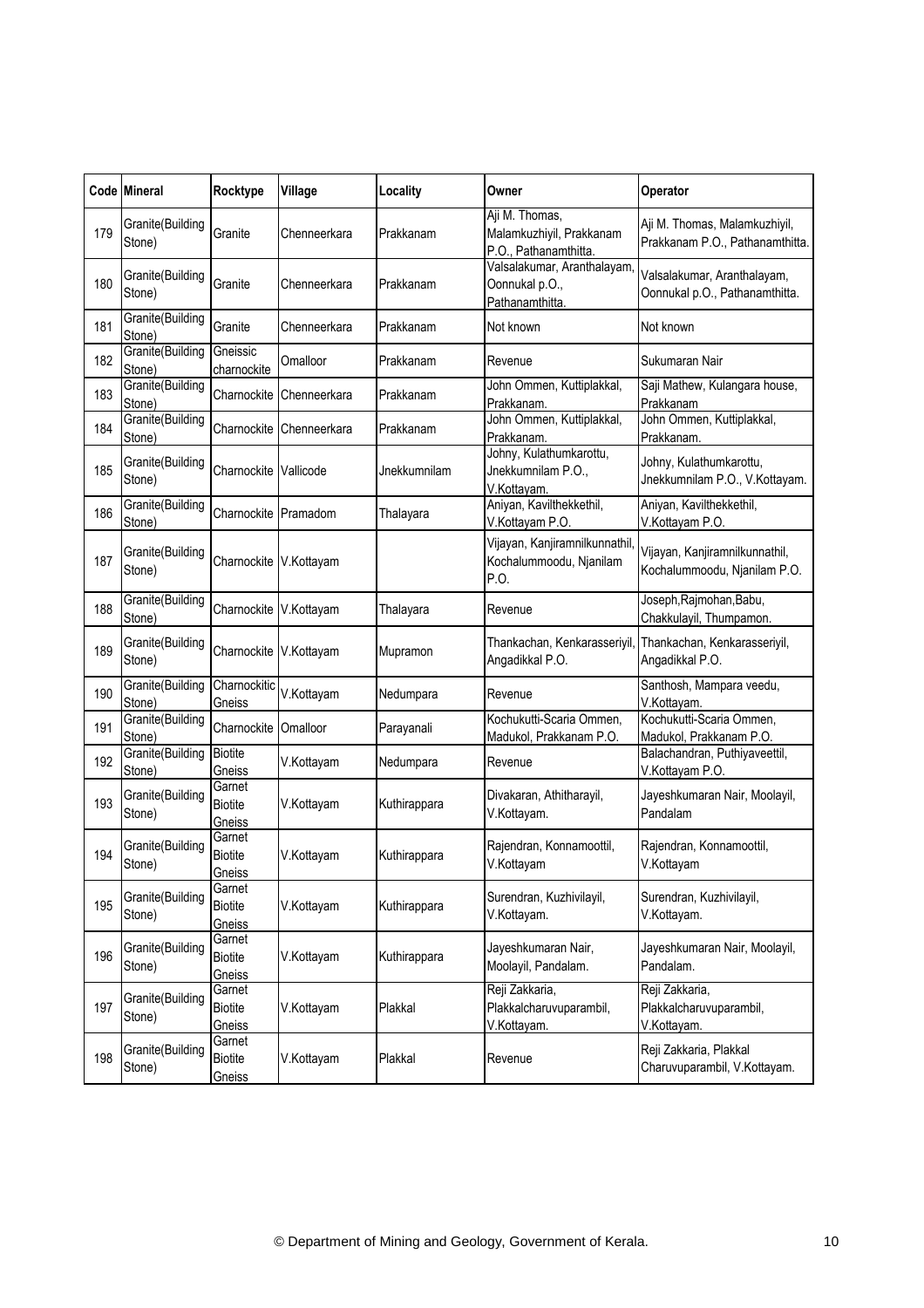|     | Code Mineral               | Rocktype                           | Village                | Locality       | Owner                                                                                            | Operator                                                                        |
|-----|----------------------------|------------------------------------|------------------------|----------------|--------------------------------------------------------------------------------------------------|---------------------------------------------------------------------------------|
| 199 | Granite(Building<br>Stone) | Garnet<br><b>Biotite</b><br>Gneiss | V.Kottayam             | Lakur          | Revenue                                                                                          | Santhosh                                                                        |
| 200 | Granite(Building<br>Stone) | Garnet<br><b>Biotite</b><br>Gneiss | V.Kottayam             | lakur          | Jose, Pulinilkunnathil,<br>V.Kottayam.                                                           | Ajith prasad, Nediyamannil, Lakur<br>P.O.                                       |
| 201 | Granite(Building<br>Stone) | Garnet<br><b>Biotite</b><br>Gneiss | V.Kottayam             | lakur          | George, Mezhuvelil, Lakur<br>P.O.                                                                | George, Mezhuvelil, Lakur P.O.                                                  |
| 202 | Granite(Building<br>Stone) | Garnet<br><b>Biotite</b><br>Gneiss | V.Kottayam             | Lakur          | P.V.Daniel, Plakkal,<br>V.Kottayam P.O.                                                          | P.V.Daniel, Plakkal, V.Kottayam<br>P.O.                                         |
| 203 | Granite(Building<br>Stone) | Garnet<br><b>Biotite</b><br>Gneiss | V.Kottayam             | Lakur          | Kishore, Thundiyil<br>purayidathil, V.Kottayam                                                   | Kishore, Thundiyil purayidathil,<br>V.Kottayam                                  |
| 204 | Granite(Building<br>Stone) | Charnockite                        | Pramadom               | Lakur          | K.K. Pushpakumar,<br>Kottackakathu, V.Kottayam.                                                  | K.K. Pushpakumar,<br>Kottackakathu, V.Kottayam                                  |
| 205 | Granite(Building<br>Stone) | Garnet<br><b>Biotite</b><br>Gneiss | Pramadom               | Lakur          | Revenue                                                                                          | K.K.Pushpakumar,<br>Kottackakathu, V.Kottayam                                   |
| 206 | Granite(Building<br>Stone) | Charnockite                        | Pramadom               | Lakur          | Revenue                                                                                          | Prabhakaran, Puthuvelil,<br>V.Kottayam                                          |
| 207 | Granite(Building<br>Stone) | Garnet<br><b>Biotite</b><br>Gneiss | Pramadom               | Lakur          | Revenue                                                                                          | k.K.Pushpakumar, Kottackakathu,<br>V.Kottayam                                   |
| 208 | Granite(Building<br>Stone) | Garnet<br><b>Biotite</b><br>Gneiss | Pramadom               | Lakur          | Revenue                                                                                          | Surendran, Kuzhivilayil,<br>V.Kottayam                                          |
| 209 | Granite(Building<br>Stone) | Charnockitic<br>Gneiss             | V.Kottayam             | Nedumpara      | Revenue                                                                                          | Vineeth, Mullatharayil,<br>V.Kottayam                                           |
| 226 | Granite(Building<br>Stone) | Charnockitic<br>Gneiss             | V.Kottayam             | Thinavalapadi  | Shaju George,<br>Chundamannil, Vakayar P.O<br>Konni.                                             | Retnakaran, Vasavamangalam,<br>Nedumkavu                                        |
| 227 | Granite(Building<br>Stone) |                                    | Charnockite Aruvapulam | Muthupezhunkal |                                                                                                  | K.M.Joseph, Kochukannattu,<br>Erumeli, Pathanamthitta                           |
| 228 | Granite(Building<br>Stone) |                                    | Charnockite Aruvapulam | Muthupezhunkal | Jose Danial Mathew,<br>Maruthethu House,<br>Muthupezhunkal, Konni.                               | Jose Danial Mathew, Maruthethu<br>House, Muthupezhunkal, Konni                  |
| 229 | Granite(Building<br>Stone) |                                    | Charnockite Aruvapulam | Muthupezhunkal | Raveendran Nair, Maheswari Raveendran Nair, Maheswari<br>Vilasom, Muthupezhunkal<br>P.O., Konni. | Vilasom, Muthupezhunkal P.O.,<br>Konni                                          |
| 230 | Granite(Building<br>Stone) |                                    | Charnockite Aruvapulam | Muthupezhunkal | Rajasekharan Nair,<br>Maheswari Vilasom,<br>Muthupezhunkal P.O., Konni.                          | Rajasekharan Nair, Maheswari<br>Vilasom, Muthupezhunkal P.O.,<br>AG163<br>Konni |
| 231 | Granite(Building<br>Stone) |                                    | Charnockite Aruvapulam | Muthupezhunkal | Sankarankutty, Melemannil,<br>Aruvapulam.                                                        | Sankarankutty, Melemannil,<br>Aruvapulam                                        |
| 232 | Granite(Building<br>Stone) |                                    | Charnockite Aruvapulam | Muthupezhunkal | Narendranadhan Nair,<br>Anugraha, Aruvapulam P.O.,<br>Konni.                                     | Narendranadhan Nair, Anugraha,<br>Aruvapulam P.O., Konni                        |
| 233 | Granite(Building<br>Stone) |                                    | Charnockite Aruvapulam | Oottupara      | Umasalema Ebrahim,<br>Ettivilayil, Oottupara P.O.,<br>Konni.                                     | Umasalema Ebrahim, Ettivilayil,<br>Oottupara P.O., Konni                        |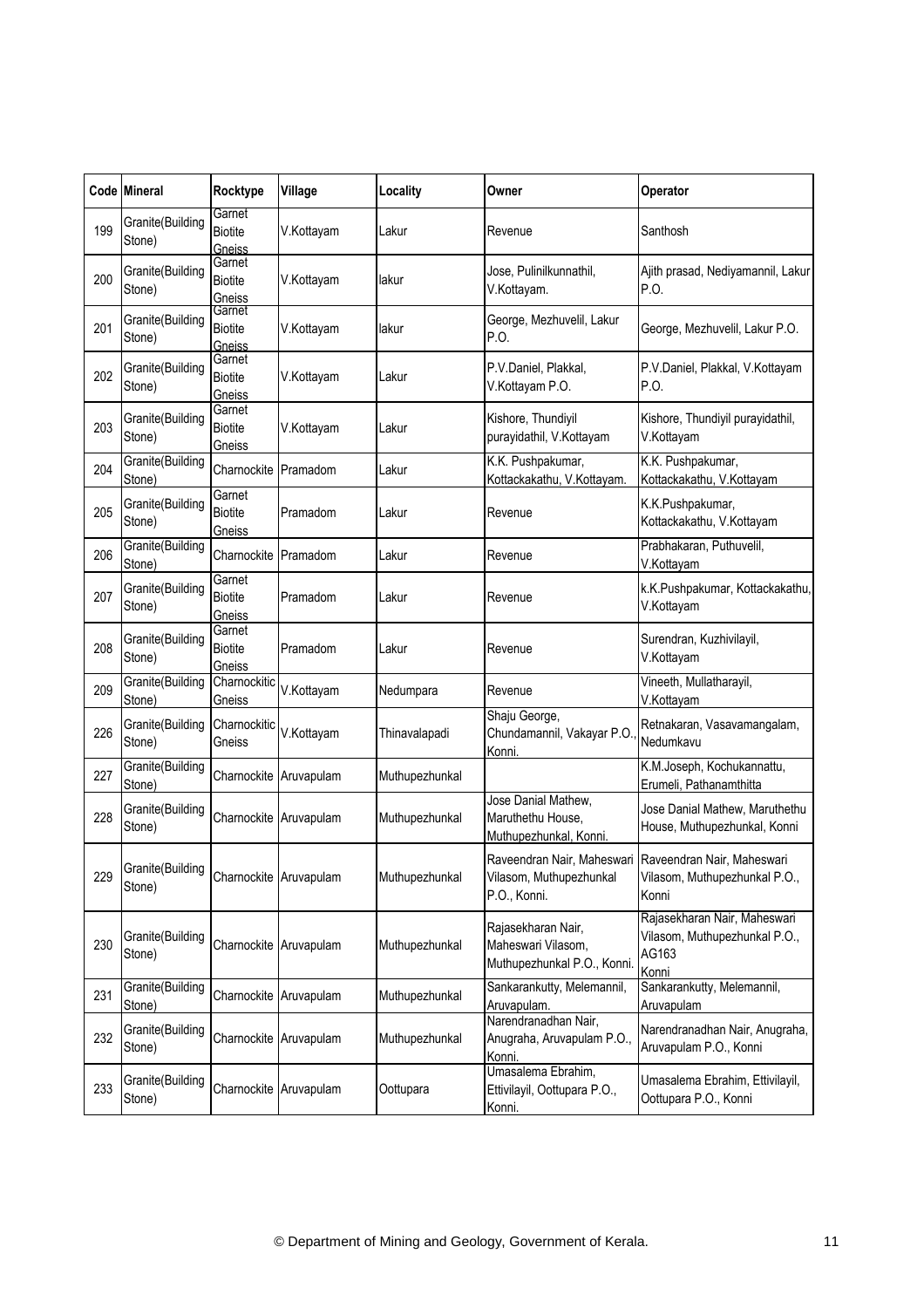|     | <b>Code Mineral</b>        | Rocktype                           | Village                | Locality         | Owner                                                                            | Operator                                                                               |
|-----|----------------------------|------------------------------------|------------------------|------------------|----------------------------------------------------------------------------------|----------------------------------------------------------------------------------------|
| 234 | Granite(Building<br>Stone) |                                    | Charnockite Aruvapulam | Oottupara        | Jacob Cheriyan, Heaven<br>Ford Estate, Oottupara P.O.,<br>Konni.                 | Jacob Cheriyan, Heaven Ford<br>Estate, Oottupara P.O., Konni                           |
| 235 | Granite(Building<br>Stone) |                                    | Charnockite Aruvapulam | Oottupara        | Jacob Cheriyan, Heaven<br>Ford Estate, Oottupara P.O.,<br>Konni.                 | Jacob Cheriyan, Heaven Ford<br>Estate, Oottupara P.O., Konni                           |
| 236 | Granite(Building<br>Stone) |                                    | Charnockite Aruvapulam | Adavikuzhi       | Gopalakrishna Kurup,<br>Narayana Bhavanam,<br>Aruvapulam, Konni.                 | Gopalakrishna Kurup, Narayana<br>Bhavanam, Aruvapulam, Konni                           |
| 237 | Granite(Building<br>Stone) | Charnockite                        | Aruvapulam             | Aruvapulam       | Nandakumar, Venmelil,<br>Aruvapulam P.O.                                         | Nandakumar, Venmelil,<br>Aruvapulam P.O.                                               |
| 238 | Granite(Building<br>Stone) | Garnet<br><b>Biotite</b><br>Gneiss | Vallicode              | Vazhamuttom      | Revenue                                                                          | John, Peringanadu                                                                      |
| 239 | Granite(Building<br>Stone) | Garnet<br><b>Biotite</b><br>Gneiss | Vallicode              | Vazhamuttom east | Revenue                                                                          | Raghavan Pillai, Thatta, Adoor                                                         |
| 240 | Granite(Building<br>Stone) | Garnet<br><b>Biotite</b><br>Gneiss | Vallicode              | Vazhamuttom east | Vijayan Nair, Vazhamuttom<br>East P.O.                                           | Nanu, Puthuparambil,<br>Vazhamuttom East P.O.,                                         |
| 241 | Granite(Building<br>Stone) | Garnet<br><b>Biotite</b><br>Gneiss | Vallicode              | Vazhamuttom east | Vidyadharan, Poovannu<br>nilkunnathil, Vazhamuttom<br>East P.O., Pathanamthitta. | Divakaran, Puthuparambil,<br>Vazhamuttom East P.O.,<br>Pathanamthitta                  |
| 242 | Granite(Building<br>Stone) | Garnet<br><b>Biotite</b><br>Gneiss | Vallicode              | Vazhamuttom East | Revenue                                                                          | Divakaran, Puthuparambil,<br>Vazhamuttom East P.O.,<br>Pathanamthitta                  |
| 243 | Granite(Building<br>Stone) | Garnet<br><b>Biotite</b><br>Gneiss | Vallicode              | Vazhamuttom East | Revenue                                                                          | Soman, Poovannu nilkunnathil,<br>Vazhamuttom East P.O.                                 |
| 244 | Granite(Building<br>Stone) | Garnet<br><b>Biotite</b><br>Gneiss | Vallicode              | Vazhamuttom east | Revenue                                                                          | Rajeev, V.Kottayam,<br>Pathanamthitta                                                  |
| 245 | Granite(Building<br>Stone) | Garnet<br><b>Biotite</b><br>Gneiss | Vallicode              | Vazhamuttom east | Raveendran, AF181, Vilayil,<br>Vazhamuttom East P.O.                             | Raveendran, Vilayil,<br>Vazhamuttom East P.O.                                          |
| 246 | Granite(Building<br>Stone) | Charnockite                        | Vallicode              | Vattakkoottathil | Kunjuraghavan, Thannikuzhi,<br>Vallicode P.O.                                    | Raghavan, Pushpamangalam                                                               |
| 247 | Granite(Building<br>Stone) | Garnet<br>Biotite<br>Gneiss        | Pramadom               | Mallasseri       | Abraham, Theeyarkulangara                                                        | Abraham, Theeyarkulangara<br>Puthenveedu, Mallasseri P.O. Puthenveedu, Mallasseri P.O. |
| 248 | Granite(Building<br>Stone) | Charnockite Pramadom               |                        | Lakur            | Venu, Ramankuzhiyil, Lakur,<br>Mallasseri P.O.                                   | Venu, Ramankuzhiyil, Lakur,<br>Mallasseri P.O                                          |
| 249 | Granite(Building<br>Stone) | Charnockite Konni                  |                        | Vattakkavu       | Soman, Souparnika, Konni<br>P.O.                                                 | Soman, Souparnika, Konni P.O.                                                          |
| 250 | Granite(Building<br>Stone) | Charnockite Konni                  |                        | Vattakkavu       | Prasad, Chaluparamannil,<br>Konni P.O.                                           | Gopalan, Chaluparamannil, onni<br>P.O.                                                 |
| 251 | Granite(Building<br>Stone) | Garnet<br><b>Biotite</b><br>Gneiss | Pathanamthitta         | Neduvanal        | Sukumaran, Kokkottu,<br>Kumbazha P.O.,<br>Pathanamthitta                         | Balachandran, Madathil,<br>Kumbazha P.O.                                               |
| 252 | Granite(Building<br>Stone) | Garnet<br><b>Biotite</b><br>Gneiss | Pathanamthitta         | Neduvanal        | Raveendran, Kokkottu,<br>Kumbazha P.O.                                           | Soman, Myladumpara                                                                     |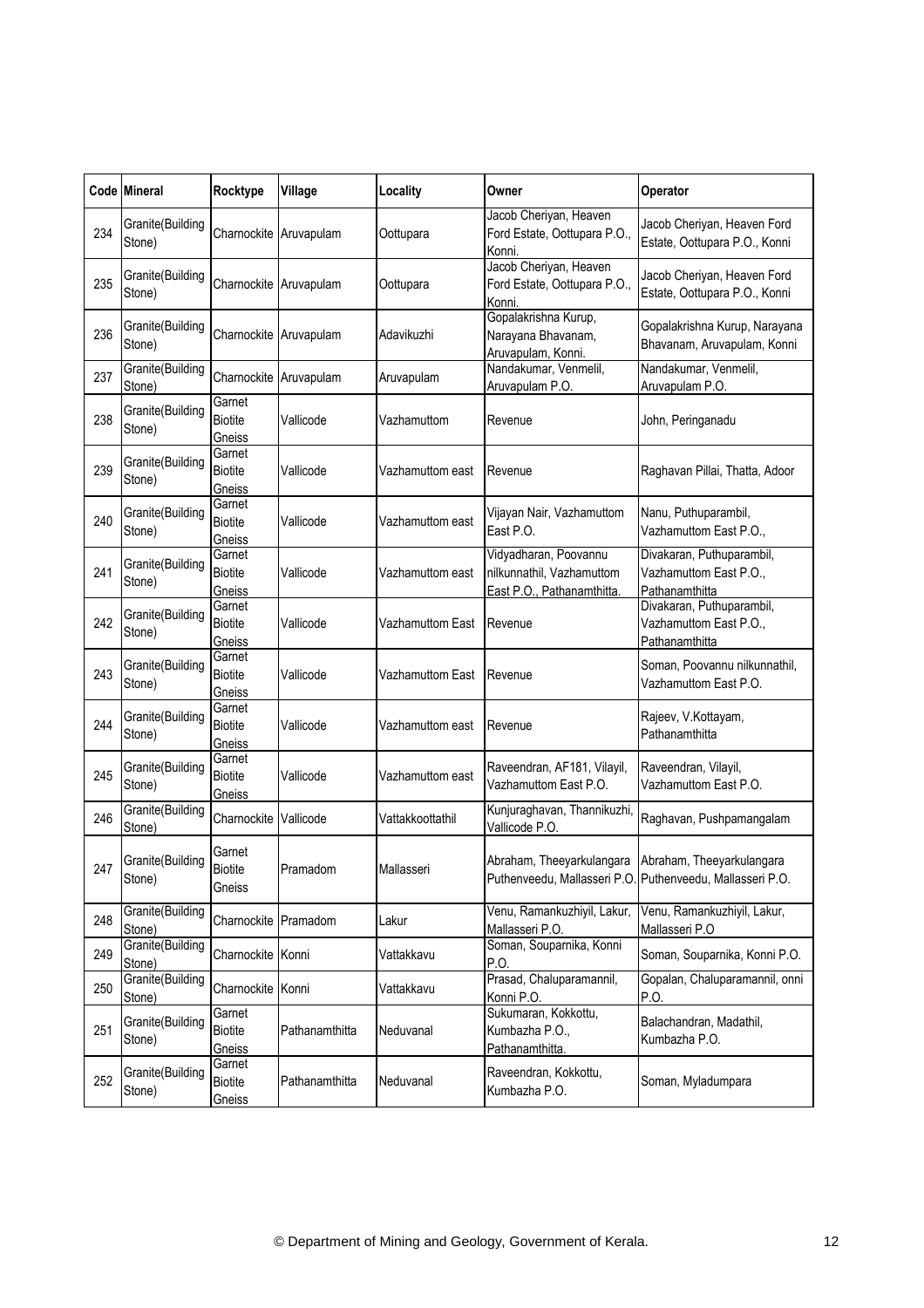|     | Code Mineral               | Rocktype                           | Village                    | Locality      | Owner                                                              | Operator                                                                      |
|-----|----------------------------|------------------------------------|----------------------------|---------------|--------------------------------------------------------------------|-------------------------------------------------------------------------------|
| 253 | Granite(Building<br>Stone) | Garnet<br><b>Biotite</b><br>Gneiss | Pathanamthitta             | Myladumpara   | Umman Varghese,<br>Kizhakkekara, Kumbazha<br>P.O., Pathanamthitta. | Umman Varghese, Kizhakkekara,<br>Kumbazha P.O., Pathanamthitta                |
| 254 | Granite(Building<br>Stone) | Charnockite                        | Pathanamthitta             | Myladumpara   | Suran, Kulathani,<br>Pathanamthitta P.O.                           | Suran, Kulathani, Pathanamthitta<br>P.O                                       |
| 255 | Granite(Building<br>Stone) | Charnockite                        | Malayalappuzha             | Uppidumpara   | K.G.Vijayamma,<br>Charanackal,<br>Malayalappuzha, Thazhom<br>P.O   | K.G.Vijayamma, Charanackal,<br>Malayalappuzha, Thazhom P.O.                   |
| 256 | Granite(Building<br>Stone) | Charnockite                        | Malayalappuzha             | Nalloor       | K.G.Vijayamma,<br>Charanackal,<br>Malayalappuzha, Thazhom<br>P.O.  | K.G.Vijayamma, Charanackal,<br>Malayalappuzha, Thazhom P.O.                   |
| 258 | Granite(Building<br>Stone) |                                    | Charnockite Malayalappuzha | Nalloor       | Sanal, Nakkalethu,<br>Kumbazha P.O.                                | Aswani, Malayalappuzha P.O.                                                   |
| 259 | Granite(Building<br>Stone) | Charnockite                        | Malayalappuzha             | Erampathodu   | Prasannakumar, Parapattu,<br>Malayalappuzha P.O                    | Prasannakumar, Parapattu,<br>Malayalappuzha P.O                               |
| 260 | Granite(Building<br>Stone) | Charnockite                        | Malayalappuzha             | Erampathodu   | Vikraman, Poomangalathu,<br>Thazham P.O.,<br>Malayalappuzha.       | Vikraman, Poomangalathu,<br>Thazham P.O., Malayalappuzha                      |
| 261 | Granite(Building<br>Stone) | Charnockite                        | Malayalappuzha             | Erampathodu   | Sathyan, Sreerangam,<br>Kariyilakulangara,<br>Malayalappuzha.      | Sathyan, Sreerangam,<br>Kariyilakulangara,<br>Malayalappuzha                  |
| 262 | Granite(Building<br>Stone) |                                    | Charnockite Malayalappuzha | Erampathodu   | Sathyan, Sreerangam,<br>Kariyilakulangara,<br>Malayalappuzha P.O.  | Sathyan, Sreerangam,<br>Kariyilakulangara,<br>Malayalappuzha P.O.             |
| 263 | Granite(Building<br>Stone) | Garnet<br><b>Biotite</b><br>Gneiss | Pathanamthitta             | Pamporri para | Revenue                                                            | Not known                                                                     |
| 264 | Granite(Building<br>Stone) | Charnockite Pramadom               |                            | Maroor        | Ramachandra Pillai,<br>Sreepadam, Mallasseri P.O.                  | Ramachandra Pillai, Sreepadam,<br>Mallasseri P.O.                             |
| 265 | Granite(Building<br>Stone) | Charnockite                        | Pramadom                   | Maroor        | Gopalakrishnan Nair,<br>Charuvan plavil, Mallasseri<br>P.O         | Gopalakrishnan Nair, Charuvan<br>plavil, Mallasseri P.O.                      |
| 266 | Granite(Building<br>Stone) | Charnockite Pramadom               |                            | Maroor        | N.Thrivikraman Nair,<br>Mangattu muruppel,<br>Mallasseri P.O.      | N. Thrivikraman Nair, Mangattu<br>muruppel, Mallasseri P.O.                   |
| 267 | Granite(Building<br>Stone) | Charnockite Pramadom               |                            | Maroor        | Gopalan Nair, Mele odiyil,<br>Mallasseri P.O.                      | Gopalan Nair, Mele odiyil,<br>Mallasseri P.O.                                 |
| 268 | Granite(Building<br>Stone) | Garnet<br><b>Biotite</b><br>Gneiss | Pramadom                   | Maroor        | Vijayan Nair, Valuthundiyil,<br>Mallasseri P.O.                    | Vijayan Nair, Valuthundiyil,<br>Mallasseri P.O.                               |
| 269 | Granite(Building<br>Stone) | Garnet<br><b>Biotite</b><br>Gneiss | Pramadom                   | Maroor        | Vikraman Nair, Molliyil,<br>Mallasseri P.O.                        | Vikraman Nair, Molliyil, Mallasseri<br>P.O.                                   |
| 270 | Granite(Building<br>Stone) | Garnet<br><b>Biotite</b><br>Gneiss | Pramadom                   | Vattakulanji  | Thankamaniyamma,<br>Mallasseri.                                    | Thomas V.Kurian, Valiyakala<br>vadakkethil padinjattethil,<br>Mallasseri P.O. |
| 271 | Granite(Building<br>Stone) | Charnockite                        | Pathanamthitta             | Nannukkad     | P.K.Thomas, Perumbral,<br>Pathanamthitta.                          | P.K.Thomas, Perumbral,<br>Pathanamthitta                                      |
| 272 | Granite(Building<br>Stone) | Garnet<br><b>Biotite</b><br>Gneiss | Pathanamthitta             | Sangoor       | S.K.George, Sangoor,<br>Pathanamthitta P.O.                        | S.K.George, Sangoor,<br>Pathanamthitta P.O.                                   |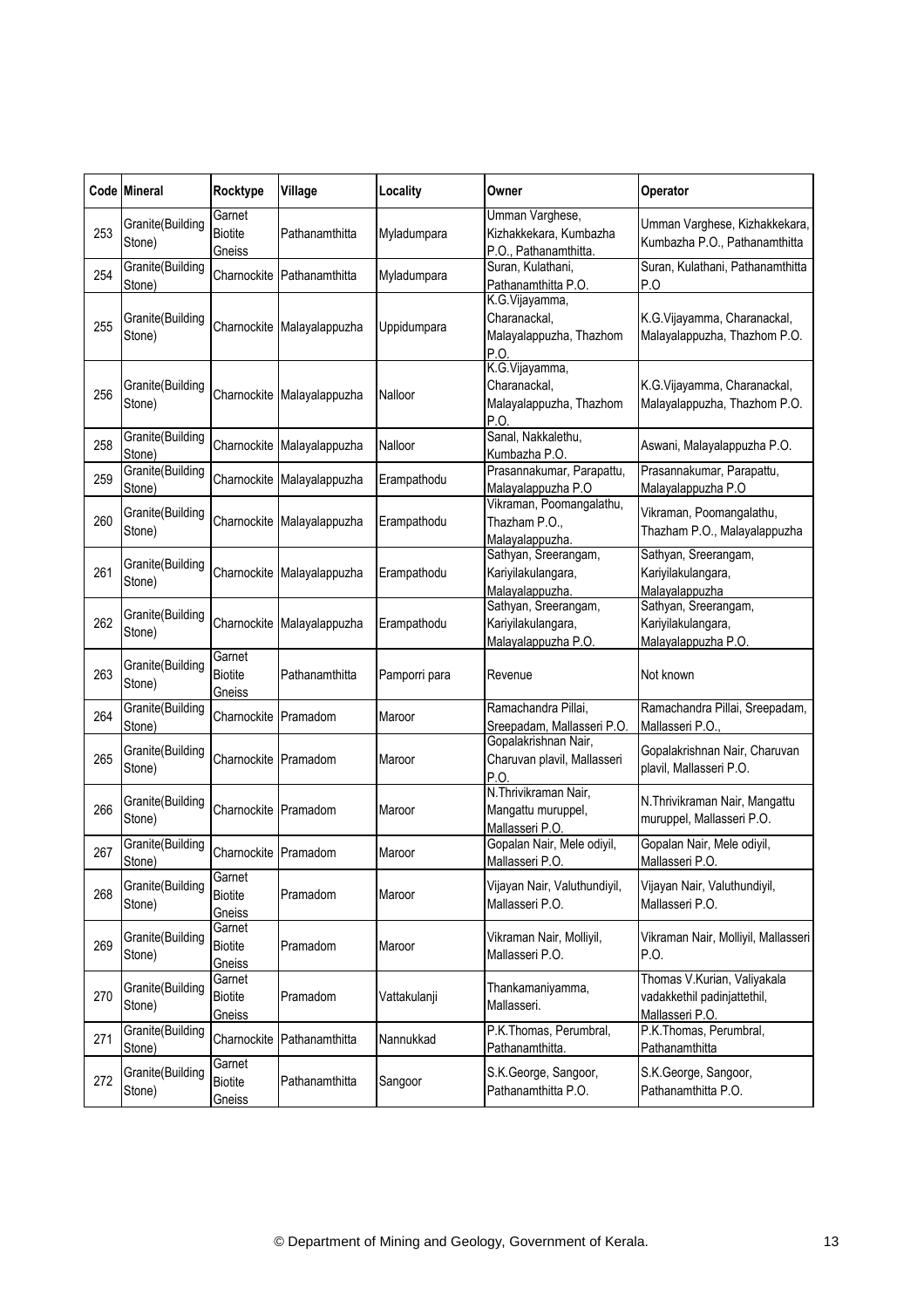|     | Code Mineral               | Rocktype                           | Village                    | Locality           | Owner                                                                    | Operator                                                                 |
|-----|----------------------------|------------------------------------|----------------------------|--------------------|--------------------------------------------------------------------------|--------------------------------------------------------------------------|
| 273 | Granite(Building<br>Stone) | Garnet<br><b>Biotite</b><br>Gneiss | Pathanamthitta             | Sangoor            | S.K.Scaria, Sangoor,<br>Pathanamthitta P.O.                              | S.K.Scaria, Sangoor,<br>Pathanamthitta P.O.                              |
| 274 | Granite(Building<br>Stone) | Charnockite                        | Elanthoor                  | Madhumala          | Rema, Kizhakkemuriyil,<br>Elanthoor, Pathanamthitta.                     | Rema, Kizhakkemuriyil,<br>Elanthoor, Pathanamthitta                      |
| 275 | Granite(Building<br>Stone) | Charnockite Elanthoor              |                            | Madhumala          | K.O.Mathai, Kuzhiparambil<br>puthenveedu, Elanthoor P.O.<br>Variyapuram. | K.O.Mathai, Kuzhiparambil<br>puthenveedu, Elanthoor P.O.,<br>Variyapuram |
| 276 | Granite(Building<br>Stone) | Charnockite                        | Elanthoor                  | Melebhagom         | George, Puthiyathu,<br>Elanthoor East P.O.                               | George, Puthiyathu, Elanthoor<br>East P.O.                               |
| 277 | Granite(Building<br>Stone) | Charnockite                        | Elanthoor                  | Madhumala          | Baby, Mavu nilkunnathil,<br>Elanthoor East P.O.                          | Baby, Mavu nilkunnathil,<br>Elanthoor East P.O.                          |
| 278 | Granite(Building<br>Stone) | Charnockite                        | Elanthoor                  | Melebhagom         | Abraham Thomas,<br>Thekkemuriyil, Elanthoor East<br>P.O.                 | Abraham Thomas, Thekkemuriyil,<br>Elanthoor East P.O.                    |
| 279 | Granite(Building<br>Stone) | Charnockite                        | Elanthoor                  | Poovannum para     | Thampi, Nellikunnathu,<br>Elanthoor P.O.                                 | Thampi, Nellikunnathu, Elanthoor<br>P.O.                                 |
| 280 | Granite(Building<br>Stone) | Charnockite Elanthoor              |                            | parackal thekkath  | sukumaran, Parackal<br>thekkathil, Elanthoor P.O.                        | sukumaran, Parackal thekkathil,<br>Elanthoor P.O.                        |
| 281 | Granite(Building<br>Stone) | Charnockite                        | Elanthoor                  | Elanthoor          | John Cheriyan,<br>Panamthottathil,<br>Edapariyaram P.O.,<br>Elanthoor.   | John Cheriyan, Panamthottathil,<br>Edapariyaram P.O., Elanthoor          |
| 283 | Granite(Building<br>Stone) | Charnockite                        | Mallappuzhassery Nellikala |                    | Revenue                                                                  | Vijayaraj, Melekalayil, Nellikala<br>P.O, Pathanamthitta                 |
| 284 | Granite(Building<br>Stone) | Charnockite                        | Mallappuzhassery           | Nellikala          | Bhargavi, Purathoottu,<br>Nellikala P.O.                                 | Bhargavi, Purathoottu, Nellikala<br>P.O.                                 |
| 285 | Granite(Building<br>Stone) | Garnet<br><b>Biotite</b><br>Gneiss | Elanthoor                  | Kaithackal         | Dr.Prince, Kaithackal,<br>Nellikala P.O.                                 | Dr.Prince, Kaithackal, Nellikala<br>P.O                                  |
| 286 | Granite(Building<br>Stone) | Garnet<br><b>Biotite</b><br>Gneiss | Elanthoor                  | Nedumurupu         | Not known                                                                | Not known                                                                |
| 287 | Granite(Building<br>Stone) | Garnet<br><b>Biotite</b><br>Gneiss | Naranganam                 | Naranganam         | Sulochana, Theppukallunkal,<br>Naranganam P.O.                           | K.G.Reghu, Kottarethu,<br>Naranganam P.O.                                |
| 288 | Granite(Building<br>Stone) | Garnet<br><b>Biotite</b><br>Gneiss | Naranganam                 | Karimpel Kallunkal | Younus Rawther, Thadathu<br>kalayil, Naranganam P.O.                     | Younus Rawther, Thadathu<br>kalayil, Naranganam P.O.                     |
| 289 | Granite(Building<br>Stone) |                                    | Charnockite Malayalappuzha | Nalloor            | K.G.Vijayamma,<br>Charanackal,<br>Malayalappuzha, Thazhom<br>P.O.        | K.G.Vijayamma, Charanackal,<br>Malayalappuzha, Thazhom P.O.              |
| 290 | Granite(Building<br>Stone) | Charnockite                        | Naranganam                 | Karimpel Kallunkal | Assan Rawther,<br>Puthuparambil, Naranganam<br>P.O.                      | Assan Rawther, Puthuparambil,<br>Naranganam P.O.                         |
| 291 | Granite(Building<br>Stone) |                                    | Charnockite Naranganam     | Thonniyamala       | Mercykutty Thomas,<br>Nedumannil, Thonniyamala<br>P.O., Pathanamthitta   | Mercykutty Thomas, Nedumannil,<br>Thonniyamala P.O.,<br>Pathanamthitta   |
| 292 | Granite(Building<br>Stone) | Charnockite                        | Naranganam                 | Thonniyamala       | Mercykutty Thomas,<br>Nedumannil, Thonniyamala<br>P.O., Pathanamthitta   | Mercykutty Thomas, Nedumannil,<br>Thonniyamala P.O.,<br>Pathanamthitta   |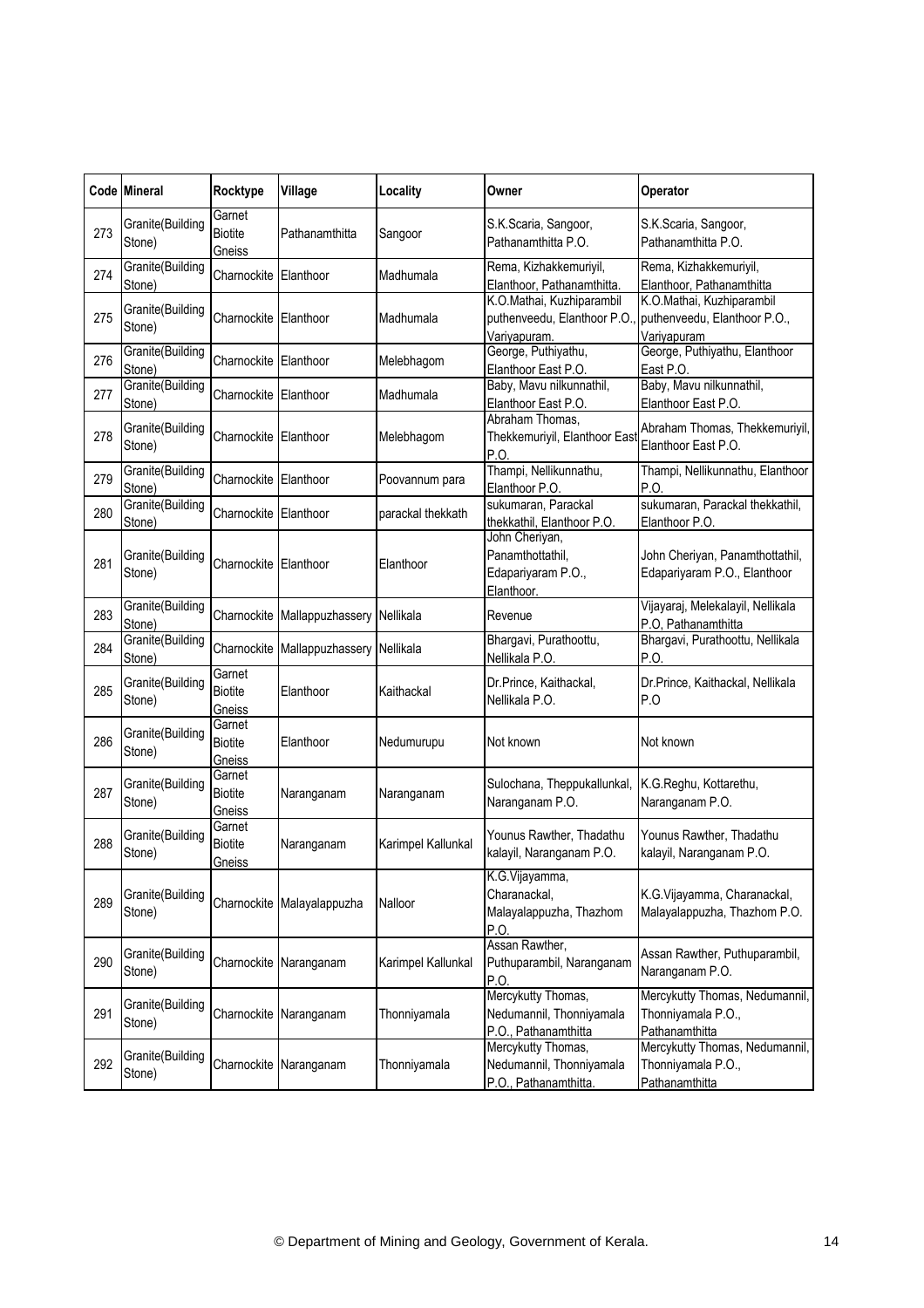|     | Code Mineral               | Rocktype                           | Village                  | Locality                   | Owner                                                                    | <b>Operator</b>                                                            |
|-----|----------------------------|------------------------------------|--------------------------|----------------------------|--------------------------------------------------------------------------|----------------------------------------------------------------------------|
| 293 | Granite(Building<br>Stone) | Garnet<br><b>Biotite</b><br>Gneiss | Naranganam               | Chakkupara                 | Revenue                                                                  | Santhosh K.P., Kanjiram<br>Nilkkunnathil, Naranganam P.O.,<br>Kozhencherry |
| 294 | Granite(Building<br>Stone) | Charnockite                        | Naranganam               | Chakkupara                 | Sasidharan, Edayileparambil,<br>Thonniyamala P.O.                        | Sasidharan, Edayileparambil,<br>Thonniyamala P.O.,                         |
| 295 | Granite(Building<br>Stone) |                                    | Charnockite Naranganam   | Chakkupara                 | Thomas, Kakkanadu,<br>Thonniyamala P.O.                                  | Thomas, Kakkanadu,<br>Thonniyamala P.O.                                    |
| 296 | Granite(Building<br>Stone) | Charnockite                        | Naranganam               | Mahanimala                 | C.T. Varghese, Kaithackal,<br>Naranganam West P.O.                       | C.T. Varghese, Kaithackal,<br>Naranganam West P.O.                         |
| 297 | Granite(Building<br>Stone) | Charnockite                        | Naranganam               | Mahanimala                 | C.T. Varghese, Kaithackal,<br>Naranganam West P.O.                       | C.T. Varghese, Kaithackal,<br>Naranganam West P.O.                         |
| 298 | Granite(Building<br>Stone) |                                    | Charnockite Naranganam   | Mahanimala                 | N.P. Mathew, Kaithackal,<br>Kozhencherry                                 | K.M.Thomas, Kollakuzhiyil,<br>Elanthoor P.O.                               |
| 299 | Granite(Building<br>Stone) | Migmatite                          | Naranganam               | Thonniyamala               | Revenue                                                                  | Rajendran, Naranganam                                                      |
| 300 | Granite(Building<br>Stone) | Granite                            | Naranganam               | Naranganam<br>Thekkebhagom | Gopalakrishnan Nair,<br>Nedumpara puthuparambil,<br>Naranganam West P.O. | Janardhana kurup,<br>Pulikkathayyathu, Manthuka P.O.,<br>Kulanada          |
| 301 | Granite(Building<br>Stone) | Garnet<br><b>Biotite</b><br>Gneiss | Naranganam               | Naranganam                 | Saji, Melethekkavidiyil,<br>Naranganam P.O.,<br>Kozhencherry.            | Saji, Melethekkavidiyil,<br>Naranganam P.O., Kozhencherry                  |
| 302 | Granite(Building<br>Stone) | Garnet<br><b>Biotite</b><br>Gneiss | Naranganam               | Naranganam                 | Saji, Melethekavidiyil,<br>Naranganam P.O.,<br>Kozhencherry.             | Saji, Melethekavidiyil,<br>Naranganam P.O., Kozhencherry                   |
| 303 | Granite(Building<br>Stone) | Charnockite                        | Kozhencherry             | Kurangumala                | Prasad, Thundiyath,<br>Kozhencherry.                                     | Prasad, Thundiyath,<br>Kozhencherry                                        |
| 304 | Granite(Building<br>Stone) |                                    | Charnockite Kozhencherry | Melukara                   | George Thomas, Nalloor,<br>Melukara, Kozhencherry.                       | George Thomas, Nalloor,<br>Melukara, Kozhencherry                          |
| 305 | Granite(Building<br>Stone) |                                    | Charnockite Kozhencherry | Kurangumala                | John Thomas, Blue Mount,<br>Kozhencherry East.                           | John Thomas, Blue Mount,<br>Kozhencherry East                              |
| 306 | Granite(Building<br>Stone) | Charnockite                        | Kozhencherry             | Kurangumala                | Babu, Manayathara,<br>Kozhencherry East P.O.                             | Babu, Manayathara,<br>Kozhencherry East P.O.                               |
| 308 | Granite(Building<br>Stone) |                                    | Charnockite Kozhencherry | Melukara                   | Cheriyan Mathew,<br>Kurinthottickal, Melukara P.O                        | Cheriyan Mathew, Kurinthottickal,<br>Melukara P.O.                         |
| 309 | Granite(Building<br>Stone) |                                    | Charnockite Kozhencherry | Melukara                   | Sunny Joseph,<br>Melekizhakkayil,<br>Kozhencherry East P.O.              | Sunny Joseph, Melekizhakkayil,<br>Kozhencherry East P.O.                   |
| 310 | Granite(Building<br>Stone) |                                    | Charnockite Kozhencherry | Thekkemala                 | Revenue                                                                  | Divakaran, Muruppel,<br>Thekkemala P.O., Kozhencherry                      |
| 311 | Granite(Building<br>Stone) |                                    | Charnockite Kozhencherry |                            |                                                                          | Chellappan, Parakkanivila,<br>Nattalam P.O., Kanyakumari                   |
| 312 | Granite(Building<br>Stone) |                                    | Charnockite Kozhencherry |                            | Gopalakrishnan, Ayanthiyil,<br>Kozhencherry East P.O.                    | Radhakrishnan, Ayanthiyil,<br>Kozhencherry East P.O.                       |
| 313 | Granite(Building<br>Stone) |                                    | Charnockite Kozhencherry |                            | Gopi, Panthanparayil,<br>Kozhencherry East.                              | Gopi, Panthanparayil,<br>Kozhencherry East,                                |
| 314 | Granite(Building<br>Stone) | Charnockite                        | Kozhencherry             |                            | Gopalakrishnan,<br>Kozhencherry.                                         | Gopalakrishnan, Kozhencherry                                               |
| 317 | Granite(Building<br>Stone) |                                    | Charnockite Naranganam   | Thekkethilpadi             | Rajeev, Thekkethil,<br>Naranganam P.O.                                   | Rajeev, Thekkethil, Naranganam<br>P.O.                                     |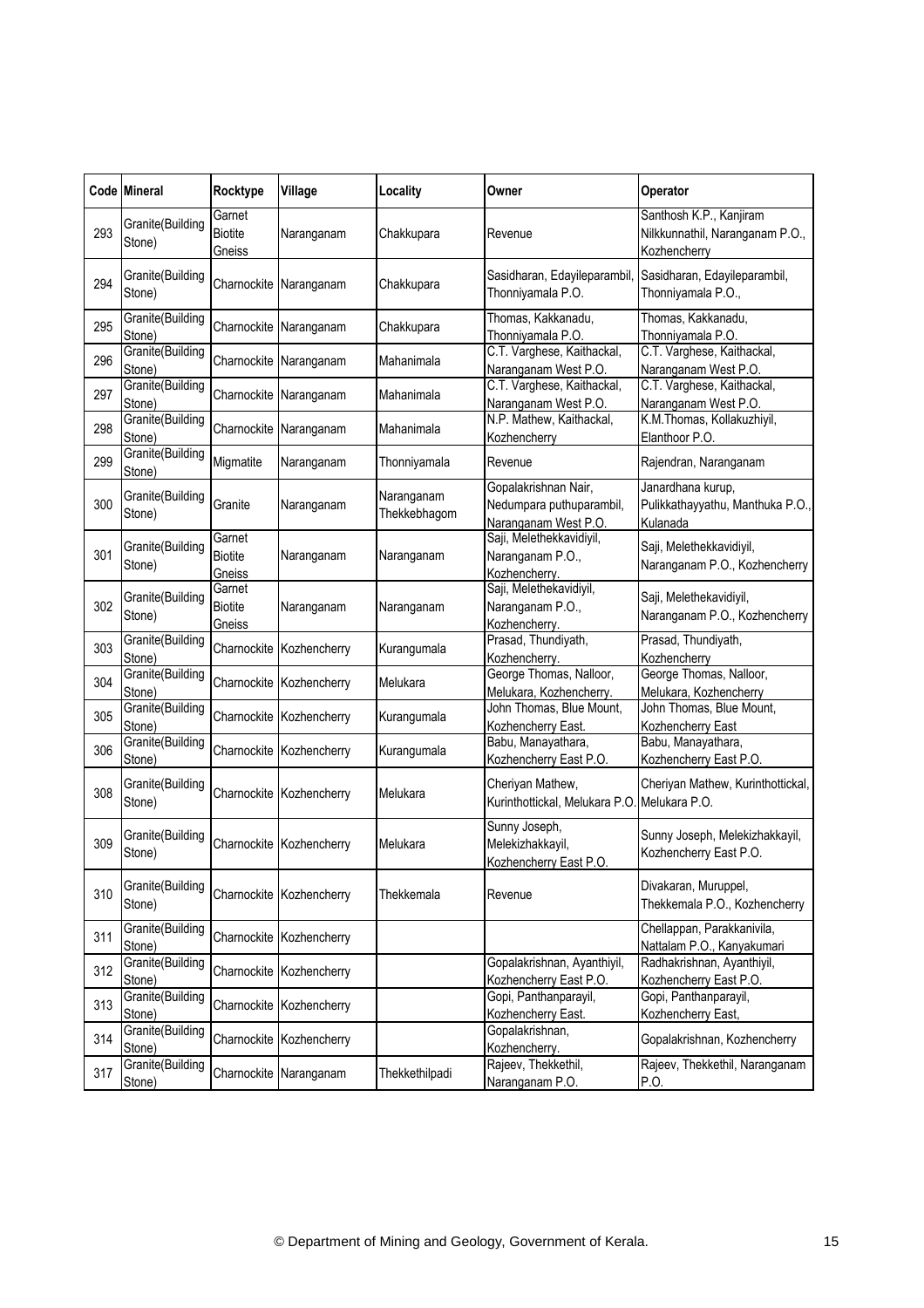|     | Code Mineral               | Rocktype                 | Village                  | Locality        | Owner                                                                      | Operator                                                                  |
|-----|----------------------------|--------------------------|--------------------------|-----------------|----------------------------------------------------------------------------|---------------------------------------------------------------------------|
| 318 | Granite(Building<br>Stone) |                          | Charnockite Naranganam   | Peerupara       | Revenue                                                                    | P.M.Gopalakrishna Pillai,<br>Eduvinampoikayil, Ezhumattoor<br>P.O.        |
| 319 | Granite(Building<br>Stone) | Charnockite              | Naranganam               | Peerupara       | Revenue                                                                    | Prabhakaran, Melemuruppel,<br>Naranganam, Kanamukku                       |
| 320 | Granite(Building<br>Stone) |                          | Charnockite Naranganam   | Peerupara       | Revenue                                                                    | Prabhakaran, Melemuruppel,<br>Naranganam, Kanamukku                       |
| 321 | Granite(Building<br>Stone) |                          | Charnockite Naranganam   | Kallelimukku    | Kochupennu,<br>Mulamtharamelmuri,<br>Kadammanitta.                         | Kochupennu,<br>Mulamtharamelmuri,<br>Kadammanitta                         |
| 322 | Granite(Building<br>Stone) | Charnockite              | Naranganam               | Peerupara       | Revenue                                                                    | Somarajan, Kochadimuriyil,<br>Kumbazha P.O.                               |
| 323 | Granite(Building<br>Stone) |                          | Charnockite Naranganam   | Peerupara       | Somarajan, Kochadimuriyil,<br>Kumbazha P.O.                                | Somarajan, Kochadimuriyil,<br>Kumbazha P.O.                               |
| 325 | Granite(Building<br>Stone) | Charnockite              | Naranganam               | Peerupara       | Roy, Sasi, Kamalassanan,<br>Kozhencherry.                                  | Roy, Sasi, Kamalassanan,<br>Kozhencherry                                  |
| 326 | Granite(Building<br>Stone) |                          | Charnockite Naranganam   | Peerupara       | Roy, Sasi, Budhanoor.                                                      | Roy, Sasi, Budhanoor                                                      |
| 327 | Granite(Building<br>Stone) |                          | Charnockite Naranganam   |                 | Chandran, Chandra Vilasom.<br>Malakkara.                                   | Chandran, Chandra Vilasom,<br>Malakkara                                   |
| 328 | Granite(Building<br>Stone) | Charnockite              | Naranganam               | Anchuttottunkal | Hussain Rawther,<br>Elamplakkal, Naranganam<br>P.O.                        | Abdul Salim, Cheruvu kalayil,<br>Naranganam P.O.                          |
| 329 | Granite(Building<br>Stone) |                          | Charnockite Naranganam   | Kuzhikalapadi   | A.G.George, Erattuveliyil,<br>Andiyalamkam P.O.                            | A.G.George, Erattuveliyil,<br>Andiyalamkam P.O.                           |
| 330 | Granite(Building<br>Stone) | Charnockite              | Naranganam               | Kuttathodu      | K.V.Mathai, Kottarethu<br>Vadakkekara, Kadammanitta<br>P.O.                | K.V.Mathai, Kottarethu<br>Vadakkekara, Kadammanitta<br>P.O                |
| 350 | Granite(Building<br>Stone) | Charnockite Konni        |                          | Eliyarackal     | Baby, Edackamannil, konni<br>P.O.                                          | Gopalan Nair, Mannil Krishna<br>Vilasom, Konni P.O., Eliyarackal          |
| 351 | Granite(Building<br>Stone) | <b>Biotite</b><br>Gneiss | Aruvapulam               | Kulathumon      | T.K.Abraham, Thamarapallil<br>Plaparambil, Kallusseri P.O.,<br>Chengannur. | T.K.Abraham, Thamarapallil<br>Plaparambil, Kallusseri P.O.,<br>Chengannur |
| 352 | Granite(Building<br>Stone) | <b>Biotite</b><br>Gneiss | Aruvapulam               | Kulathumon      | T.K.Abraham, Thamarapallil<br>Plaparambil, Kallusseri P.O.,<br>Chengannur. | T.K.Abraham, Thamarapallil<br>Plaparambil, Kallusseri P.O.,<br>Chengannur |
| 354 | Granite(Building<br>Stone) | <b>Biotite</b><br>Gneiss | Aruvapulam               |                 | T.K.Abraham, Thamarapallil<br>Plaparambil, Kallusseri P.O.,<br>Chengannur. | T.K.Abraham, Thamarapallil<br>Plaparambil, Kallusseri P.O.,<br>Chengannur |
| 355 | Granite(Building<br>Stone) |                          | Charnockite Aruvapulam   | Puttakuzhi      | Anoop, mangalathu,<br>Puttakuzhi, Kulathumon P.O.                          | Anoop, mangalathu, Puttakuzhi,<br>Kulathumon P.O.                         |
| 437 | Granite(Building<br>Stone) | Charnockite Konni        |                          | Mangaram        | Mariyamma Thankachan,<br>Dinu Cottage, Vettipram,<br>Pathanamthitta.       | T.Varghese, Dipin Bhavan,<br>Mangaram, Konni                              |
| 438 | Granite(Building<br>Stone) | Charnockite Konni        |                          | Mangaram        | Not known                                                                  | Not known                                                                 |
| 463 | Granite(Building<br>Stone) |                          | Charnockite Konnithazham |                 |                                                                            | K.C.Varghese, Koyikkal,<br>Payyanamon P.O., Konni                         |
| 464 | Granite(Building<br>Stone) | Charnockite              | Konnithazham             | Konnapara       | Thomas Mathai, Chenkulathu<br>House, Konni P.O.,                           | Thomas Mathai, Chenkulathu<br>House, Konni P.O.,                          |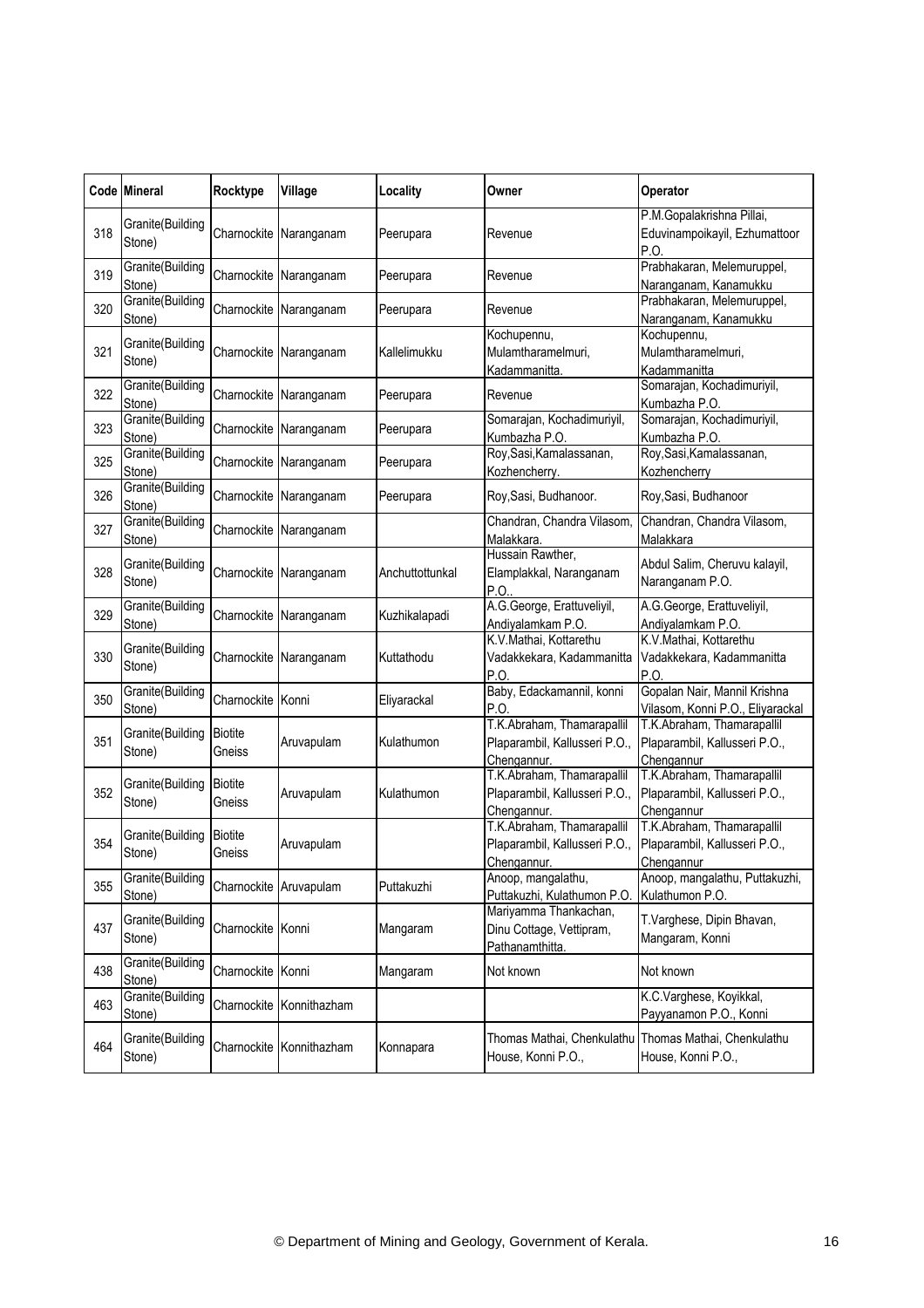|     | Code Mineral               | Rocktype               | Village                    | Locality   | Owner                                                                                     | Operator                                                                               |
|-----|----------------------------|------------------------|----------------------------|------------|-------------------------------------------------------------------------------------------|----------------------------------------------------------------------------------------|
| 465 | Granite(Building<br>Stone) |                        | Charnockite Konnithazham   | Karmala    | House, Konni P.O.                                                                         | Thomas Mathai, Chenkulathu Thomas Mathai, Chenkulathu<br>House, Konni P.O.             |
| 466 | Granite(Building<br>Stone) | Charnockite            | Konnithazham               | Adukadu    | K.R.K.Pradeep,<br>Karthikapuram Bunglow,<br>Konni P.O.                                    | K.R.K.Pradeep, Karthikapuram<br>Bunglow, Konni P.O.                                    |
| 467 | Granite(Building<br>Stone) |                        | Charnockite Konnithazham   |            | Samuel Titus, Porattoor<br>House, Azhoor                                                  | Samuel Titus, Porattoor House,<br>Azhoor                                               |
| 468 | Granite(Building<br>Stone) | Charnockite            | Konnithazham               | Payyanamon | Thomas Jacob, Managing<br>Director, Plakkattu Granite<br>Industries, Payyanamon,<br>Konni | Thomas Jacob, Managing<br>Director, Plakkattu Granite<br>Industries, ayyanamon, Konni  |
| 469 | Granite(Building<br>Stone) |                        | Charnockite Konnithazham   | Payyanamon | Thomas Jacob, Managing<br>Director, Plakkattu Granite<br>Industries, Payyanamon,<br>Konni | Thomas Jacob, Managing<br>Director, Plakkattu Granite<br>Industries, Payyanamon, Konni |
| 471 | Granite(Building<br>Stone) |                        | Charnockite Konnithazham   | Payyanamon | Thomas Jacob, Managing<br>Director, Plakkattu Granite<br>Industries, Payyanamon,<br>Konni | Thomas Jacob, Managing<br>Director, Plakkattu Granite<br>Industries, Payyanamon, Konni |
| 472 | Granite(Building<br>Stone) | Charnockite            | Konnithazham               | Payyanamon | Pious Antony, Assarisseril,<br>Mukkada P.O., Manimala,<br>Kottayam                        | Pious Antony, Assarisseril,<br>Mukkada P.O., Manimala,<br>Kottayam                     |
| 473 | Granite(Building<br>Stone) | Charnockite V.Kottayam |                            | Mupramon   | Abin A.S., Ambadiyil New<br>Bunglow, Adoor P.O.                                           | Abin A.S., Ambadiyil New<br>Bunglow, Adoor P.O.                                        |
| 474 | Granite(Building<br>Stone) | Charnockite            | V.Kottayam                 | Mupramon   | Sadanandan K., J&S Granite<br>Company, V.Kottayam                                         | Sadanandan K., J&S Granite<br>Company, V.Kottayam                                      |
| 476 | Granite(Building<br>Stone) | Charnockite V.Kottayam |                            |            | Jayeshkumaran Nair,<br>Moolayil, Pandalam                                                 | Jayeshkumaran Nair, Moolayil,<br>Pandalam                                              |
| 477 | Granite(Building<br>Stone) |                        | Charnockite Aruvapulam     | Kallelil   | Chacko George,<br>Thottumkara,<br>Thekkepurayidam, Kallelil<br>P.O., Konni                | Chacko George, Thottumkara,<br>Thekkepurayidam, Kallelil P.O.,<br>Konni                |
| 478 | Granite(Building<br>Stone) |                        | Charnockite Aruvapulam     | Oottupara  | Jacob Cheriyan, Heaven<br>Ford Estate, Oottupara P.O.,<br>Konni                           | Ravi, Parackal Puthenveedu,<br>Aruvapulam, Konni                                       |
| 479 | Granite(Building<br>Stone) |                        | Charnockite Aruvapulam     | Oottupara  | K.S.Prasad, Karumala<br>Muruppel, Oottupara P.O.,<br>Konni                                | K.S.Prasad, Karumala Muruppel,<br>Oottupara P.O., Konni                                |
| 480 | Granite(Building<br>Stone) | Charnockite Konni      |                            | Mangaram   | Varghese .T., Dipin Bhavan,<br>Mangaram, Konni                                            | Varghese .T., Dipin Bhavan,<br>Mangaram, Konni                                         |
| 481 | Granite(Building<br>Stone) | Charnockite Konni      |                            |            | Nandakumar, Charuvalli<br>veedu, Muthupezhunkal P.O<br>Konni                              | Nandakumar, Charuvalli veedu,<br>Muthupezhunkal P.O., Konni                            |
| 482 | Granite(Building<br>Stone) |                        | Charnockite Pathanamthitta | Vettipuram |                                                                                           |                                                                                        |
| 483 | Granite(Building<br>Stone) | Charnockite            | Pathanamthitta             |            | Thankachan M.K.,<br>Vadakkedathu Building,<br>Pathanamthitta                              | Thankachan M.K., Vadakkedathu<br>Building, Pathanamthitta                              |
| 484 | Granite(Building<br>Stone) | Charnockite Iravon     |                            | Vattamon   | Saji M.T., Melechittedathu,<br>Marupalam Konni                                            | Saji M.T., Melechittedathu,<br>Marupalam, Konni                                        |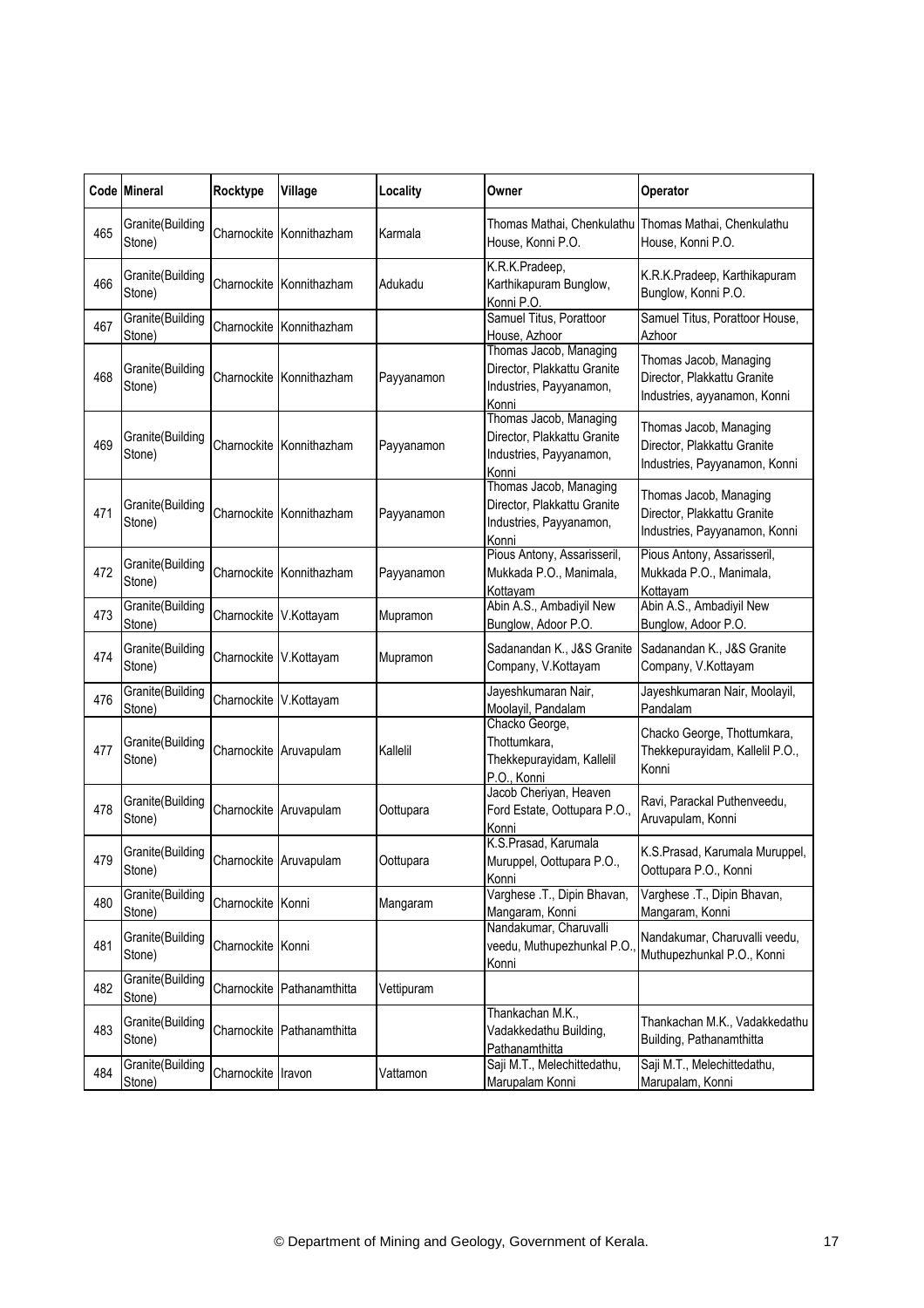|                         | Code Mineral               | Rocktype              | Village     | Locality     | Owner                                                                            | Operator                                                                      |  |  |
|-------------------------|----------------------------|-----------------------|-------------|--------------|----------------------------------------------------------------------------------|-------------------------------------------------------------------------------|--|--|
| 485                     | Granite(Building<br>Stone) | Charnockite           | Iravon      | Thavalapara  | John Cheriyan,<br>Karippumannil veedu,<br>Perinjottackal, Konni                  | John Cheriyan, Karippumannil<br>veedu, Perinjottackal, Konni                  |  |  |
| 486                     | Granite(Building<br>Stone) | Charnockite           | Iravon      | Manjakadambu | Mohan Kumar.R.,<br>Kopparethu House, Pallickal,<br>Kayamkulam,                   | Mohan Kumar.R., Kopparethu<br>House, Pallickal, Kayamkulam,                   |  |  |
| 487                     | Granite(Building<br>Stone) | Charnockite           | Iravon      | Manjakadambu | Hassiyammal, Asif Manzil,<br>Konni P.O.                                          | Hassiyammal, Asif Manzil, Konni<br>P.O                                        |  |  |
| 488                     | Granite(Building<br>Stone) | Charnockite           | Iravon      | Thavalappara | P.V.John, Valiyaveettil,<br>Thottabhagom, Thiruvalla                             | P.V.John, Valiyaveettil,<br>Thottabhagom, Thiruvalla                          |  |  |
| 489                     | Granite(Building<br>Stone) | Charnockite Iravon    |             | Chelikkuzhi  | Idikkula K.G., Kizhakkedathu<br>veedu, Kummannur P.O.,<br>Konni                  | Idikkula K.G., Kizhakkedathu<br>veedu, Kummannur P.O., Konni                  |  |  |
| 490                     | Granite(Building<br>Stone) | Charnockite           | Aranmula    | Malakkara    | Sebastian. A.,<br>Arackaparambil, Malakkara<br>P.O                               | Sebastian. A., Arackaparambil,<br>Malakkara P.O.,                             |  |  |
| 491                     | Granite(Building<br>Stone) | Charnockite Aranmula  |             | Malakkara    | Gopala Kurup, Chottiyil<br>veedu, Malakkara P.O.                                 | Gopala Kurup, Chottiyil veedu,<br>Malakkara P.O.                              |  |  |
| <b>Mallppally Taluk</b> |                            |                       |             |              |                                                                                  |                                                                               |  |  |
| 40                      | Granite(Building<br>Stone) | Charnockite Kottangal |             | Puliyurumbu  | N.V Omanakuttan,<br>Narakathinal kuzhithadam,<br>Kulathoor.                      | Philip & Mathai,<br>Kidarakuzhiyilaya, Kulathoor,<br>Vadubhagam muri.         |  |  |
| 51                      | Granite(Building<br>Stone) | Charnockite Anikkadu  |             | Pullukuthi   | Jebu Simon, Kochuthazhathu<br>House, Chingavanam,<br>Kottayam                    | Jebu Simon, Kochuthazhathu<br>House, Chingavanam, Kottayam                    |  |  |
| 52                      | Granite(Building<br>Stone) | Charnockite Anikkadu  |             | Pulikkamala  | Philip Mathew,<br>Thekkenedumplakkal,<br>Mallappally West P.O.,<br>Pathanamthita | Philip Mathew,<br>Thekkenedumplakkal, Mallappally<br>West P.O., Pathanamthita |  |  |
| 54                      | Granite(Building<br>Stone) | Charnockite Kottangal |             | Pulikkamala  | Chacko, Plakkattu House,<br>Edamon P.O., Ranni                                   | Chacko, Plakkattu House,<br>Edamon P.O., Ranni                                |  |  |
| 55                      | Granite(Building<br>Stone) | Charnockite Anikkadu  |             | Neelampara   | M.J. Thankappan,<br>Murinjakallil, Nooramavu<br>P.O., Anikkadu                   | S. Mani, Murinjakallil veedu,<br>Nooramavu P.O., Anikkadu                     |  |  |
| 56                      | Granite(Building<br>Stone) | Charnockite Anikkadu  |             | Neelampara   | M.J. Thankappan,<br>Murinjakallil, Nooramavu<br>P.O., Anikkadu                   | Ratnamani, Murinjakallil,<br>Nooramavu P.O., Anikkadu                         |  |  |
| 57                      | Granite(Building<br>Stone) | Charnockite Anikkadu  |             | Anikkadu     | Susamma, Valakuzhimannil,<br>Anikkadu P.O., Mallappally                          | Joseph Philip, Vettikalayil, Vaipur,<br>Mallappally, Pathanamthitta           |  |  |
| 58                      | Granite(Building<br>Stone) | Charnockite Anikkadu  |             | Anikkadu     | K.M. Alexander,<br>Koduvelikulathu House,<br>Anikkadu P.O., Mallappally          | K.M. Alexander, Koduvelikulathu<br>House, Anikkadu P.O.,<br>Mallappally       |  |  |
| 59                      | Granite(Building<br>Stone) | Charnockite Anikkadu  |             | Anikkadu     | Sabu Alex, Puthuparambil,<br>Anikkadu                                            | Jhoncy Thomas, Champanoor,<br>Nedumkunnam, Kottayam,                          |  |  |
| 79                      | Granite(Building<br>Stone) | Charnockite Kottangal |             | Kallipara    | Revenue                                                                          | A.D.John, Puthen veettil,<br>Perumpramavu P.O.,<br>Keezhvaipur, Mallappally   |  |  |
| 356                     | Granite(Building<br>Stone) | Charnockite           | Ezhumattoor | Kunnel       | Janardhanan Pillai,<br>Poornima, Thirumoolapuram,<br>Thiruvalla.                 | Janardhanan Pillai, Poornima,<br>Thirumoolapuram, Thiruvalla                  |  |  |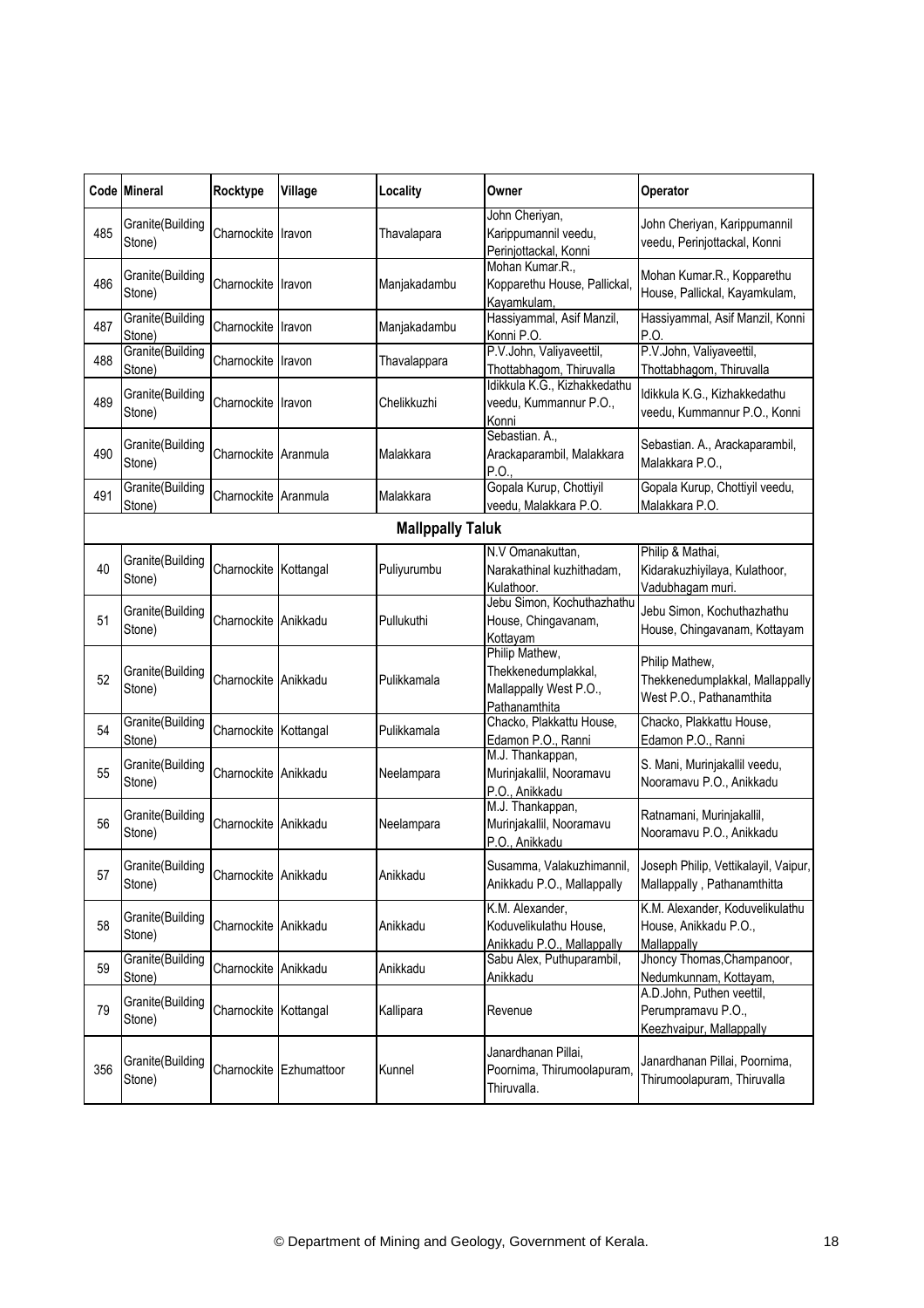|     | <b>Code Mineral</b>        | Rocktype                | Village                          | Locality                | Owner                                                             | Operator                                                               |
|-----|----------------------------|-------------------------|----------------------------------|-------------------------|-------------------------------------------------------------------|------------------------------------------------------------------------|
| 357 | Granite(Building<br>Stone) | Charnockite             | Ezhumattoor                      | Perumpara               | Jose Prakash.<br>Valiyakunnumpurathu,<br>Vaipur, Kottangal.       | Jose Prakash,<br>Valiyakunnumpurathu, Vaipur,<br>Kottangal             |
| 358 | Granite(Building<br>Stone) |                         | Charnockite Ezhumattoor          | Mulackal                | V.V.Shaji, Thiruvalla P.O.                                        | Remanan, Kolethu thekkekara,<br>Anjilithanam P.O.                      |
| 359 | Granite(Building<br>Stone) | Charnockite             | Ezhumattoor                      | Chalappally             | Johnson V.J., Vellayil<br>Puthenveedu, Theodickal,<br>Thiruvalla  | Johnson V.J., Vellayil<br>Puthenveedu, Theodickal,<br>Thiruvalla       |
| 360 | Granite(Building<br>Stone) |                         | Charnockite Ezhumattoor          | Arinjikkal              | T.K.Raju, Thumpoli veedu,<br>Chalappally P.O.,<br>Ezhumattoor.    | T.K.Raju, Thumpoli veedu,<br>Chalappally P.O., Ezhumattoor             |
| 361 | Granite(Building<br>Stone) |                         | Charnockite <b>I</b> Ezhumattoor | Verikanoly              | Samuel Joseph, Elavunkal,<br>Chalappally P.O.                     | Sasi, Kunnath, Chalappally                                             |
| 362 | Granite(Building<br>Stone) |                         | Charnockite Ezhumattoor          | Mulackal                | Chandran Pillai, Ezhathara,<br>Chalappally.                       | Sabu, Kadavalathu, Ezhumattoor<br>P.O.                                 |
| 363 | Granite(Building<br>Stone) | Charnockite             | Ezhumattoor                      | Verikanoly              |                                                                   | V.J.Johnson, Vellayil<br>Puthenveedu, Theodickal,<br>Thiruvalla        |
| 364 | Granite(Building<br>Stone) |                         | Charnockite Ezhumattoor          | Pulikkamattathumal<br>а | Baburaj, Aiswariya<br>Industries, Ezhumattoor,<br>Mallappally.    | Baburaj, Aiswariya Industries,<br>Ezhumattoor, Mallappally             |
| 381 | Granite(Building<br>Stone) | Charnockite             | Ezhumattoor                      | Kuttathanickal          | thottiyil, Ezhumattoor P.O.                                       | Varghese Kurian, Poovakkare Kochuthampi, Thompil veedu,<br>Ezhumattoor |
| 382 | Granite(Building<br>Stone) |                         | Charnockite Ezhumattoor          | Kuttathanickal          | S.Sharma, Vaikkathillam,<br>Ezhumattoor P.O.                      | Kochuthampi, Thompil veedu,<br>Ezhumattoor                             |
| 383 | Granite(Building<br>Stone) | Charnockite             | Ezhumattoor                      | Kuttathanickal          | Ramachandran Nair,<br>Marottikulam, Ezhumattoor<br>P.O.           | Kochuthampi, Thompil veedu,<br>Ezhumattoor                             |
| 384 | Granite(Building<br>Stone) |                         | Charnockite Ezhumattoor          | Kuttathanickal          | Varghese K. Eswar,<br>Kizhakkeparambil House,<br>Vennikulam P.O.  | Kochuthampi                                                            |
| 385 | Granite(Building<br>Stone) | Charnockite             | Ezhumattoor                      | Kuttathanickal          | Raghavan, Parackamuriyil<br>veedu, Ezhumattoor P.O.               | Radhakrishnan Nair, Azhakath,<br>Ezumattoor P.O.                       |
| 386 | Granite(Building<br>Stone) |                         | Charnockite Ezhumattoor          | Kuttathanickal          | Benoy Joseph,<br>Kizhakkeparambil House,<br>Vennikulam P.O.       | Benoy Joseph, Kizhakkeparambil<br>House, Vennikulam P.O.               |
| 387 | Granite(Building<br>Stone) |                         | Charnockite Ezhumattoor          | Mallappally             | Vijayakumar Nair, Parayil,<br>Ezhumattoor P.O.                    | Vijayakumar Nair, Parayil,<br>Ezhumattoor P.O.                         |
| 388 | Granite(Building<br>Stone) | Charnockite             | Ezhumattoor                      | Kuttathanickal          | Benoy Joseph,<br>Kizhakkeparambil House,<br>Vennikulam P.O.       | Benoy Joseph, Kizhakkeparambil<br>House, Vennikulam P.O.               |
| 389 | Granite(Building<br>Stone) | Charnockite             | Mallappally                      | Karimpinkuzhi           | Varghese Eapen,<br>Puthuparambil, Puramattom<br>P.O.              | Varghese Eapen, Puthuparambil,<br>Puramattom P.O.                      |
| 390 | Granite(Building<br>Stone) | Charnockite Mallappally |                                  | Karimpinkuzhi           | Joseph Mathew, Pullampallil,<br>Naranamukkuzhiyil P.O.,<br>Ranni. | Joseph Mathew, Pullampallil,<br>Naranamukkuzhiyil P.O., Ranni.         |
| 391 | Granite(Building<br>Stone) | Charnockite             | Mallappally                      | Karimpinkuzhi           | Mathews, Pandicheriyil<br>veedu, Perumpramavu P.O.                | Mathews, Pandicheriyil veedu,<br>Perumpramavu P.O.                     |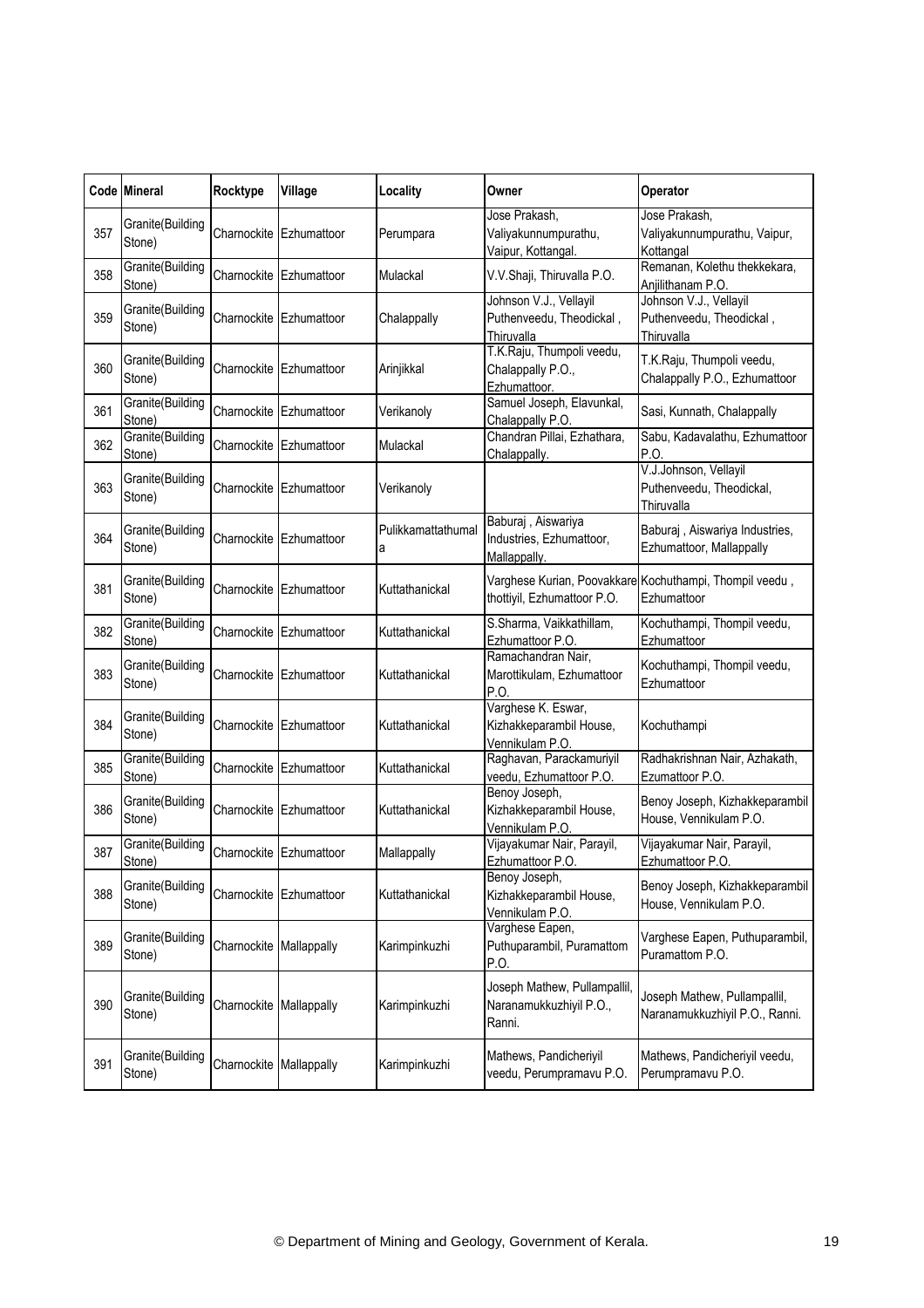|     | Code Mineral               | Rocktype                | Village                 | Locality         | Owner                                                                          | Operator                                                                          |
|-----|----------------------------|-------------------------|-------------------------|------------------|--------------------------------------------------------------------------------|-----------------------------------------------------------------------------------|
| 392 | Granite(Building<br>Stone) | Charnockite Mallappally |                         | Karimpinkuzhi    | Mathews, Pandicheriyil<br>veedu, Perumpramavu P.O                              | Mathews, Pandicheriyil veedu,<br>Perumpramavu P.O.                                |
| 393 | Granite(Building<br>Stone) | Charnockite Mallappally |                         | Karimpinkuzhi    | Varghese, Puthenpurackal,<br>Perumpramvu P.O.                                  | Remanan, Kollanvizha, Pakode<br>P.O., Kanniyakumari                               |
| 394 | Granite(Building<br>Stone) | Charnockite             | Mallappally             | Karimpinkuzhi    |                                                                                | Remanan, Kollanvizha, Pakode<br>P.O., Kanniyakumari.                              |
| 395 | Granite(Building<br>Stone) | Charnockite Mallappally |                         | Vengathanam      | Raju Kuruvila, Palamattom,<br>Perumpramavu P.O.                                | K.C.Chandy                                                                        |
| 396 | Granite(Building<br>Stone) | Charnockite             | Mallappally             | Vengathanam      | Jacob Mathew Kurian,<br>Palamattom, Perumpramavu<br>P.O., Keezhvaipur.         | Jacob Mathew Kurian,<br>Palamattom, Perumpramavu<br>P.O., Keezhvaipur.            |
| 397 | Granite(Building<br>Stone) | Charnockite Mallappally |                         | Vengathanam      | Mariamma Kurian,<br>Palamattathu Gibin Nivas,<br>Anjilithanam P.O, Mallappally | Mariamma Kurian, Palamattathu<br>Gibin Nivas, Anjilithanam P.O,<br>. Mallappally. |
| 398 | Granite(Building<br>Stone) | Charnockite             | Mallappally             | Vengathanam      | Thankachan,<br>Puthenpurackal,<br>Perumpramavu P.O.                            | Thankachan, Puthenpurackal,<br>Perumpramavu P.O.                                  |
| 399 | Granite(Building<br>Stone) | Charnockite Mallappally |                         | Vengathanam      | Mathews, Pandicheriyil,<br>Perumpramavu P.O.                                   | Rajkumar, Ponnantharavila<br>veedu, Vilavamkode,<br>Kanniyakumari.                |
| 400 | Granite(Building<br>Stone) | Charnockite             | Mallappally             | Vengathanam      | Sabu, Kadavalathu,<br>Kottankudi P.O.,<br>Ezhumattoor.                         | Sabu, Kadavalathu, Kottankudi<br>P.O., Ezhumattoor.                               |
| 401 | Granite(Building<br>Stone) | Charnockite Mallappally |                         | Vengathanam      | Not known                                                                      | Not known                                                                         |
| 402 | Granite(Building<br>Stone) | Charnockite             | Mallappally             | Vengathanam      |                                                                                | A.D.John, Puthen veettil,<br>Perumpramavu P.O.,<br>Keezhvaipur, Mallappally.      |
| 403 | Granite(Building<br>Stone) | Charnockite             | Ezhumattoor             | Eduvinampoikayil | Raveendran .S,<br>Eduvinampoikayil,<br>Ezhumattoor P.O.                        | Raveendran .S,<br>Eduvinampoikayil, Ezhumattoor<br>P.O.                           |
| 405 | Granite(Building<br>Stone) | Charnockite             | Ezhumattoor             | Vazhakkala       | Raveendran .S,<br>Eduvinampoikayil,<br>Ezhumattoor P.O.                        | Raveendran .S,<br>Eduvinampoikayil, Ezhumattoor<br>P.O.                           |
| 406 | Granite(Building<br>Stone) | Charnockite             | Ezhumattoor             | Ezhumattoor      | Vikraman, Charumparayil,<br>Ezhumattoor P.O.                                   | Suresh Kumar .N, Mannil,<br>Ezhumattoor P.O.                                      |
| 407 | Granite(Building<br>Stone) |                         | Charnockite Ezhumattoor | Eduvinampoikayil | P.M.Gopalakrishna Pillai,<br>Paikkara, Eduvinampoikayil,<br>Ezhumattoor P.O.   | P.M.Gopalakrishna Pillai,<br>Paikkara, Eduvinampoikayil,<br>Ezhumattoor P.O.      |
| 408 | Granite(Building<br>Stone) | Charnockite             | Ezhumattoor             | Eduvinampoikayil | P.M.Gopalakrishna Pillai,<br>Paikkara, Eduvinampoikayil,<br>Ezhumattoor P.O.   | P.M.Gopalakrishna Pillai,<br>Paikkara, Eduvinampoikayil,<br>Ezhumattoor P.O.      |
| 409 | Granite(Building<br>Stone) | Charnockite             | Ezhumattoor             | Vazhakkala       | P.M.Gopalakrishna Pillai,<br>Paikkara, Eduvinampoikayil,<br>Ezhumattoor P.O.   | P.M.Gopalakrishna Pillai,<br>Paikkara, Eduvinampoikayil,<br>Ezhumattoor P.O.      |
| 410 | Granite(Building<br>Stone) | Charnockite             | Ezhumattoor             | Kottankudi       | Baby, Thekkemuriyil,<br>Kottankudi                                             | Baby, Thekkemuriyil, Kottankudi.                                                  |
| 411 | Granite(Building<br>Stone) | Charnockite             | Ezhumattoor             | Kottankudi       | M.T.Thomas, Mepurathu,<br>Ezhumattoor P.O.                                     | M.T.John, Mepurathu, Vaipur,<br>Ezhumattoor P.O.                                  |
| 412 | Granite(Building<br>Stone) |                         | Charnockite Ezhumattoor | Kottankudi       | M.V.Abraham, Pulimpallil<br>House, Niranam P.O.,<br>Kadapra.                   | M.V.Abraham, Pulimpallil House,<br>Niranam P.O., Kadapra                          |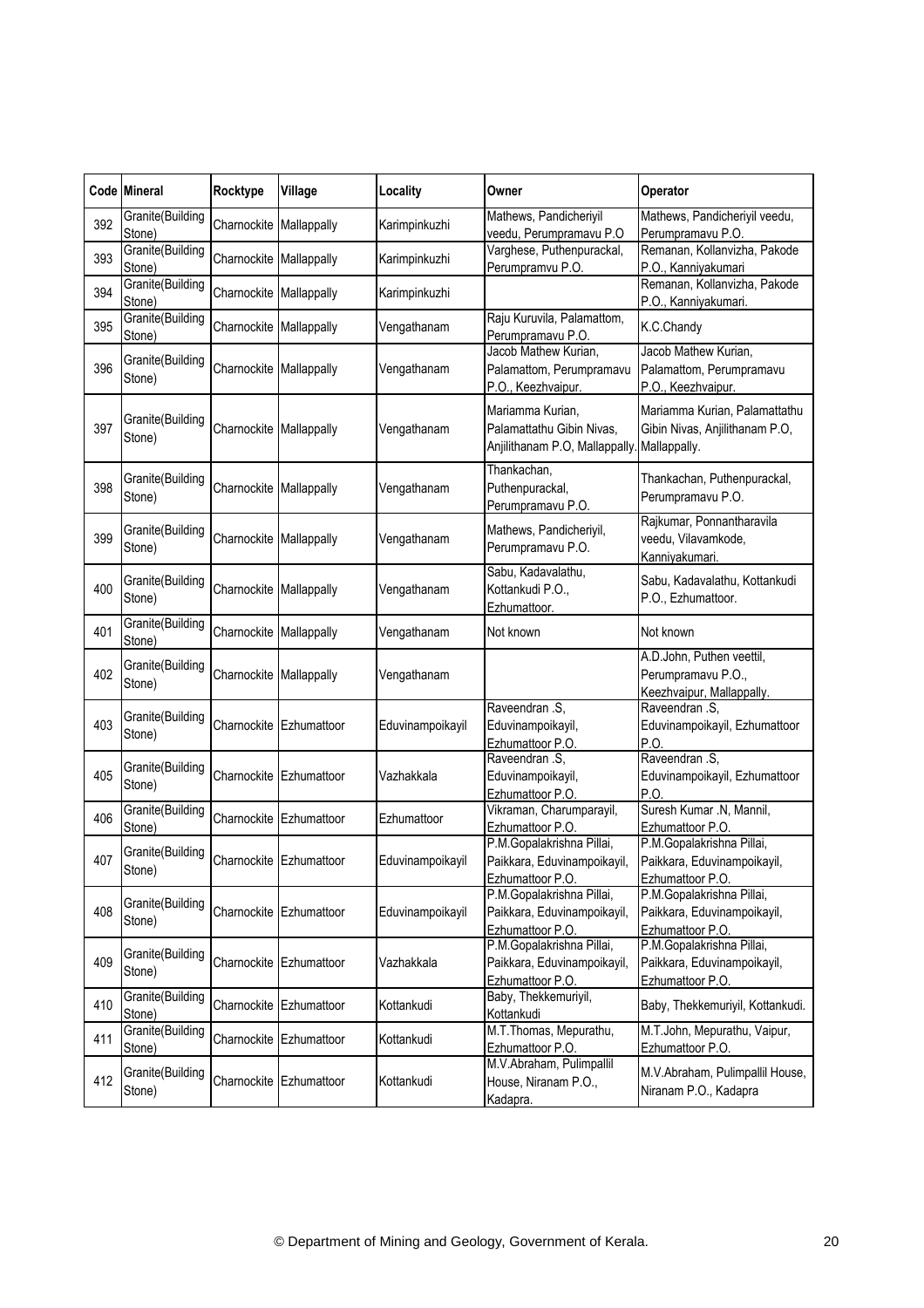|     | Code Mineral               | Rocktype                | Village                | Locality    | Owner                                                                                     | Operator                                                                       |
|-----|----------------------------|-------------------------|------------------------|-------------|-------------------------------------------------------------------------------------------|--------------------------------------------------------------------------------|
| 413 | Granite(Building<br>Stone) | Charnockite             | Ezhumattoor            | Kottankudi  | St.Andrews CSI Church,<br>Kottankudi, Ezhumattoor.                                        | Kurisumuthu                                                                    |
| 414 | Granite(Building<br>Stone) | Charnockite             | Ezhumattoor            | Kottankudi  | Ajayakumar, Valluzhathil,<br>Kuravankuzhy, Pulladu,<br>Thiruvalla.                        | Ajayakumar, Valluzhathil,<br>Kuravankuzhy, Pulladu,<br>Thiruvalla.             |
| 415 | Granite(Building<br>Stone) | Charnockite             | Ezhumattoor            | Valuparayil | Raveendra                                                                                 | Raveendra                                                                      |
| 416 | Granite(Building<br>Stone) | Charnockite             | Ezhumattoor            | Valuparayil | Maniyamma,<br>Valuparathundiyil, Vaipur<br>P.O., Ezhumattoor.                             | Vasudevan, Valuparathundiyil,<br>Vaipur P.O., Ezhumattoor.                     |
| 417 | Granite(Building<br>Stone) | Charnockite             | Ezhumattoor            | Valuparayil | Gopinathan,<br>Valuparathundiyil, Vaipur<br>P.O., Ezhumattoor                             | Gopinathan, Valuparathundiyil,<br>Vaipur P.O., Ezhumattoor.                    |
| 418 | Granite(Building<br>Stone) | Charnockite             | Ezhumattoor            |             | Not known                                                                                 | Not known                                                                      |
| 419 | Granite(Building<br>Stone) | Charnockite             | Mallappally            | Kattamala   | Ramakrishnan,<br>Malamkottackal, Kattamala.                                               | Ramakrishnan, Malamkottackal,<br>Kattamala.                                    |
| 420 | Granite(Building<br>Stone) | Charnockite Mallappally |                        | Kattamala   | Kochumon, Padinjarekuttil,<br>Nellimoodu                                                  | Kochumon, Padinjarekuttil,<br>Nellimoodu.                                      |
| 421 | Granite(Building<br>Stone) | Charnockite Kottangal   |                        | Nellimala   | Abdul Rehman,<br>Keeppallaram Mepurathu,<br>Padimon, Pathanamthitta.                      | Abdul Rehman, Keeppallaram<br>Mepurathu, Padimon,<br>Pathanamthitta.           |
| 422 | Granite(Building<br>Stone) | Charnockite             | Mallappally            | Murani      |                                                                                           | Kurisumuthu, Thunduparayil,<br>Padimon P.O.                                    |
| 423 | Granite(Building<br>Stone) | Charnockite Mallappally |                        | Murani      | Bhaskara Pillai, Ezhumattoor. Bhaskara Pillai, Ezhumattoor.                               |                                                                                |
| 424 | Granite(Building<br>Stone) | Charnockite             | Kottangal              | Padimon     | Kunjukunju, Mankuzhiyil,<br>Mankuzhy P.O., Mallappally.                                   | Kunjukunju, Mankuzhiyil,<br>Mankuzhy P.O., Mallappally.                        |
| 425 | Granite(Building<br>Stone) | Charnockite Kottangal   |                        | Padimon     | James, Melemannil,<br>Padimon P.O.                                                        | James, Melemannil, Padimon<br>P.O                                              |
| 426 | Granite(Building<br>Stone) | Charnockite             | Kottangal              |             | P.C.Abraham, Ullaneth<br>Gardens.                                                         | P.C.Abraham, Ullaneth Gardens                                                  |
| 427 | Granite(Building<br>Stone) | Charnockite Anikkadu    |                        | Valiyakulam | Sabu Alex, Puthenparambil,<br>Anikkadu P.O., Mallappally.                                 | Gopi, Parayamparambil,<br>Thrikkodithanam P.O.,<br>Changanassery, Kottayam.    |
| 435 | Granite(Building<br>Stone) | Charnockite             | Ezhumattoor            | Mulackal    | Vijayamma Sivadas, Suja<br>Bhavanam, Ezhumattoor,<br>Mallappally.                         | Vijayamma Sivadas, Suja<br>Bhavanam,<br>Ezhumattoor, Mallappally               |
| 436 | Granite(Building<br>Stone) |                         | Charnockite Puramattom | Kothakulam  | P.THomas Chacko,<br>Punnavelil House, Kumbanad House, Kumbanad P.O.,<br>P.O., Thiruvalla. | P.THomas Chacko, Punnavelil<br>THiruvalla                                      |
| 439 | Granite(Building<br>Stone) | Charnockite             | Ezhumattoor            |             | K.A.Thomas, Karottu Puthen<br>parambil, Koothattukulam,<br>Ernakulam.                     | K.A.Thomas, Karottu Puthen<br>parambil, Koothattukulam,<br>Ernakulam           |
| 447 | Granite(Building<br>Stone) | Charnockite Anikkadu    |                        | Pulikkamala | Philip Mathew,<br>Thekkenedumplakkal,<br>Mallappally West P.O.,<br>Pathanamthitta.        | Philip Mathew,<br>Thekkenedumplakkal, Mallappally<br>West P.O., Pathanamthitta |
| 448 | Granite(Building<br>Stone) | Charnockite Anikkadu    |                        | Valiyakulam | Sabu Alex, Puthenparambil<br>veettil, Anikkadu.                                           | A.U.Abraham, Aimanathu, Kurichi<br>P.O., Kottayam                              |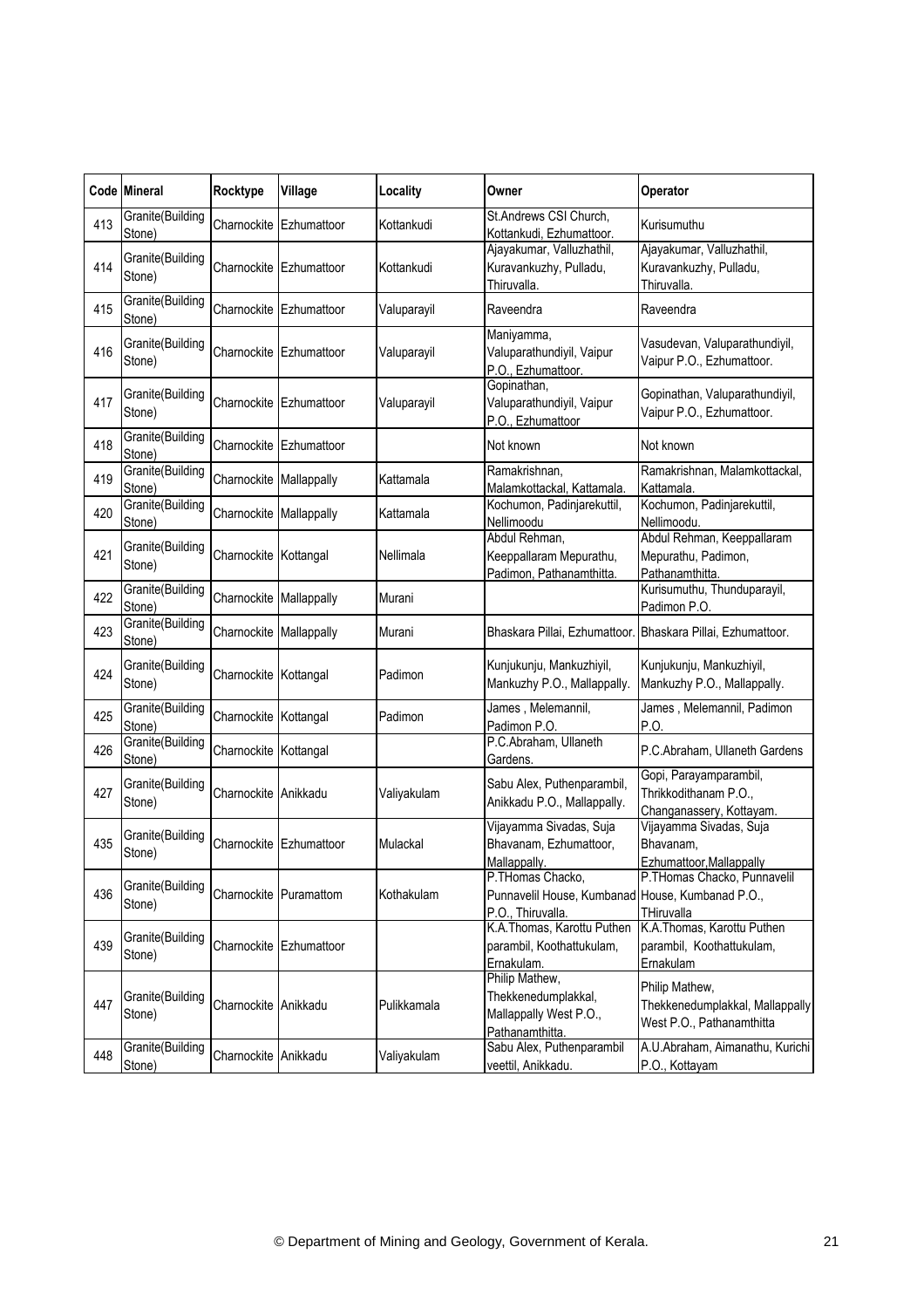|     | Code Mineral               | Rocktype                | Village                   | Locality           | Owner                                                                                                                         | Operator                                                                                                                   |
|-----|----------------------------|-------------------------|---------------------------|--------------------|-------------------------------------------------------------------------------------------------------------------------------|----------------------------------------------------------------------------------------------------------------------------|
| 449 | Granite(Building<br>Stone) | Charnockite Mallappally |                           | Vengathanam        | E.V.Kuruvila, Kadavalathu<br>House, Perumpramavu P.O.,<br>Keezhvaipur, Mallappally,<br>Pathanamthitta                         | E.V.Kuruvila, Kadavalathu House,<br>Perumpramavu P.O.,<br>Keezhvaipur, Mallappally,<br>Pathanamthitta                      |
| 452 | Granite(Building<br>Stone) |                         | Charnockite Ezhumattoor   |                    | Raju, Anappattavila veedu,<br>Arinjikkal, Pathanamthitta.                                                                     | Raju, Anappattavila veedu,<br>Arinjikkal, Pathanamthitta                                                                   |
| 492 | Granite(Building<br>Stone) | Charnockite Anikkadu    |                           | Anikkadu           |                                                                                                                               | Gopi K., Parayamparambil,<br>Thrikkodithanam P.O.,<br>Changanassery, Kottayam                                              |
| 493 | Granite(Building<br>Stone) | Charnockite Anikkadu    |                           |                    |                                                                                                                               | Thomas Job, Puthenpurackal,<br>Nedumkunnam P.O., Kottayam                                                                  |
| 494 | Granite(Building<br>Stone) | Charnockite Anikkadu    |                           |                    | Issac M.M, Mullasseril,<br>Anikkad, Mallappally                                                                               | Issac M.M, Mullasseril, Anikkad,<br>Mallappally                                                                            |
| 495 | Granite(Building<br>Stone) | Charnockite Anikkadu    |                           |                    | M.Rajan, Mukkadamannil,<br>Nooramavu P.O.                                                                                     | M.Rajan, Mukkadamannil,<br>Nooramavu P.O.                                                                                  |
| 496 | Granite(Building<br>Stone) | Charnockite Kottangal   |                           | Padimon            | M.D.Abraham, Mankuzhiyil                                                                                                      | M.D.Abraham, Mankuzhiyil<br>House, Mallappally West P.O. House, Mallappally West P.O.                                      |
| 497 | Granite(Building<br>Stone) | Charnockite Kottangal   |                           |                    | Anu T. George,<br>Vadakkemuriyil, Kolabhagom<br>Thadiyoor                                                                     | Anu T. George, Vadakkemuriyil,<br>Kolabhagom, Thadiyoor                                                                    |
| 498 | Granite(Building<br>Stone) | Charnockite Kottangal   |                           |                    | Anu T. George,<br>Vadakkemuriyil, Kolabhagom<br>Thadiyoor                                                                     | Anu T. George, Vadakkemuriyil,<br>Kolabhagom, Thadiyoor                                                                    |
| 499 | Granite(Building<br>Stone) | Charnockite Mallappally |                           | Vengazha           |                                                                                                                               | A.D. John, Puthen veettil,<br>Perumpramavu P.O.,<br>Keezhvaipur, Mallappally                                               |
|     |                            |                         |                           | <b>Ranni Taluk</b> |                                                                                                                               |                                                                                                                            |
| 74  | Granite(Building<br>Stone) | Charnockite             | Vadasserikara             | Mukkuzhy           | 1) Subhag Sundar. R,<br>Ponpuzhaveetil,<br>Mekkozhoor.P.O,<br>Vadasserikkara, 2)Revenue<br>Land                               | 1)Subhag Sundar. R,<br>Ponpuzhaveetil, Mekkozhoor.P.O,<br>Vadasserikkara,                                                  |
| 76  | Granite(Building<br>Stone) | Charnockite             | Vadasserikara             | Mukkuzhy           | Subhag Sunder .R,<br>Ponpuzha Veedu,<br>Mekkozhoor.P.O                                                                        | Subhag Sunder .R, Ponpuzha<br>Veedu, Mekkozhoor.P.O                                                                        |
| 77  | Granite(Building<br>Stone) |                         | Charnockite Vadasserikara | Thekkum mala       | Raju K. Thomas, Managing<br>Director, M/s. Wim Rock<br>Granites, Post Box no.5,<br>Thekkum mala,<br>Vadasserikara, PIN-689662 | Raju K. Thomas, Managing<br>Director, M/s. Wim Rock Granites,<br>Post Box no.5, Thekkum mala,<br>Vadasserikara, PIN-689662 |
| 92  | Granite(Building<br>Stone) |                         | Charnockite Pazhavangadi  | Jandaik            | Mathew Abraham,<br>Thekkummoottil,<br>Vallamkulam P.O.,<br>Vallamkulam East, Thiruvalla                                       | Mathew Abraham, Southern Rock<br>& Aggregate Mining Company,<br>Jandaik, Cherukulanji, Ranni,<br>Pazhavangadi, Ranni       |
| 94  | Granite(Building<br>Stone) | Charnockite Athikayam   |                           | Chembanmudi        | Tomy Abraham,<br>Manimalethu, Vechoochira,<br>Ranni,                                                                          | Tomy Abraham, Manimalethu,<br>Vechoochira, Ranni,                                                                          |
| 307 | Granite(Building<br>Stone) | Charnockite Cherukole   |                           |                    | Santhamaniyamma,<br>Pochaparambil, Cherukole<br>P.O.                                                                          | Chellappan, Parakkanivila,<br>Nattalam P.O., Kanyakumari                                                                   |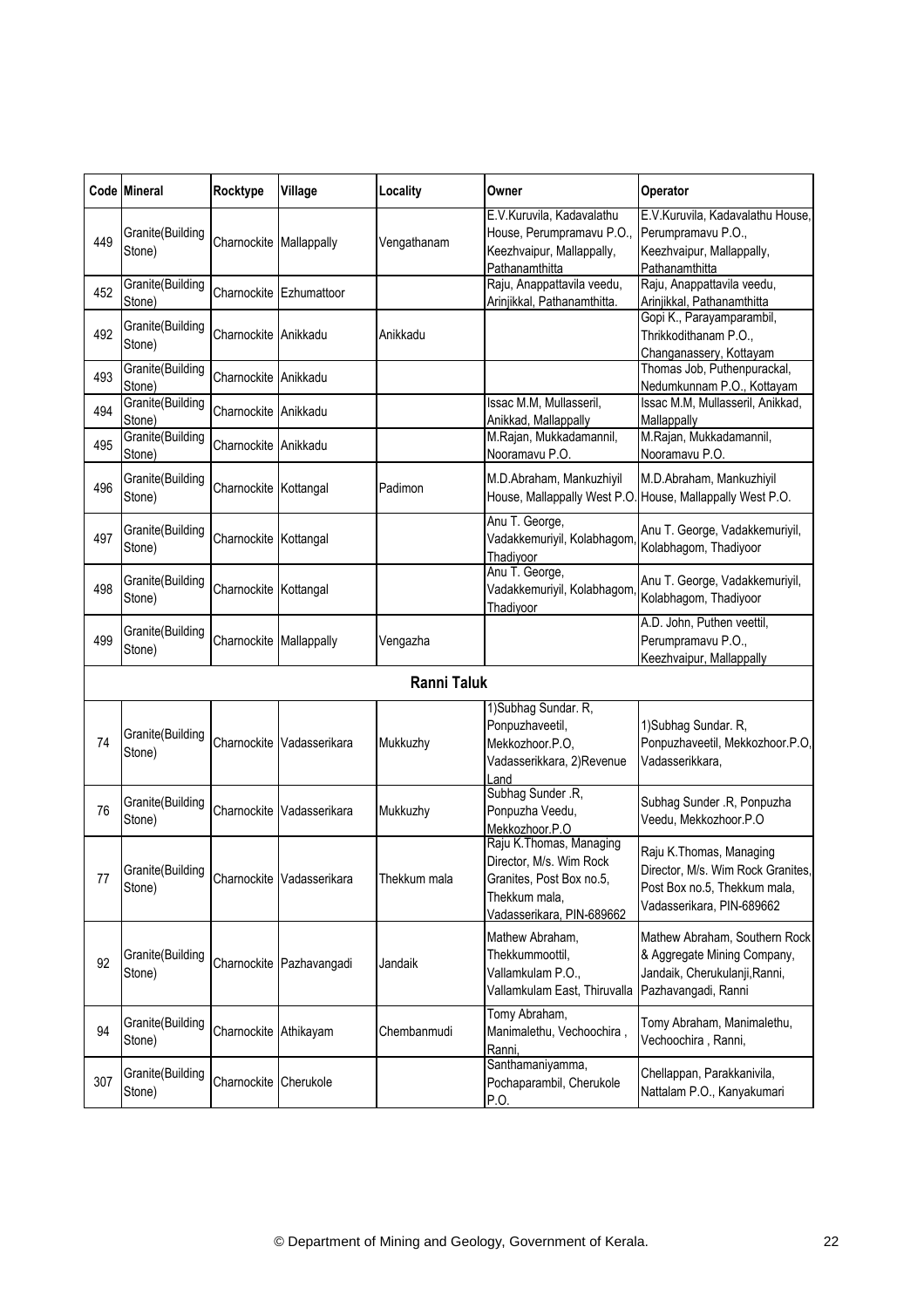|     | Code Mineral               | Rocktype              | Village                  | Locality       | Owner                                                                     | Operator                                                         |
|-----|----------------------------|-----------------------|--------------------------|----------------|---------------------------------------------------------------------------|------------------------------------------------------------------|
| 315 | Granite(Building<br>Stone) | Charnockite           | Cherukole                | Kuttoor        | Sainudeen, Chakkala<br>purayidam, Naranganam<br>P.O                       | Sainudeen, Chakkala purayidam,<br>Naranganam P.O.                |
| 316 | Granite(Building<br>Stone) | Charnockite           | Cherukole                | Kuttoor        | Chacko, Kavumkal, Kuttoor<br>P.O.                                         | Chacko, Kavumkal, uttoor P.O.                                    |
| 324 | Granite(Building<br>Stone) | Charnockite Cherukole |                          | Nayikkan para  | Revenue, PIP                                                              | Pamba Irrigation Project                                         |
| 331 | Granite(Building<br>Stone) |                       | Charnockite Pazhavangadi | Ammachikkadu   | Mathew Joseph, Pullampallil,<br>Naranamoozhy P.O., Ranni                  | Mathew Joseph, Pullampallil,<br>Naranamoozhy P.O., Ranni         |
| 332 | Granite(Building<br>Stone) | Charnockite           | Pazhavangadi             | Ammachikkadu   | P.J.Joseph, Puthoor House,<br>Thottamon, Ranni.                           | P.J.Joseph, Puthoor House,<br>Thottamon, Ranni                   |
| 333 | Granite(Building<br>Stone) |                       | Charnockite Pazhavangadi | Mukkalumon     | Mathew Joseph, Pullampallil,<br>Naranamoozhy P.O., Ranni.                 | Mathew Joseph, Pullampallil,<br>Naranamoozhy P.O., Ranni         |
| 334 | Granite(Building<br>Stone) | Charnockite           | Pazhavangadi             |                | Gopalan Nair, Pramadathu<br>House, Karikulam, Ranni.                      | Gopalan Nair, Pramadathu<br>House, Karikulam, Ranni              |
| 335 | Granite(Building<br>Stone) |                       | Charnockite Pazhavangadi | Mukkalumon     | Thomas Chacko, Vazhayil,<br>Karikulam P.O., Ranni<br>Pazhavangadi.        | Kunjootty Raghavan, Panachi<br>moottil, Karikulam P.O., Ranni    |
| 336 | Granite(Building<br>Stone) | Charnockite           | Pazhavangadi             |                |                                                                           | Shaji, Pazhavangadi                                              |
| 337 | Granite(Building<br>Stone) | Charnockite           | Pazhavangadi             | Puliyellu      | Somasekharan Nair,<br>Padathilkalayil,<br>Pazhavangadi, Ranni.            | Somasekharan Nair,<br>Padathilkalayil, Pazhavangadi,<br>Ranni    |
| 338 | Granite(Building<br>Stone) | Charnockite           | Pazhavangadi             | Puliyellu      | Not known                                                                 | Not known                                                        |
| 339 | Granite(Building<br>Stone) |                       | Charnockite Pazhavangadi | Puliyellu      | Jince Thomas, Kadackal<br>house, Angadi P.O., Ranni.                      | Jince Thomas, Kadackal house,<br>Angadi P.O., Ranni              |
| 340 | Granite(Building<br>Stone) |                       | Charnockite Pazhavangadi | Puliyellu      | Joseph, Melekkoottu,<br>Pazhavangadi P.O., Ranni.                         | Joseph, Melekkoottu,<br>Pazhavangadi P.O., Ranni                 |
| 341 | Granite(Building<br>Stone) | Charnockite           | Pazhavangadi             | Valiyakulam    |                                                                           | Salim, Latha Bhavan,<br>Vadasserikara, ranni                     |
| 342 | Granite(Building<br>Stone) | Charnockite           | Ranni                    | Kurathuvelil   | Anilkumar, Radha<br>Bhavanam, Kuplampoika.                                | Anilkumar, Radha Bhavanam,<br>Kuplampoika                        |
| 343 | Granite(Building<br>Stone) | Charnockite Ranni     |                          | Kurathuvelil   | Raghavan, Valiyaparambil,<br>Kumplampoika P.O.,<br>Pudusseri mala, Ranni. | Geevarghese, Panangattu<br>Peedikayil, Vadasserikara, Ranni      |
| 366 | Granite(Building<br>Stone) | Charnockite           | Vadasserikara            | Thadathiluzham | K.N.Banerjee, Kakkattu<br>house, Madamon P.O.,<br>Vadasserikkara.         | N.T.Abraham, Nakkattu<br>Kavunkal, Vadasserikara, Ranni          |
| 367 | Granite(Building<br>Stone) | Charnockite           | Vadasserikara            | Thadathiluzham | Das, Vadasserikara, Ranni.                                                | Das, Vadasserikara, Ranni                                        |
| 368 | Granite(Building<br>Stone) | Charnockite           | Vadasserikara            | Thadathiluzham | Thomas Mathew,<br>Mundaplakkal, Madamon<br>P.O., Perunadu.                | Thomas Mathew, Mundaplakkal,<br>Madamon P.O., Perunadu           |
| 369 | Granite(Building<br>Stone) | Charnockite           | Perunadu                 | Madamon        | Jayakumar, Mandakathil<br>Puthenveedu, Madamon<br>P.O., Perunadu.         | Jayakumar, Mandakathil<br>Puthenveedu, Madamon P.O.,<br>Perunadu |
| 370 | Granite(Building<br>Stone) | Charnockite           | Vadasserikara            | Madamon        | Thomas Mathew,<br>Mundaplakkal, Madamon<br>P.O., Perunadu.                | Thomas Mathew, Mundaplakkal,<br>Madamon P.O., Perunadu           |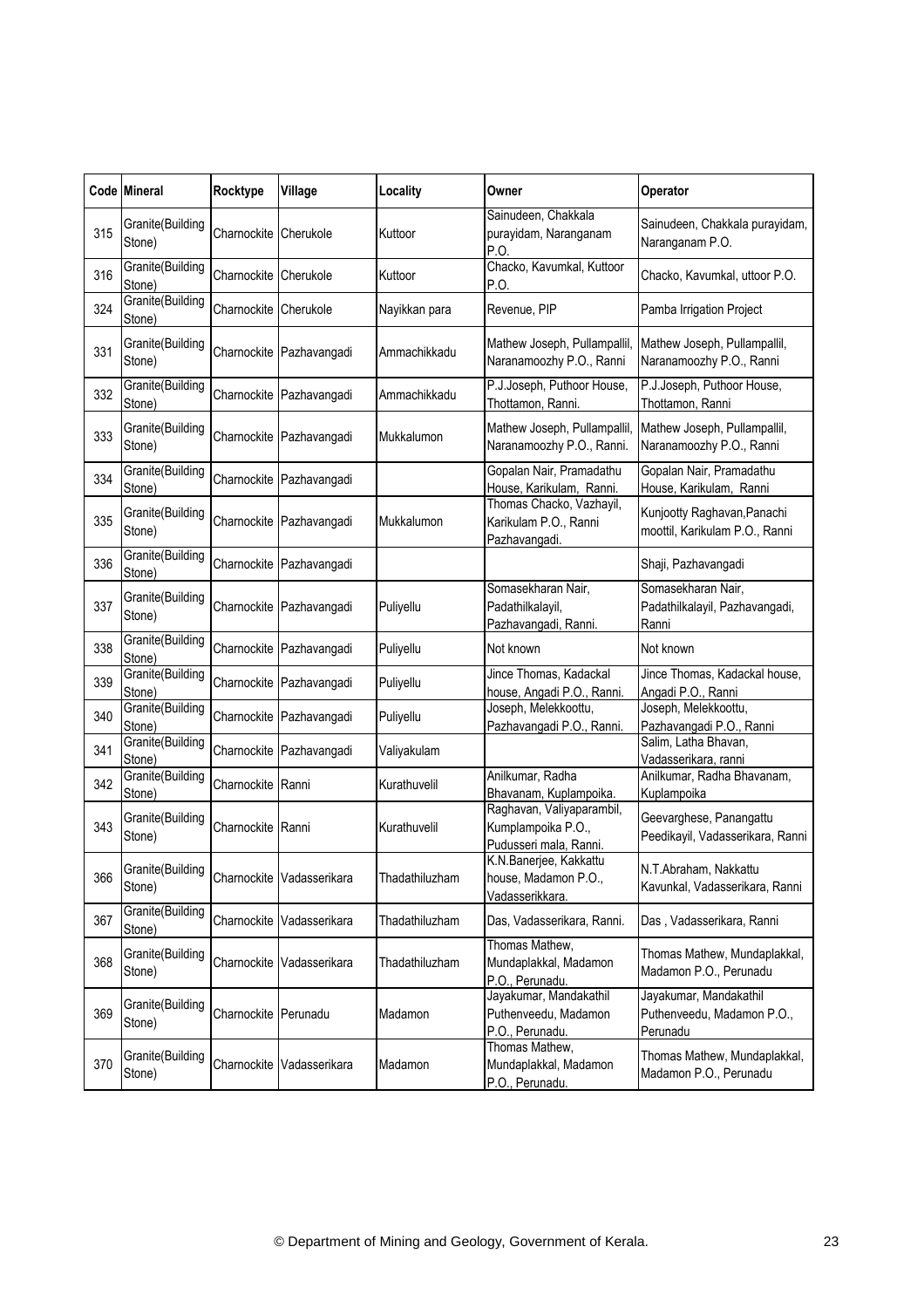|     | Code Mineral               | Rocktype              | Village                 | Locality                   | Owner                                                                                                  | Operator                                                                                           |
|-----|----------------------------|-----------------------|-------------------------|----------------------------|--------------------------------------------------------------------------------------------------------|----------------------------------------------------------------------------------------------------|
| 372 | Granite(Building<br>Stone) | Charnockite Perunadu  |                         | Poovathumoodu              | Santhamma Jayan,<br>Niruvumpurathu, Mampara<br>P.O., Ranni-Perunadu.                                   | Prasannan, Pazhayaparambil,<br>Mampara P.O., Ranni-Perunadu                                        |
| 373 | Granite(Building<br>Stone) | Charnockite           | Vadasserikara           | Pezhumpara                 | Yohannan,<br>Pulipparathadathil,<br>Pezhumpara P.O.,<br>Vadasserikara.                                 | Yohannan, Pulipparathadathil,<br>Pezhumpara P.O., Vadasserikara                                    |
| 374 | Granite(Building<br>Stone) | Migmatite             | Chittar-<br>Seethathode | Pampini/Panniyar<br>Colony | Varghese P.V., Parampeth,<br>Chittar p.O.                                                              | Prasannan, Angamoozhy,<br>Seethathode P.O.                                                         |
| 375 | Granite(Building<br>Stone) | Charnockite           | Chittar-<br>Seethathode | Pampini                    | K.T.John, Keethottathil<br>House, Chittar P.O.                                                         | K.T.John, Keethottathil House,<br>Chittar P.O.                                                     |
| 376 | Granite(Building<br>Stone) | Charnockite           | Chittar-<br>Seethathode | Ettichuvadu                | K.T.Geevarghese, AVT<br>Chittar Estate, Chittar P.O.                                                   | Monachan, Choorathalackal,<br>Anappara, Vyattupuzha P.O.                                           |
| 377 | Granite(Building<br>Stone) | Charnockite           | Chittar-<br>Seethathode |                            | Abraham Philip, Proprietor,<br>Delta Granites & Sand,<br>Cherupunchayil House,<br>Cherukulanji, Ranni. | Abraham Philip, Proprietor, Delta<br>Granites & Sand, Cherupunchayil<br>House, Cherukulanji, Ranni |
| 378 | Granite(Building<br>Stone) | Charnockite           | Chittar-<br>Seethathode | Chittar                    | Aniyan, Mundaplakkal,<br>Vadasserikara P.O.                                                            | Salim, Vellatharayil, Chittar P.O.                                                                 |
| 444 | Granite(Building<br>Stone) | Charnockite Athikayam |                         | Chembanoly                 | Kuriakose Sabu, Vadakkeveli<br>kizhakkethilaya kavumkal,<br>Angadi P.O., Ranni                         | Kuriakose Sabu, Vadakkeveli<br>kizhakkethilaya kavumkal, Angadi<br>P.O., Ranni                     |
| 445 | Granite(Building<br>Stone) | Charnockite Athikayam |                         | Chembanoly                 | Kuriakose Sabu, Vadakkevila<br>kizhakkethilaya, kavumkal,<br>Angadi P.O., Ranni.                       | Kuriakose Sabu, Vadakkevila<br>kizhakkethilaya, kavumkal,<br>Angadi P.O., Ranni.                   |
| 501 | Granite(Building<br>Stone) | Charnockite           | Vadasserikara           |                            | Thomaskutty K.J.,<br>Kannanthanam House,<br>Cherukulanji, Ranni                                        | Thomaskutty K.J., Kannanthanam<br>House, Cherukulanji, Ranni                                       |
| 502 | Granite(Building<br>Stone) | Charnockite           | Vadasserikara           |                            | Thomaskutty K.J.,<br>Kannanthanam House,<br>Cherukulanji, Ranni                                        | Thomaskutty K.J., Kannanthanam<br>House, Cherukulanji, Ranni                                       |
| 504 | Granite(Building<br>Stone) | Charnockite Kollamula |                         | Moolakkayam                | Baiju .K, Kumplapallil House,<br>Thulappally P.O.,<br>Murukkottuthara                                  | Baiju .K, Kumplapallil House,<br>Thulappally P.O.,<br>Murukkottuthara                              |
| 505 | Granite(Building<br>Stone) | Charnockite Kollamula |                         |                            |                                                                                                        | John Alifer, Vaniyakkudi,<br>Kannanur P.O., Kanyakumari                                            |
| 506 | Granite(Building<br>Stone) | Charnockite Athikayam |                         | Unnathani                  | Aju Thomas,<br>Kannankuzhayathu<br>Puthenbunglow, Thottamon,<br>Konni                                  | Aju Thomas, Kannankuzhayathu<br>Puthenbunglow, Thottamon,<br>Konni                                 |
| 507 | Granite(Building<br>Stone) | Charnockite           | Chittar-<br>Seethathode | Valupara                   | Liji Thomas, Mullanil,                                                                                 | Liji Thomas, Mullanil,<br>Angamoozhy, Pathanamthitta Angamoozhy, Pathanamthitta                    |
|     |                            |                       |                         | <b>Thiruvalla Taluk</b>    |                                                                                                        |                                                                                                    |
| 32  | Granite(Building<br>Stone) | Charnockite Kaviyoor  |                         | Kottoor                    | Jayan, Poornima,<br>Thirumoolapuram, Thiruvalla.                                                       | Jayan, Poornima,<br>Thirumoolapuram, Thiruvalla                                                    |
| 33  | Granite(Building<br>Stone) | Charnockite Kaviyoor  |                         | Kottoor                    | Revenue.                                                                                               | Ramesan, Karakkattumalayil,<br>Njalbhagom, Kaviyoor, Thruvalla                                     |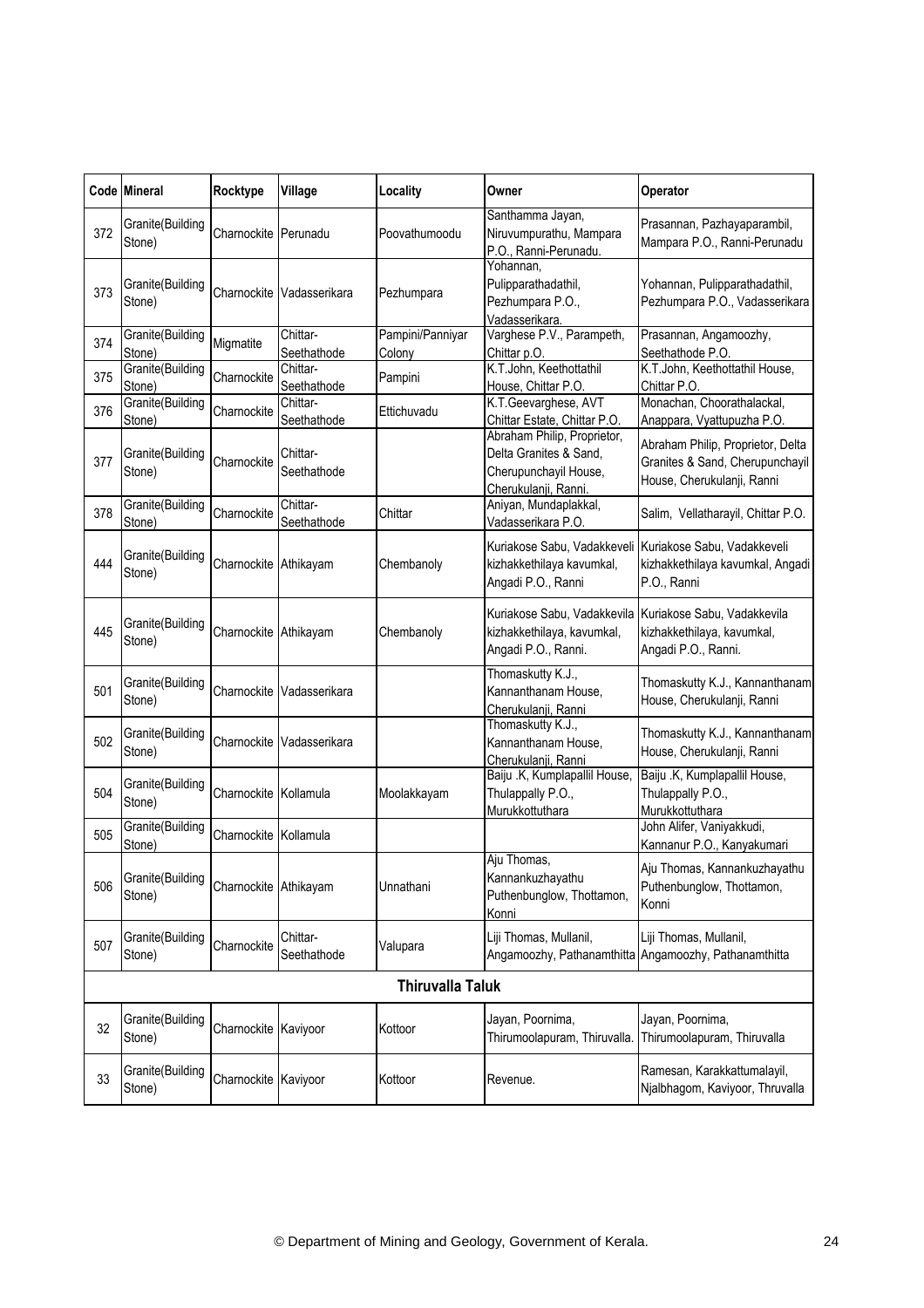|     | Code Mineral               | Rocktype                           | Village                       | Locality        | Owner                                                                               | Operator                                                                                   |
|-----|----------------------------|------------------------------------|-------------------------------|-----------------|-------------------------------------------------------------------------------------|--------------------------------------------------------------------------------------------|
| 34  | Granite(Building<br>Stone) | Charnockite Kaviyoor               |                               | Kottoor         | Revenue                                                                             | Not Known                                                                                  |
| 35  | Granite(Building<br>Stone) | Charnockite Kaviyoor               |                               | Kottoor         | Revenue                                                                             | Not known                                                                                  |
| 36  | Granite(Building<br>Stone) | Charnockite Kaviyoor               |                               | Kottoor         | Revenue                                                                             | Elikutty John, Thekkemuriyil,<br>Kalloopara                                                |
| 37  | Granite(Building<br>Stone) | Charnockite Kaviyoor               |                               | Kottoor         | Dr. K.I.John, Kallikunnil,<br>Kaviyoor, Thiruvalla.                                 | Prasannan                                                                                  |
| 38  | Granite(Building<br>Stone) | Charnockite Kaviyoor               |                               | Charanakkal     | P.C Joy, Pallattu House,<br>Anjilithanam, Mallappally.                              | P.C Joy, Pallattu House,<br>Anjilithanam, Mallappally                                      |
| 39  | Granite(Building<br>Stone) | Charnockite Kaviyoor               |                               | Mundiyapally    |                                                                                     | Devarajan, Marthandam                                                                      |
| 60  | Granite(Building<br>Stone) | Charnockite                        | Thottapuzhassery Ponmala      |                 | A.J. Abraham,<br>Azhakanakuzhiyil House,<br>Ayiroor South P.O.                      | A.J. Abraham, Azhakanakuzhiyil<br>House, Ayiroor South P.O.                                |
| 62  | Granite(Building<br>Stone) | Charnockite                        | Thottapuzhassery Ponmala      |                 | Rajan Nair                                                                          | Rajan Nair                                                                                 |
| 63  | Granite(Building<br>Stone) | Garnet<br><b>Biotite</b><br>Gneiss | Kuttoor                       | Thaimaravinkara | Revenue                                                                             | Sadasivan Pillai, Ammini<br>Bhavanam, Mattam South,<br>Thattarambalam P.O.,<br>Mavelikkara |
| 64  | Granite(Building<br>Stone) | Garnet<br><b>Biotite</b><br>Gneiss | Kuttoor                       | Thaimaravinkara | Revenue                                                                             | P.A. Mathew, Parayil purayidathu,<br>Thaimaravinkara, West Othara,<br>Thiruvalla           |
| 65  | Granite(Building<br>Stone) | Garnet<br><b>Biotite</b><br>Gneiss | Kuttoor                       | Thaimaravinkara | M.M. Mathew, Mulamoottil,<br>Thaimaravinkara, West<br>Othara, Thiruvalla            | M.M. Mathew, Mulamoottil,<br>Thaimaravinkara, West Othara,<br>Thiruvalla                   |
| 379 | Granite(Building<br>Stone) | Charnockite Kaviyoor               |                               | Kottoor         | Revenue                                                                             | Unni, Kannamkulam, Kottoor P.O.                                                            |
| 380 | Granite(Building<br>Stone) | Charnockite Kaviyoor               |                               | Kottoor         | Thampi John, Melekkoottu,<br>Kottoor P.O.                                           | Thampi John, Melekkoottu,<br>Kottoor P.O.                                                  |
| 428 | Granite(Building<br>Stone) | Charnockite                        | Thottapuzhassery              | Chirayirambu    | Abraham Samuel,<br>Kavumkottethu, Chirayirambu<br>P.O., Maramon,<br>Pathanamthitta. | Abraham Samuel,<br>Kavumkottethu, Chirayirambu<br>P.O., Maramon, Pathanamthitta.           |
| 429 | Granite(Building<br>Stone) | Charnockite Kaviyoor               |                               | Kottoor         | John Varghese, Melakathu,<br>Kottoor P.O., Kaviyoor.                                | John Varghese, Melakathu,<br>Kottoor P.O., Kaviyoor.                                       |
| 431 | Granite(Building<br>Stone) | Charnockite Koipram                |                               | Kariyilamukku   | Biju Mathew, Kuttikkattu<br>House, Kadapra P.O.<br>Kumbanadu, Thiruvalla.           | Biju Mathew, Kuttikkattu House,<br>Kadapra P.O., Kumbanadu,<br>Thiruvalla.                 |
| 432 | Granite(Building<br>Stone) | Charnockite Koipram                |                               | Kariyilamukku   | Not known                                                                           | Not known                                                                                  |
| 433 | Granite(Building<br>Stone) | Charnockite                        | Koipram                       | Kariyilamikku   | Not known                                                                           | Not known                                                                                  |
| 434 | Granite(Building<br>Stone) | Charnockite Koipram                |                               | Kariyilamukku   | Prasad Mathew, Kuttikkattil,<br>Kadapra P.O., Kumbanad,<br>Pathanamthitta.          | Prasad Mathew, Kuttikkattil,<br>Kadapra P.O., Kumbanad,<br>Pathanamthitta                  |
| 440 | Granite(Building<br>Stone) | Charnockite                        | Thottapuzhassery              |                 | O.C.Jacob, Odikkandathil,<br>Thottappuzhassery.                                     | O.C.Jacob, Odikkandathil,<br>Thottappuzhassery                                             |
| 441 | Granite(Building<br>Stone) | Charnockite                        | Thottapuzhassery Kuravankuzhi |                 | K.M.Mathew,<br>Kuzhuvommannil,<br>Kuravankuzhi,<br>Pathanamthitta.                  | K.M.Mathew, Kuzhuvommannil,<br>Kuravankuzhi, Pathanamthitta                                |